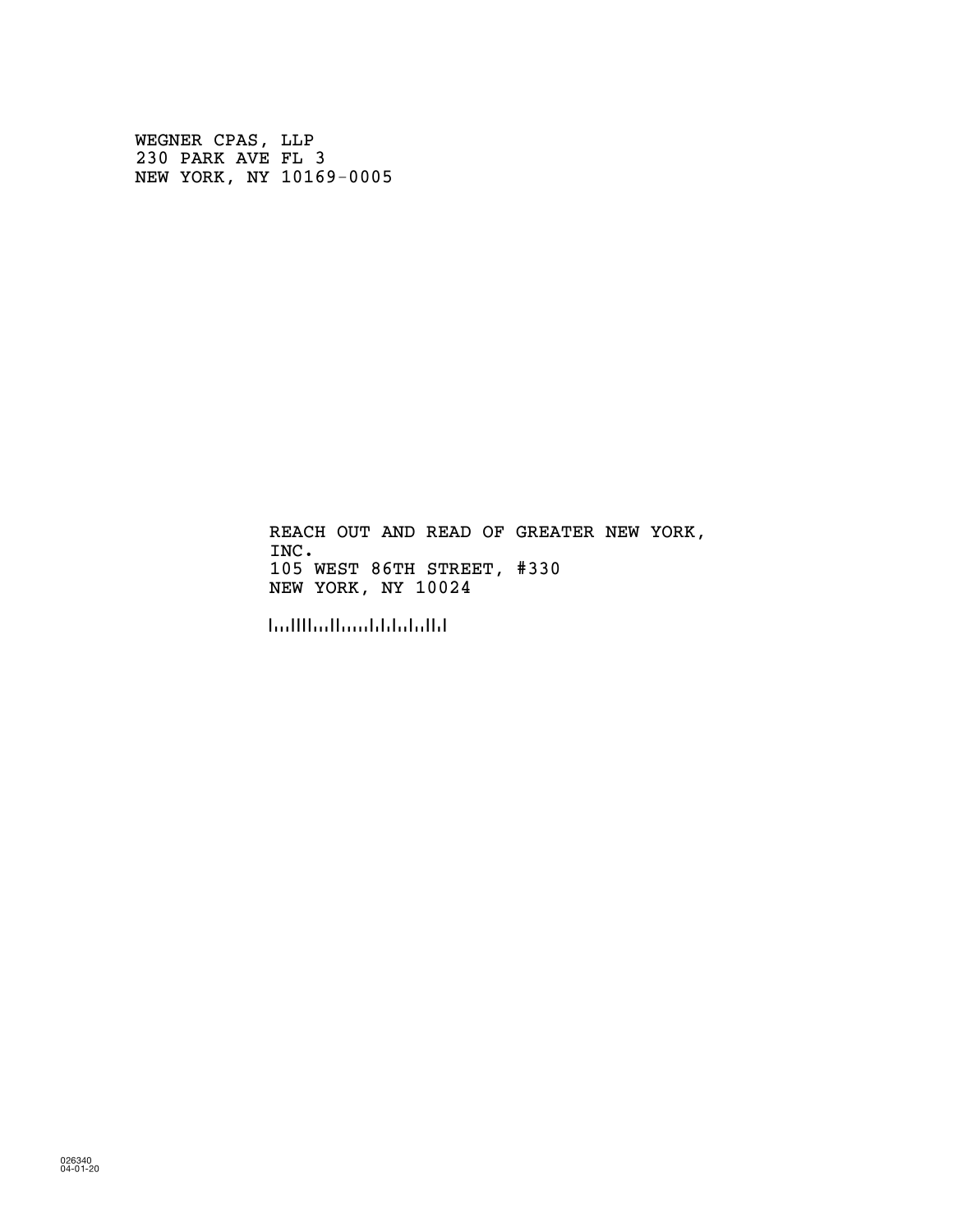|                                                                                                                                            |                             |                                             | PUBLIC DISCLOSURE COPY - STATE REGISTRATION NO. 06-62-43                                                                                                                   |     |                                                     |                                                         |  |  |  |  |  |
|--------------------------------------------------------------------------------------------------------------------------------------------|-----------------------------|---------------------------------------------|----------------------------------------------------------------------------------------------------------------------------------------------------------------------------|-----|-----------------------------------------------------|---------------------------------------------------------|--|--|--|--|--|
|                                                                                                                                            |                             | Form 990                                    | <b>Return of Organization Exempt From Income Tax</b>                                                                                                                       |     |                                                     | OMB No. 1545-0047                                       |  |  |  |  |  |
|                                                                                                                                            |                             |                                             | Under section 501(c), 527, or 4947(a)(1) of the Internal Revenue Code (except private foundations)                                                                         |     |                                                     |                                                         |  |  |  |  |  |
|                                                                                                                                            |                             | Department of the Treasury                  | Do not enter social security numbers on this form as it may be made public.                                                                                                |     |                                                     | <b>Open to Public</b>                                   |  |  |  |  |  |
|                                                                                                                                            |                             | Internal Revenue Service                    | Go to www.irs.gov/Form990 for instructions and the latest information.<br>A For the 2020 calendar year, or tax year beginning $JUL$ 1, $2020$                              |     | and ending $JUN 30, 2021$                           | Inspection                                              |  |  |  |  |  |
|                                                                                                                                            | <b>B</b> Check if           |                                             | C Name of organization                                                                                                                                                     |     | D Employer identification number                    |                                                         |  |  |  |  |  |
|                                                                                                                                            | applicable:                 |                                             | REACH OUT AND READ OF GREATER NEW YORK,                                                                                                                                    |     |                                                     |                                                         |  |  |  |  |  |
|                                                                                                                                            | Address<br> change          | INC.                                        |                                                                                                                                                                            |     |                                                     |                                                         |  |  |  |  |  |
| Name<br>13-4080045<br>Doing business as<br>change                                                                                          |                             |                                             |                                                                                                                                                                            |     |                                                     |                                                         |  |  |  |  |  |
| Initial<br>Number and street (or P.O. box if mail is not delivered to street address)<br>Room/suite<br><b>E</b> Telephone number<br>return |                             |                                             |                                                                                                                                                                            |     |                                                     |                                                         |  |  |  |  |  |
| Final<br>105 WEST 86TH STREET, #330<br>(646)<br>$453 - 6785$<br>return/                                                                    |                             |                                             |                                                                                                                                                                            |     |                                                     |                                                         |  |  |  |  |  |
|                                                                                                                                            | termin-<br>ated             |                                             | City or town, state or province, country, and ZIP or foreign postal code                                                                                                   |     | G Gross receipts \$                                 | 978, 302.                                               |  |  |  |  |  |
|                                                                                                                                            | Amended<br>return           |                                             | NEW YORK, NY<br>10024                                                                                                                                                      |     | H(a) Is this a group return                         |                                                         |  |  |  |  |  |
|                                                                                                                                            | Applica-<br>tion<br>pending |                                             | F Name and address of principal officer: EMILY MARCHESE                                                                                                                    |     | for subordinates?                                   | $\,$ Yes $\,$ $\,$ $\rm X$ $\,$ No $\,$                 |  |  |  |  |  |
|                                                                                                                                            |                             |                                             | SAME AS C ABOVE                                                                                                                                                            |     | $H(b)$ Are all subordinates included? $\Box$ Yes    | No                                                      |  |  |  |  |  |
|                                                                                                                                            |                             | <b>I</b> Tax-exempt status: $X \ 501(c)(3)$ | $501(c)$ (<br>$4947(a)(1)$ or<br>$\sqrt{\frac{1}{1}}$ (insert no.)<br>J Website: WWW.REACHOUTANDREADNYC.ORG                                                                | 527 |                                                     | If "No," attach a list. See instructions                |  |  |  |  |  |
|                                                                                                                                            |                             |                                             | K Form of organization: $X$ Corporation<br>Trust<br>Other $\blacktriangleright$<br>Association                                                                             |     | $H(c)$ Group exemption number $\blacktriangleright$ | L Year of formation: 1999 M State of legal domicile: NY |  |  |  |  |  |
|                                                                                                                                            | Part I                      | Summary                                     |                                                                                                                                                                            |     |                                                     |                                                         |  |  |  |  |  |
|                                                                                                                                            | 1.                          |                                             | Briefly describe the organization's mission or most significant activities: TO PROVIDE SUPPORT, GUIDANCE,                                                                  |     |                                                     |                                                         |  |  |  |  |  |
| Governance                                                                                                                                 |                             |                                             | TRAINING, AND FINANCIAL AND TECHNICAL RESOURCES TO MEMBER PROGRAMS                                                                                                         |     |                                                     |                                                         |  |  |  |  |  |
|                                                                                                                                            | 2                           |                                             | Check this box $\blacktriangleright$ $\Box$ if the organization discontinued its operations or disposed of more than 25% of its net assets.                                |     |                                                     |                                                         |  |  |  |  |  |
|                                                                                                                                            | з                           |                                             | Number of voting members of the governing body (Part VI, line 1a)                                                                                                          |     | 3                                                   | 21                                                      |  |  |  |  |  |
|                                                                                                                                            | 4                           |                                             |                                                                                                                                                                            |     | $\overline{\mathbf{4}}$                             | $\overline{21}$                                         |  |  |  |  |  |
|                                                                                                                                            | 5                           |                                             |                                                                                                                                                                            |     | $\overline{5}$                                      | ७                                                       |  |  |  |  |  |
| <b>Activities &amp;</b>                                                                                                                    | 6                           |                                             |                                                                                                                                                                            |     | 6                                                   | 50                                                      |  |  |  |  |  |
|                                                                                                                                            |                             |                                             |                                                                                                                                                                            |     | 7a                                                  | $\overline{\mathfrak{o}}$ .                             |  |  |  |  |  |
|                                                                                                                                            |                             |                                             |                                                                                                                                                                            |     | 7 <sub>b</sub>                                      | σ.                                                      |  |  |  |  |  |
|                                                                                                                                            |                             |                                             |                                                                                                                                                                            |     | <b>Prior Year</b><br>963,978.                       | <b>Current Year</b><br>977,692.                         |  |  |  |  |  |
|                                                                                                                                            | 8                           |                                             | Contributions and grants (Part VIII, line 1h)                                                                                                                              |     | Ο.                                                  | О.                                                      |  |  |  |  |  |
| Revenue                                                                                                                                    | 9<br>10                     |                                             | Program service revenue (Part VIII, line 2g)                                                                                                                               |     | 651.                                                | 610.                                                    |  |  |  |  |  |
|                                                                                                                                            |                             |                                             | 11 Other revenue (Part VIII, column (A), lines 5, 6d, 8c, 9c, 10c, and 11e)                                                                                                |     | 2,773.                                              | 0.                                                      |  |  |  |  |  |
|                                                                                                                                            | 12                          |                                             | Total revenue - add lines 8 through 11 (must equal Part VIII, column (A), line 12)                                                                                         |     | 967,402.                                            | 978, 302.                                               |  |  |  |  |  |
|                                                                                                                                            | 13                          |                                             | Grants and similar amounts paid (Part IX, column (A), lines 1-3)                                                                                                           |     | 410,732.                                            | 340,853.                                                |  |  |  |  |  |
|                                                                                                                                            |                             |                                             | 14 Benefits paid to or for members (Part IX, column (A), line 4)                                                                                                           |     | 0.                                                  | о.                                                      |  |  |  |  |  |
|                                                                                                                                            |                             |                                             | 15 Salaries, other compensation, employee benefits (Part IX, column (A), lines 5-10)                                                                                       |     | 381, 185.                                           | 415,605.                                                |  |  |  |  |  |
| Expenses                                                                                                                                   |                             |                                             |                                                                                                                                                                            |     | 0                                                   | 13,727.                                                 |  |  |  |  |  |
|                                                                                                                                            |                             |                                             |                                                                                                                                                                            |     |                                                     |                                                         |  |  |  |  |  |
|                                                                                                                                            |                             |                                             |                                                                                                                                                                            |     | 270,739.                                            | 136, 443.                                               |  |  |  |  |  |
|                                                                                                                                            | 18                          |                                             | Total expenses. Add lines 13-17 (must equal Part IX, column (A), line 25)                                                                                                  |     | $1,062,656$ .                                       | 906,628.<br>71,674.                                     |  |  |  |  |  |
|                                                                                                                                            | 19                          |                                             |                                                                                                                                                                            |     | $-95,254$ .                                         |                                                         |  |  |  |  |  |
| Net Assets or<br>Fund Balances                                                                                                             |                             |                                             |                                                                                                                                                                            |     | <b>Beginning of Current Year</b><br>816,574.        | <b>End of Year</b><br>$1,056,540$ .                     |  |  |  |  |  |
|                                                                                                                                            | 20<br>21                    | Total assets (Part X, line 16)              | Total liabilities (Part X, line 26)                                                                                                                                        |     | 410,970.                                            | 573,748.                                                |  |  |  |  |  |
|                                                                                                                                            | 22                          |                                             |                                                                                                                                                                            |     | $405,604$ .                                         | 482,792.                                                |  |  |  |  |  |
|                                                                                                                                            | Part II                     | <b>Signature Block</b>                      |                                                                                                                                                                            |     |                                                     |                                                         |  |  |  |  |  |
|                                                                                                                                            |                             |                                             | Under penalties of perjury, I declare that I have examined this return, including accompanying schedules and statements, and to the best of my knowledge and belief, it is |     |                                                     |                                                         |  |  |  |  |  |
|                                                                                                                                            |                             |                                             | true, correct, and complete. Declaration of preparer (other than officer) is based on all information of which preparer has any knowledge.                                 |     |                                                     |                                                         |  |  |  |  |  |
|                                                                                                                                            |                             |                                             |                                                                                                                                                                            |     |                                                     |                                                         |  |  |  |  |  |
| Sign                                                                                                                                       |                             |                                             | Signature of officer                                                                                                                                                       |     | Date                                                |                                                         |  |  |  |  |  |
| Here                                                                                                                                       |                             |                                             | EMILY MARCHESE, EXECUTIVE DIRECTOR                                                                                                                                         |     |                                                     |                                                         |  |  |  |  |  |

| Here     | EMILI MARCAESE, EAECUIIVE DIRECTUR                                                                           |                                              |                                      |  |  |  |  |  |  |  |  |
|----------|--------------------------------------------------------------------------------------------------------------|----------------------------------------------|--------------------------------------|--|--|--|--|--|--|--|--|
|          | Type or print name and title                                                                                 |                                              |                                      |  |  |  |  |  |  |  |  |
|          | Print/Type preparer's name                                                                                   | Preparer's signature<br>$\frac{y}{\sqrt{u}}$ | Date<br>PTIN<br>Check                |  |  |  |  |  |  |  |  |
| Paid     | YIGIT UCTUM, CPA                                                                                             |                                              | 5/9/22<br>P01269549<br>self-employed |  |  |  |  |  |  |  |  |
| Preparer | WEGNER CPAS, LLP<br>Firm's name                                                                              |                                              | $Firm's EIN \ 39 - 0974031$          |  |  |  |  |  |  |  |  |
| Use Only | Firm's address 230 PARK AVE FL 3                                                                             |                                              |                                      |  |  |  |  |  |  |  |  |
|          | NEW YORK, NY 10169-0005                                                                                      |                                              | Phone no. $212 - 551 - 1724$         |  |  |  |  |  |  |  |  |
|          | X.<br><b>No</b><br>Yes<br>May the IRS discuss this return with the preparer shown above? See instructions    |                                              |                                      |  |  |  |  |  |  |  |  |
|          | Form 990 (2020)<br>LHA For Paperwork Reduction Act Notice, see the separate instructions.<br>032001 12-23-20 |                                              |                                      |  |  |  |  |  |  |  |  |

SEE SCHEDULE O FOR ORGANIZATION MISSION STATEMENT CONTINUATION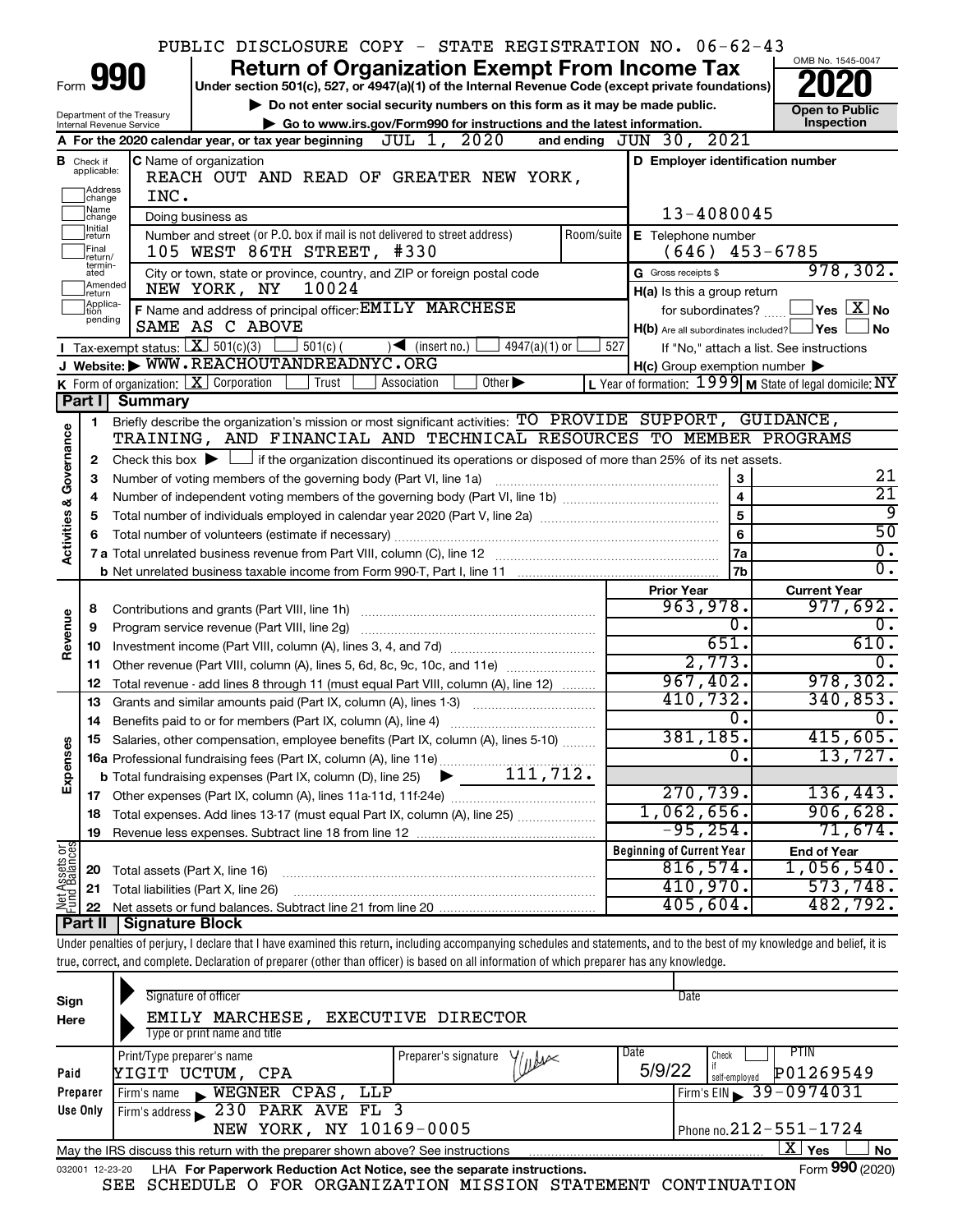|              | REACH OUT AND READ OF GREATER NEW YORK,<br>13-4080045<br>INC.<br>Page 2<br>Form 990 (2020)                                                                                           |
|--------------|--------------------------------------------------------------------------------------------------------------------------------------------------------------------------------------|
|              | Part III   Statement of Program Service Accomplishments                                                                                                                              |
|              | $\boxed{\text{X}}$                                                                                                                                                                   |
| $\mathbf{1}$ | Briefly describe the organization's mission:<br>REACH OUT AND READ PREPARES AMERICA'S YOUNGEST CHILDREN TO SUCCEED IN                                                                |
|              | SCHOOL BY PARTNERING WITH DOCTORS TO PRESCRIBE BOOKS AND ENCOURAGE                                                                                                                   |
|              | FAMILIES TO READ TOGETHER. WE BUILD ON THE UNIQUE RELATIONSHIP BETWEEN                                                                                                               |
|              | PARENTS AND MEDICAL PROVIDERS TO DEVELOP ESSENTIAL EARLY LITERACY                                                                                                                    |
| $\mathbf{2}$ | Did the organization undertake any significant program services during the year which were not listed on the<br>$\Box$ Yes $[\overline{\mathrm{X}}]$ No<br>prior Form 990 or 990-EZ? |
|              | If "Yes," describe these new services on Schedule O.<br>$\Box$ Yes $\boxed{\text{X}}$ No                                                                                             |
| 3            | Did the organization cease conducting, or make significant changes in how it conducts, any program services?<br>If "Yes," describe these changes on Schedule O.                      |
| 4            | Describe the organization's program service accomplishments for each of its three largest program services, as measured by expenses.                                                 |
|              | Section 501(c)(3) and 501(c)(4) organizations are required to report the amount of grants and allocations to others, the total expenses, and                                         |
|              | revenue, if any, for each program service reported.<br>667,898. including grants of \$340,853. ) (Revenue \$<br>$\overline{0.}$<br>) (Expenses \$                                    |
|              | 4a (Code:<br>REACH OUT AND READ OF GREATER NEW YORK PREPARES NEW YORK'S YOUNGEST                                                                                                     |
|              | CHILDREN TO SUCCEED IN SCHOOL BY PARTNERING WITH DOCTORS TO PRESCRIBE                                                                                                                |
|              | BOOKS AND ENCOURAGE FAMILIES TO READ TOGETHER. MEDICAL PROFESSIONALS                                                                                                                 |
|              | INCORPORATE REACH OUT AND READ'S EVIDENCE-BASED MODEL INTO REGULAR                                                                                                                   |
|              | PEDIATRIC CHECKUPS, BY ADVISING PARENTS ABOUT THE IMPORTANCE OF READING                                                                                                              |
|              | ALOUD AND GIVING FREE, DEVELOPMENTALLY APPROPRIATE BOOKS TO CHILDREN.                                                                                                                |
|              | THE PROGRAM BEGINS AT THE 6 MONTH CHECK UP AND CONTINUES THROUGH AGE 5,                                                                                                              |
|              | WITH A SPECIAL EMPHASIS ON CHILDREN GROWING UP IN LOW-INCOME                                                                                                                         |
|              | COMMUNITIES. PRIMARILY SERVING NEW YORK CITY, WE ALSO HAVE PROGRAMS                                                                                                                  |
|              | THROUGHOUT LONG ISLAND, WESTCHESTER, ROCKLAND, DUTCHESS, SULLIVAN,                                                                                                                   |
|              | ORANGE, PUTNAM, COLUMBIA, AND ULSTER COUNTIES.                                                                                                                                       |
|              |                                                                                                                                                                                      |
|              |                                                                                                                                                                                      |
|              |                                                                                                                                                                                      |
|              |                                                                                                                                                                                      |
|              |                                                                                                                                                                                      |
|              |                                                                                                                                                                                      |
|              |                                                                                                                                                                                      |
|              |                                                                                                                                                                                      |
|              |                                                                                                                                                                                      |
|              |                                                                                                                                                                                      |
|              |                                                                                                                                                                                      |
|              |                                                                                                                                                                                      |
|              |                                                                                                                                                                                      |
| 4c           | (Expenses \$<br>(Revenue \$<br>(Code:<br>including grants of \$                                                                                                                      |
|              |                                                                                                                                                                                      |
|              |                                                                                                                                                                                      |
|              |                                                                                                                                                                                      |
|              |                                                                                                                                                                                      |
|              |                                                                                                                                                                                      |
|              |                                                                                                                                                                                      |
|              |                                                                                                                                                                                      |
|              |                                                                                                                                                                                      |
|              |                                                                                                                                                                                      |
|              |                                                                                                                                                                                      |
|              |                                                                                                                                                                                      |
|              |                                                                                                                                                                                      |
| 4d           | Other program services (Describe on Schedule O.)                                                                                                                                     |
|              | (Revenue \$<br>(Expenses \$<br>including grants of \$                                                                                                                                |
| 4e           | 667,898.<br>Total program service expenses >                                                                                                                                         |
|              | Form 990 (2020)                                                                                                                                                                      |
|              | 032002 12-23-20<br>3                                                                                                                                                                 |
|              | 16230509 788028 13612.8AU01  2020.05093 REACH OUT AND READ OF GREAT 13612_81                                                                                                         |
|              |                                                                                                                                                                                      |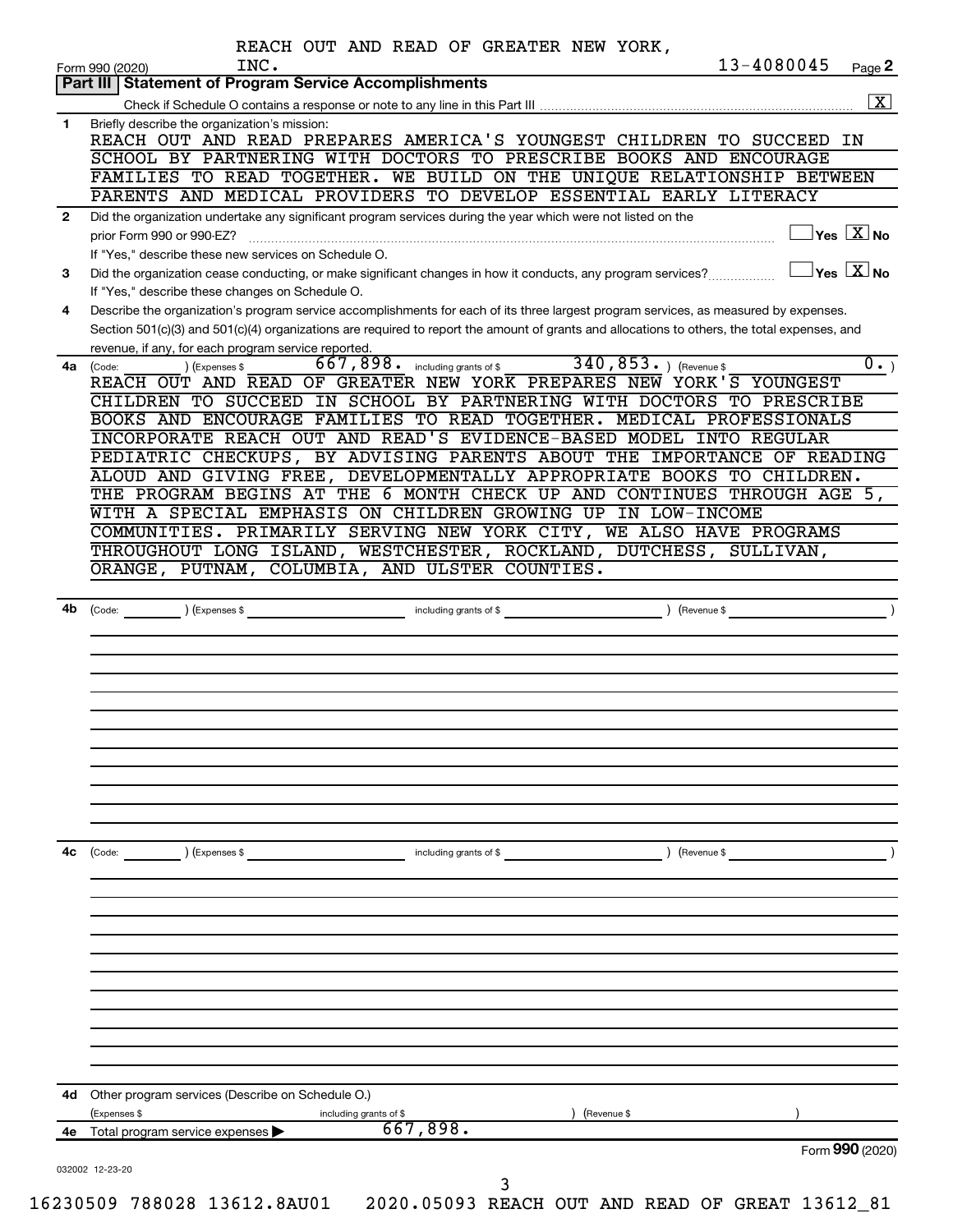|    | <b>Checklist of Required Schedules</b><br><b>Part IV</b>                                                                                                                                                                            |                 |                         |                         |
|----|-------------------------------------------------------------------------------------------------------------------------------------------------------------------------------------------------------------------------------------|-----------------|-------------------------|-------------------------|
|    |                                                                                                                                                                                                                                     |                 | Yes                     | No                      |
| 1. | Is the organization described in section $501(c)(3)$ or $4947(a)(1)$ (other than a private foundation)?                                                                                                                             |                 |                         |                         |
|    |                                                                                                                                                                                                                                     | 1               | х                       |                         |
| 2  | Is the organization required to complete Schedule B, Schedule of Contributors? [11] The organization required to complete Schedule B, Schedule of Contributors?                                                                     | $\mathbf{2}$    | $\overline{\textbf{x}}$ |                         |
| З  | Did the organization engage in direct or indirect political campaign activities on behalf of or in opposition to candidates for                                                                                                     |                 |                         |                         |
|    |                                                                                                                                                                                                                                     | 3               |                         | x                       |
| 4  | Section 501(c)(3) organizations. Did the organization engage in lobbying activities, or have a section 501(h) election in effect                                                                                                    |                 |                         |                         |
|    |                                                                                                                                                                                                                                     | 4               | x                       |                         |
| 5  | Is the organization a section 501(c)(4), 501(c)(5), or 501(c)(6) organization that receives membership dues, assessments, or                                                                                                        |                 |                         |                         |
|    |                                                                                                                                                                                                                                     | 5               |                         | x                       |
| 6  | Did the organization maintain any donor advised funds or any similar funds or accounts for which donors have the right to                                                                                                           |                 |                         |                         |
|    | provide advice on the distribution or investment of amounts in such funds or accounts? If "Yes," complete Schedule D, Part I                                                                                                        | 6               |                         | х                       |
| 7  | Did the organization receive or hold a conservation easement, including easements to preserve open space,                                                                                                                           |                 |                         |                         |
|    |                                                                                                                                                                                                                                     | 7               |                         | X                       |
| 8  | Did the organization maintain collections of works of art, historical treasures, or other similar assets? If "Yes," complete                                                                                                        |                 |                         |                         |
|    | Schedule D, Part III <b>Process Construction Construction Construction</b> Construction Construction Construction Construction Construction Construction Construction Construction Construction Construction Construction Construct | 8               |                         | X                       |
| 9  | Did the organization report an amount in Part X, line 21, for escrow or custodial account liability, serve as a custodian for                                                                                                       |                 |                         |                         |
|    | amounts not listed in Part X; or provide credit counseling, debt management, credit repair, or debt negotiation services?                                                                                                           |                 |                         |                         |
|    |                                                                                                                                                                                                                                     | 9               |                         | х                       |
| 10 | Did the organization, directly or through a related organization, hold assets in donor-restricted endowments                                                                                                                        |                 |                         |                         |
|    |                                                                                                                                                                                                                                     | 10              |                         | х                       |
| 11 | If the organization's answer to any of the following questions is "Yes," then complete Schedule D, Parts VI, VII, VIII, IX, or X                                                                                                    |                 |                         |                         |
|    | as applicable.                                                                                                                                                                                                                      |                 |                         |                         |
|    | a Did the organization report an amount for land, buildings, and equipment in Part X, line 10? If "Yes," complete Schedule D,                                                                                                       |                 |                         |                         |
|    | Part VI                                                                                                                                                                                                                             | 11a             | x                       |                         |
|    | <b>b</b> Did the organization report an amount for investments - other securities in Part X, line 12, that is 5% or more of its total                                                                                               |                 |                         |                         |
|    | assets reported in Part X, line 16? If "Yes," complete Schedule D, Part VII [11] [11] [12] [12] [12] [12] [13] [                                                                                                                    | 11b             |                         | x                       |
|    | c Did the organization report an amount for investments - program related in Part X, line 13, that is 5% or more of its total                                                                                                       |                 |                         |                         |
|    |                                                                                                                                                                                                                                     | 11c             |                         | х                       |
|    | d Did the organization report an amount for other assets in Part X, line 15, that is 5% or more of its total assets reported in                                                                                                     |                 |                         |                         |
|    |                                                                                                                                                                                                                                     | <b>11d</b>      |                         | х                       |
|    |                                                                                                                                                                                                                                     | <b>11e</b>      | X                       |                         |
| f  | Did the organization's separate or consolidated financial statements for the tax year include a footnote that addresses                                                                                                             |                 |                         |                         |
|    | the organization's liability for uncertain tax positions under FIN 48 (ASC 740)? If "Yes," complete Schedule D, Part X                                                                                                              | 11f             |                         | x                       |
|    | 12a Did the organization obtain separate, independent audited financial statements for the tax year? If "Yes," complete                                                                                                             |                 |                         |                         |
|    |                                                                                                                                                                                                                                     | 12a             | х                       |                         |
|    | <b>b</b> Was the organization included in consolidated, independent audited financial statements for the tax year?                                                                                                                  |                 |                         |                         |
|    | If "Yes," and if the organization answered "No" to line 12a, then completing Schedule D, Parts XI and XII is optional <i>manum</i>                                                                                                  | 12 <sub>b</sub> |                         | х                       |
| 13 |                                                                                                                                                                                                                                     | 13              |                         | $\overline{\text{x}}$   |
|    |                                                                                                                                                                                                                                     | 14a             |                         | $\overline{\textbf{x}}$ |
|    | <b>b</b> Did the organization have aggregate revenues or expenses of more than \$10,000 from grantmaking, fundraising, business,                                                                                                    |                 |                         |                         |
|    | investment, and program service activities outside the United States, or aggregate foreign investments valued at \$100,000                                                                                                          |                 |                         |                         |
|    |                                                                                                                                                                                                                                     | 14b             |                         | X                       |
| 15 | Did the organization report on Part IX, column (A), line 3, more than \$5,000 of grants or other assistance to or for any                                                                                                           |                 |                         | X                       |
|    |                                                                                                                                                                                                                                     | 15              |                         |                         |
| 16 | Did the organization report on Part IX, column (A), line 3, more than \$5,000 of aggregate grants or other assistance to                                                                                                            |                 |                         | х                       |
|    |                                                                                                                                                                                                                                     | 16              |                         |                         |
| 17 | Did the organization report a total of more than \$15,000 of expenses for professional fundraising services on Part IX,                                                                                                             | 17              |                         | х                       |
|    | Did the organization report more than \$15,000 total of fundraising event gross income and contributions on Part VIII, lines                                                                                                        |                 |                         |                         |
| 18 |                                                                                                                                                                                                                                     | 18              |                         | х                       |
| 19 | Did the organization report more than \$15,000 of gross income from gaming activities on Part VIII, line 9a? If "Yes,"                                                                                                              |                 |                         |                         |
|    |                                                                                                                                                                                                                                     | 19              |                         | х                       |
|    |                                                                                                                                                                                                                                     | 20a             |                         | $\overline{\text{X}}$   |
|    |                                                                                                                                                                                                                                     | 20 <sub>b</sub> |                         |                         |
| 21 | Did the organization report more than \$5,000 of grants or other assistance to any domestic organization or                                                                                                                         |                 |                         |                         |
|    | domestic government on Part IX, column (A), line 1? If "Yes," complete Schedule I, Parts I and II                                                                                                                                   | 21              | х                       |                         |
|    | 032003 12-23-20                                                                                                                                                                                                                     |                 |                         | Form 990 (2020)         |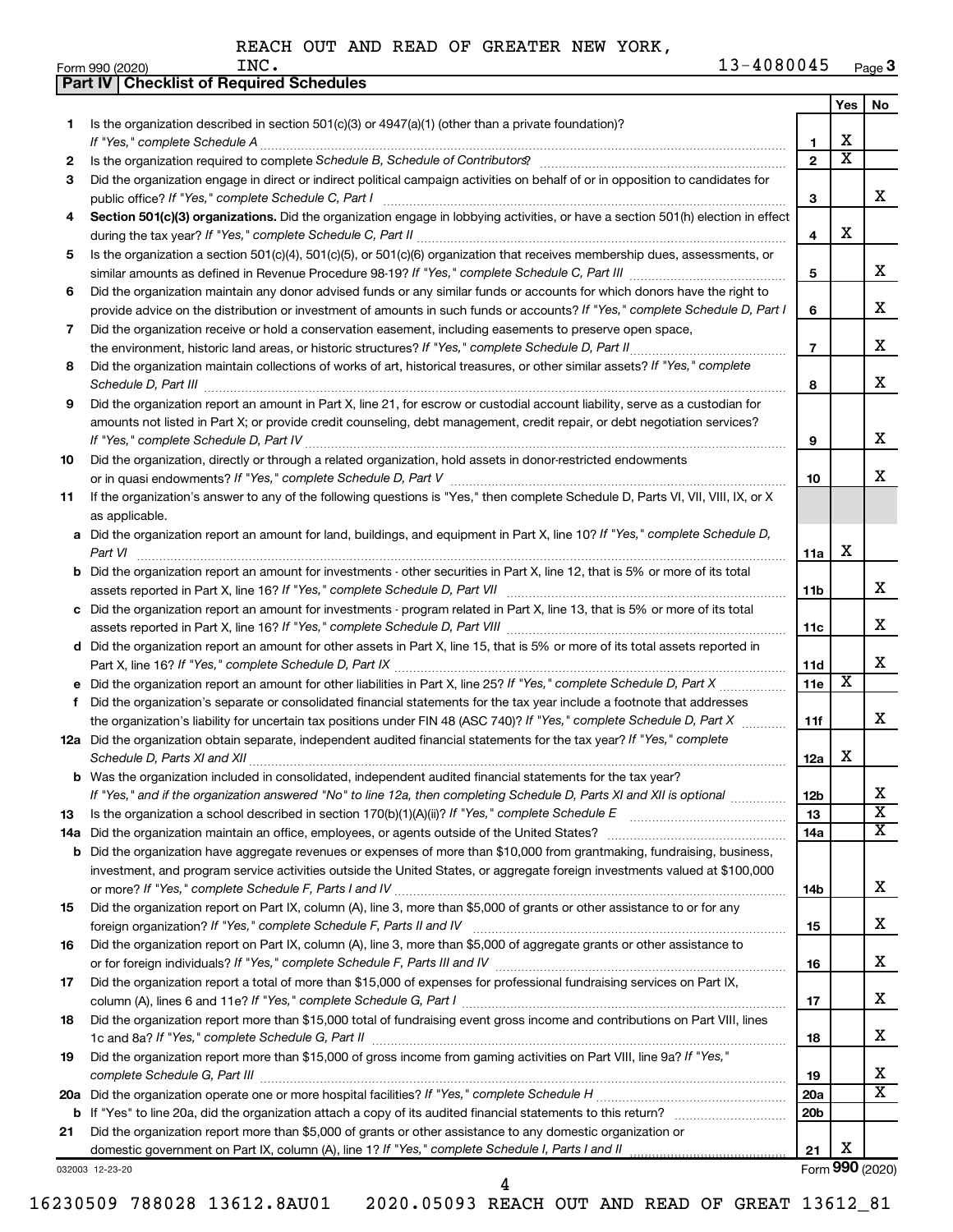|    |                                                                                                                                                                                                                                                                                    |            | Yes                     | No                      |
|----|------------------------------------------------------------------------------------------------------------------------------------------------------------------------------------------------------------------------------------------------------------------------------------|------------|-------------------------|-------------------------|
| 22 | Did the organization report more than \$5,000 of grants or other assistance to or for domestic individuals on                                                                                                                                                                      | 22         |                         | X                       |
| 23 | Did the organization answer "Yes" to Part VII, Section A, line 3, 4, or 5 about compensation of the organization's current<br>and former officers, directors, trustees, key employees, and highest compensated employees? If "Yes," complete<br>Schedule J                         | 23         | X                       |                         |
|    | 24a Did the organization have a tax-exempt bond issue with an outstanding principal amount of more than \$100,000 as of the<br>last day of the year, that was issued after December 31, 2002? If "Yes," answer lines 24b through 24d and complete                                  |            |                         |                         |
|    |                                                                                                                                                                                                                                                                                    | 24a        |                         | x                       |
|    |                                                                                                                                                                                                                                                                                    | 24b        |                         |                         |
|    | c Did the organization maintain an escrow account other than a refunding escrow at any time during the year to defease                                                                                                                                                             | 24с        |                         |                         |
|    |                                                                                                                                                                                                                                                                                    | 24d        |                         |                         |
|    | 25a Section 501(c)(3), 501(c)(4), and 501(c)(29) organizations. Did the organization engage in an excess benefit                                                                                                                                                                   | 25a        |                         | x                       |
|    | <b>b</b> Is the organization aware that it engaged in an excess benefit transaction with a disqualified person in a prior year, and<br>that the transaction has not been reported on any of the organization's prior Forms 990 or 990-EZ? If "Yes," complete<br>Schedule L. Part I | 25b        |                         | X                       |
| 26 | Did the organization report any amount on Part X, line 5 or 22, for receivables from or payables to any current<br>or former officer, director, trustee, key employee, creator or founder, substantial contributor, or 35%                                                         |            |                         |                         |
|    |                                                                                                                                                                                                                                                                                    | 26         |                         | X                       |
| 27 | Did the organization provide a grant or other assistance to any current or former officer, director, trustee, key employee,                                                                                                                                                        |            |                         |                         |
|    | creator or founder, substantial contributor or employee thereof, a grant selection committee member, or to a 35% controlled                                                                                                                                                        |            |                         |                         |
|    | entity (including an employee thereof) or family member of any of these persons? If "Yes," complete Schedule L, Part III                                                                                                                                                           | 27         |                         | X                       |
| 28 | Was the organization a party to a business transaction with one of the following parties (see Schedule L, Part IV                                                                                                                                                                  |            |                         |                         |
|    | instructions, for applicable filing thresholds, conditions, and exceptions):<br>a A current or former officer, director, trustee, key employee, creator or founder, or substantial contributor? If                                                                                 |            |                         |                         |
|    |                                                                                                                                                                                                                                                                                    | 28a        |                         | х                       |
|    |                                                                                                                                                                                                                                                                                    | 28b        |                         | $\overline{\mathbf{x}}$ |
|    | c A 35% controlled entity of one or more individuals and/or organizations described in lines 28a or 28b?/f                                                                                                                                                                         |            |                         |                         |
|    |                                                                                                                                                                                                                                                                                    | 28c        |                         | X                       |
| 29 |                                                                                                                                                                                                                                                                                    | 29         | $\overline{\textbf{x}}$ |                         |
| 30 | Did the organization receive contributions of art, historical treasures, or other similar assets, or qualified conservation                                                                                                                                                        | 30         |                         | х                       |
| 31 | Did the organization liquidate, terminate, or dissolve and cease operations? If "Yes," complete Schedule N, Part I                                                                                                                                                                 | 31         |                         | X                       |
| 32 | Did the organization sell, exchange, dispose of, or transfer more than 25% of its net assets? If "Yes," complete                                                                                                                                                                   | 32         |                         | ᅀ                       |
| 33 | Did the organization own 100% of an entity disregarded as separate from the organization under Regulations                                                                                                                                                                         | 33         |                         | x                       |
| 34 | Was the organization related to any tax-exempt or taxable entity? If "Yes," complete Schedule R, Part II, III, or IV, and                                                                                                                                                          |            |                         |                         |
|    | Part V, line 1                                                                                                                                                                                                                                                                     | 34         |                         | x                       |
|    |                                                                                                                                                                                                                                                                                    | <b>35a</b> |                         | $\overline{\mathbf{X}}$ |
|    | b If "Yes" to line 35a, did the organization receive any payment from or engage in any transaction with a controlled entity                                                                                                                                                        | 35b        |                         |                         |
| 36 | Section 501(c)(3) organizations. Did the organization make any transfers to an exempt non-charitable related organization?                                                                                                                                                         |            |                         | х                       |
| 37 | Did the organization conduct more than 5% of its activities through an entity that is not a related organization                                                                                                                                                                   | 36         |                         |                         |
|    |                                                                                                                                                                                                                                                                                    | 37         |                         | x                       |
| 38 | Did the organization complete Schedule O and provide explanations in Schedule O for Part VI, lines 11b and 19?                                                                                                                                                                     |            | X                       |                         |
|    | <b>Statements Regarding Other IRS Filings and Tax Compliance</b><br><b>Part V</b>                                                                                                                                                                                                  | 38         |                         |                         |
|    |                                                                                                                                                                                                                                                                                    |            |                         |                         |
|    |                                                                                                                                                                                                                                                                                    |            | Yes I                   | No                      |
|    | 13                                                                                                                                                                                                                                                                                 |            |                         |                         |
|    | 1 <sub>b</sub>                                                                                                                                                                                                                                                                     |            |                         |                         |
|    |                                                                                                                                                                                                                                                                                    |            |                         |                         |
|    | c Did the organization comply with backup withholding rules for reportable payments to vendors and reportable gaming                                                                                                                                                               | 1c         |                         |                         |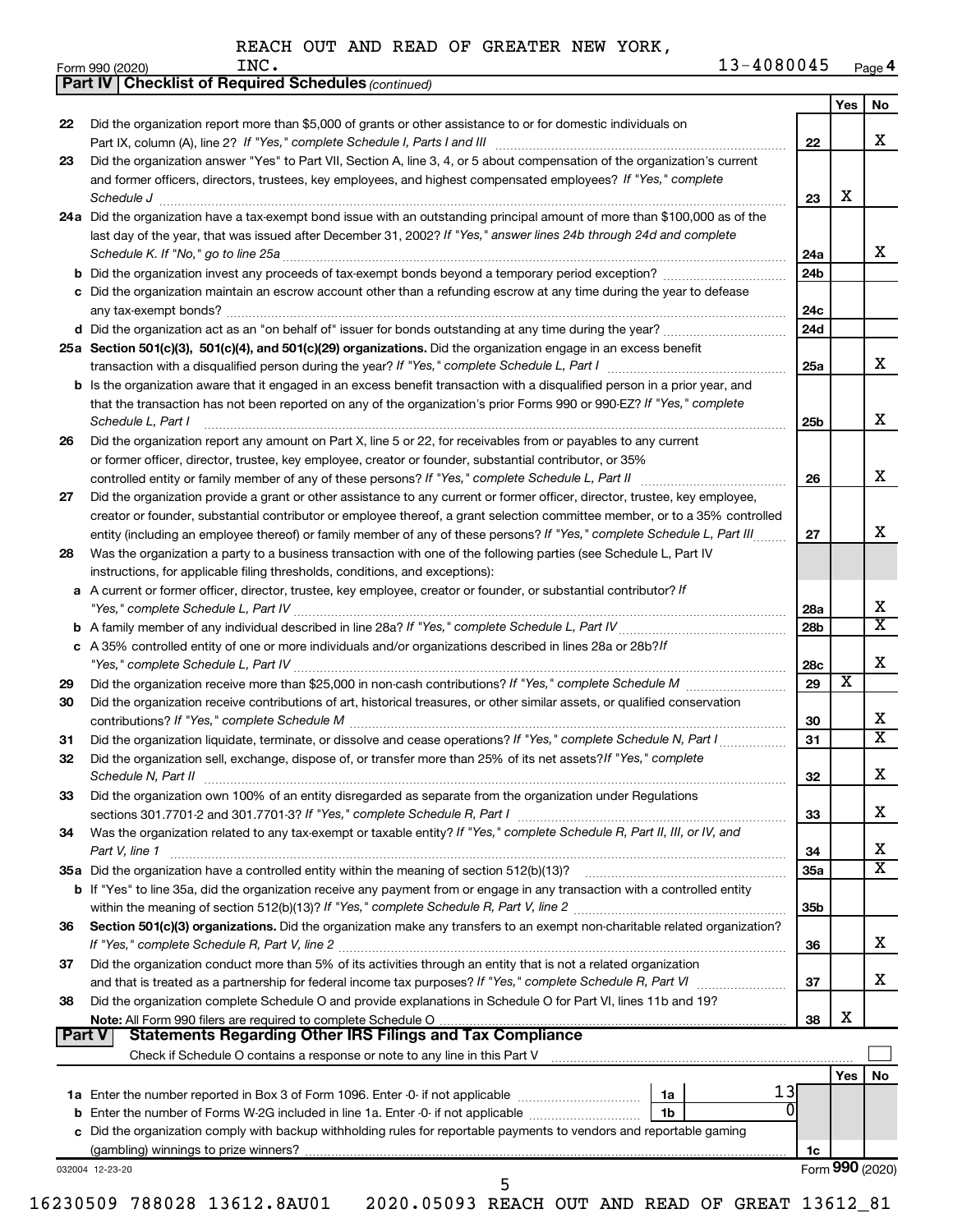| <b>Part V</b> | Statements Regarding Other IRS Filings and Tax Compliance (continued)                                                                           |                 |     |    |  |  |  |  |  |  |
|---------------|-------------------------------------------------------------------------------------------------------------------------------------------------|-----------------|-----|----|--|--|--|--|--|--|
|               |                                                                                                                                                 |                 | Yes | No |  |  |  |  |  |  |
|               | 2a Enter the number of employees reported on Form W-3, Transmittal of Wage and Tax Statements,                                                  |                 |     |    |  |  |  |  |  |  |
|               | 9<br>filed for the calendar year ending with or within the year covered by this return<br>2a                                                    |                 |     |    |  |  |  |  |  |  |
|               | b If at least one is reported on line 2a, did the organization file all required federal employment tax returns?                                | 2 <sub>b</sub>  | X   |    |  |  |  |  |  |  |
|               |                                                                                                                                                 |                 |     |    |  |  |  |  |  |  |
|               | 3a Did the organization have unrelated business gross income of \$1,000 or more during the year?                                                | За              |     | х  |  |  |  |  |  |  |
|               |                                                                                                                                                 |                 |     |    |  |  |  |  |  |  |
|               | 4a At any time during the calendar year, did the organization have an interest in, or a signature or other authority over, a                    |                 |     |    |  |  |  |  |  |  |
|               | financial account in a foreign country (such as a bank account, securities account, or other financial account)?                                | 4a              |     | х  |  |  |  |  |  |  |
|               | <b>b</b> If "Yes," enter the name of the foreign country                                                                                        |                 |     |    |  |  |  |  |  |  |
|               | See instructions for filing requirements for FinCEN Form 114, Report of Foreign Bank and Financial Accounts (FBAR).                             |                 |     |    |  |  |  |  |  |  |
|               |                                                                                                                                                 |                 |     |    |  |  |  |  |  |  |
| b             |                                                                                                                                                 | 5b              |     | х  |  |  |  |  |  |  |
|               |                                                                                                                                                 | 5c              |     |    |  |  |  |  |  |  |
|               | 6a Does the organization have annual gross receipts that are normally greater than \$100,000, and did the organization solicit                  |                 |     |    |  |  |  |  |  |  |
|               |                                                                                                                                                 | 6a              |     | х  |  |  |  |  |  |  |
|               | <b>b</b> If "Yes," did the organization include with every solicitation an express statement that such contributions or gifts                   |                 |     |    |  |  |  |  |  |  |
|               |                                                                                                                                                 | 6b              |     |    |  |  |  |  |  |  |
| 7             | Organizations that may receive deductible contributions under section 170(c).                                                                   |                 |     |    |  |  |  |  |  |  |
| a             | Did the organization receive a payment in excess of \$75 made partly as a contribution and partly for goods and services provided to the payor? | 7a              |     | х  |  |  |  |  |  |  |
| b             |                                                                                                                                                 | 7b              |     |    |  |  |  |  |  |  |
|               | c Did the organization sell, exchange, or otherwise dispose of tangible personal property for which it was required                             |                 |     |    |  |  |  |  |  |  |
|               |                                                                                                                                                 | 7с              |     | х  |  |  |  |  |  |  |
|               | 7d                                                                                                                                              |                 |     | х  |  |  |  |  |  |  |
| е             |                                                                                                                                                 |                 |     |    |  |  |  |  |  |  |
| Ť.            |                                                                                                                                                 |                 |     |    |  |  |  |  |  |  |
| g             | If the organization received a contribution of qualified intellectual property, did the organization file Form 8899 as required?                |                 |     |    |  |  |  |  |  |  |
| h             | If the organization received a contribution of cars, boats, airplanes, or other vehicles, did the organization file a Form 1098-C?              |                 |     |    |  |  |  |  |  |  |
| 8             | Sponsoring organizations maintaining donor advised funds. Did a donor advised fund maintained by the                                            |                 |     |    |  |  |  |  |  |  |
|               |                                                                                                                                                 |                 |     |    |  |  |  |  |  |  |
| 9             | Sponsoring organizations maintaining donor advised funds.                                                                                       |                 |     |    |  |  |  |  |  |  |
| а             | Did the sponsoring organization make any taxable distributions under section 4966?                                                              | 9а              |     |    |  |  |  |  |  |  |
| b             |                                                                                                                                                 | 9b              |     |    |  |  |  |  |  |  |
| 10            | Section 501(c)(7) organizations. Enter:                                                                                                         |                 |     |    |  |  |  |  |  |  |
| a             | 10a<br>10 <sub>b</sub>                                                                                                                          |                 |     |    |  |  |  |  |  |  |
|               | b Gross receipts, included on Form 990, Part VIII, line 12, for public use of club facilities<br>Section 501(c)(12) organizations. Enter:       |                 |     |    |  |  |  |  |  |  |
| 11<br>a       | 11a                                                                                                                                             |                 |     |    |  |  |  |  |  |  |
|               | b Gross income from other sources (Do not net amounts due or paid to other sources against                                                      |                 |     |    |  |  |  |  |  |  |
|               | 11b                                                                                                                                             |                 |     |    |  |  |  |  |  |  |
|               | 12a Section 4947(a)(1) non-exempt charitable trusts. Is the organization filing Form 990 in lieu of Form 1041?                                  | 12a             |     |    |  |  |  |  |  |  |
|               | <b>b</b> If "Yes," enter the amount of tax-exempt interest received or accrued during the year<br>12b                                           |                 |     |    |  |  |  |  |  |  |
| 13            | Section 501(c)(29) qualified nonprofit health insurance issuers.                                                                                |                 |     |    |  |  |  |  |  |  |
|               |                                                                                                                                                 | 1За             |     |    |  |  |  |  |  |  |
|               | Note: See the instructions for additional information the organization must report on Schedule O.                                               |                 |     |    |  |  |  |  |  |  |
|               | <b>b</b> Enter the amount of reserves the organization is required to maintain by the states in which the                                       |                 |     |    |  |  |  |  |  |  |
|               | 13b                                                                                                                                             |                 |     |    |  |  |  |  |  |  |
|               | 13с                                                                                                                                             |                 |     |    |  |  |  |  |  |  |
|               | 14a Did the organization receive any payments for indoor tanning services during the tax year?                                                  | 14a             |     | x  |  |  |  |  |  |  |
|               | <b>b</b> If "Yes," has it filed a Form 720 to report these payments? If "No," provide an explanation on Schedule O                              | 14 <sub>b</sub> |     |    |  |  |  |  |  |  |
| 15            | Is the organization subject to the section 4960 tax on payment(s) of more than \$1,000,000 in remuneration or                                   |                 |     |    |  |  |  |  |  |  |
|               |                                                                                                                                                 | 15              |     | х  |  |  |  |  |  |  |
|               | If "Yes," see instructions and file Form 4720, Schedule N.                                                                                      |                 |     |    |  |  |  |  |  |  |
| 16            | Is the organization an educational institution subject to the section 4968 excise tax on net investment income?                                 | 16              |     | x  |  |  |  |  |  |  |
|               | If "Yes," complete Form 4720, Schedule O.                                                                                                       |                 |     |    |  |  |  |  |  |  |

Form (2020) **990**

032005 12-23-20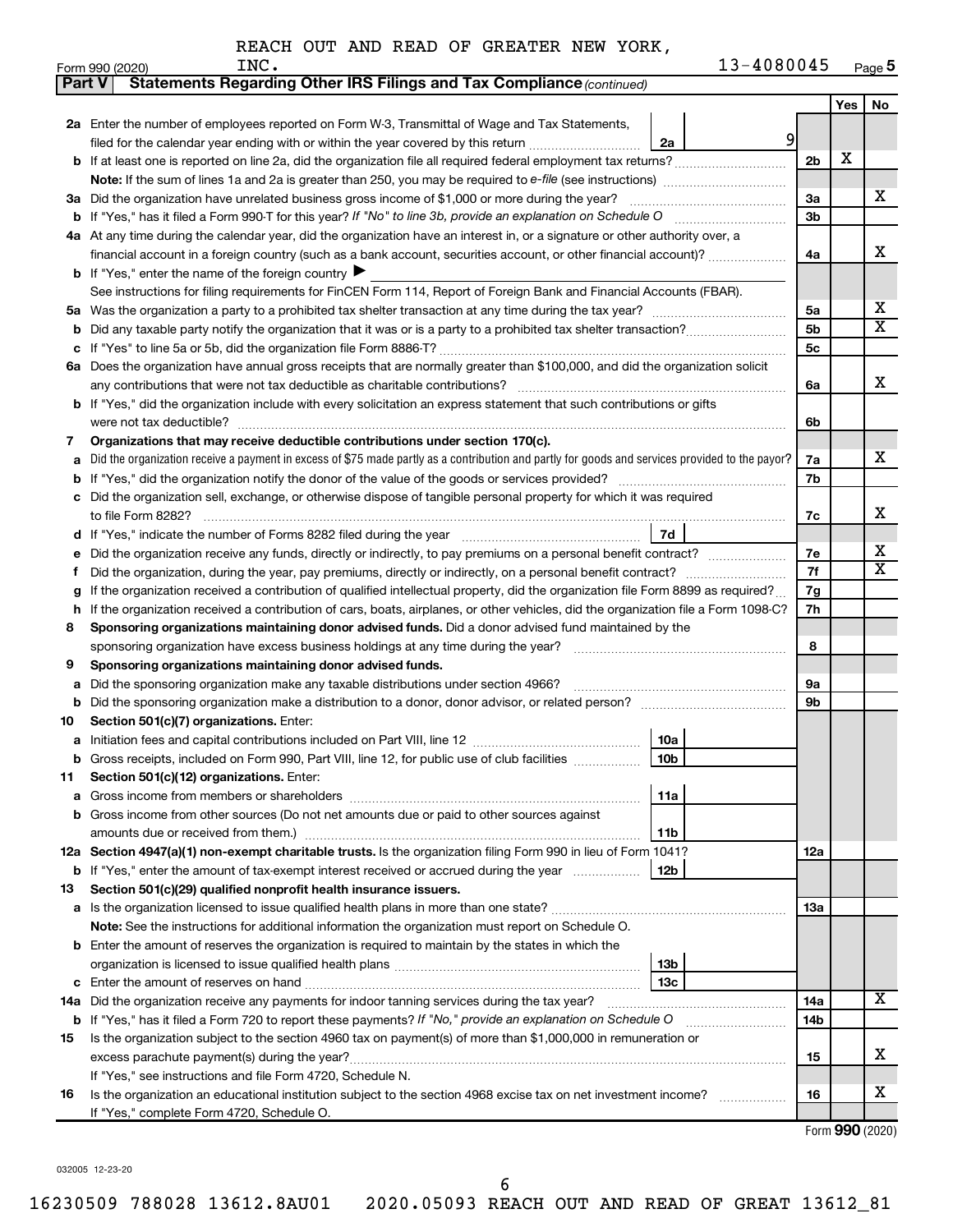|  |  | REACH OUT AND READ OF GREATER NEW YORK, |  |  |
|--|--|-----------------------------------------|--|--|
|  |  |                                         |  |  |

|     | <b>Section A. Governing Body and Management</b>                                                                                                  |    |    |                         |                         |  |
|-----|--------------------------------------------------------------------------------------------------------------------------------------------------|----|----|-------------------------|-------------------------|--|
|     |                                                                                                                                                  |    |    |                         | Yes                     |  |
|     | 1a Enter the number of voting members of the governing body at the end of the tax year                                                           | 1a | 21 |                         |                         |  |
|     | If there are material differences in voting rights among members of the governing body, or if the governing                                      |    |    |                         |                         |  |
|     | body delegated broad authority to an executive committee or similar committee, explain on Schedule O.                                            |    |    |                         |                         |  |
|     | Enter the number of voting members included on line 1a, above, who are independent                                                               | 1b | 21 |                         |                         |  |
| 2   | Did any officer, director, trustee, or key employee have a family relationship or a business relationship with any other                         |    |    |                         |                         |  |
|     | officer, director, trustee, or key employee?                                                                                                     |    |    | $\mathbf{2}$            |                         |  |
| З   | Did the organization delegate control over management duties customarily performed by or under the direct supervision                            |    |    |                         |                         |  |
|     |                                                                                                                                                  |    |    | 3                       |                         |  |
| 4   | Did the organization make any significant changes to its governing documents since the prior Form 990 was filed?                                 |    |    | $\overline{\mathbf{4}}$ |                         |  |
| 5   |                                                                                                                                                  |    |    | 5                       |                         |  |
| 6   |                                                                                                                                                  |    |    | 6                       |                         |  |
| 7a  | Did the organization have members, stockholders, or other persons who had the power to elect or appoint one or                                   |    |    |                         |                         |  |
|     |                                                                                                                                                  |    |    | 7a                      |                         |  |
|     | <b>b</b> Are any governance decisions of the organization reserved to (or subject to approval by) members, stockholders, or                      |    |    |                         |                         |  |
|     | persons other than the governing body?                                                                                                           |    |    | 7b                      |                         |  |
| 8   | Did the organization contemporaneously document the meetings held or written actions undertaken during the year by the following:                |    |    |                         |                         |  |
|     |                                                                                                                                                  |    |    | 8а                      | х                       |  |
|     |                                                                                                                                                  |    |    | 8b                      | $\overline{\textbf{x}}$ |  |
| 9   |                                                                                                                                                  |    |    |                         |                         |  |
|     | Is there any officer, director, trustee, or key employee listed in Part VII, Section A, who cannot be reached at the                             |    |    | 9                       |                         |  |
|     | Section B. Policies (This Section B requests information about policies not required by the Internal Revenue Code.)                              |    |    |                         |                         |  |
|     |                                                                                                                                                  |    |    |                         | Yes                     |  |
|     |                                                                                                                                                  |    |    | 10a                     |                         |  |
|     | b If "Yes," did the organization have written policies and procedures governing the activities of such chapters, affiliates,                     |    |    |                         |                         |  |
|     |                                                                                                                                                  |    |    | 10b                     |                         |  |
|     | 11a Has the organization provided a complete copy of this Form 990 to all members of its governing body before filing the form?                  |    |    | 11a                     | X                       |  |
|     | <b>b</b> Describe in Schedule O the process, if any, used by the organization to review this Form 990.                                           |    |    |                         |                         |  |
|     |                                                                                                                                                  |    |    | 12a                     | х                       |  |
| 12a |                                                                                                                                                  |    |    | 12 <sub>b</sub>         | $\overline{\textbf{x}}$ |  |
|     | Did the organization regularly and consistently monitor and enforce compliance with the policy? If "Yes," describe                               |    |    |                         |                         |  |
|     |                                                                                                                                                  |    |    |                         | Х                       |  |
|     | in Schedule O how this was done manufactured and continuum and contact the was done manufactured and contact t                                   |    |    | 12c<br>13               | $\overline{\text{X}}$   |  |
| 13  |                                                                                                                                                  |    |    |                         | $\overline{\textbf{x}}$ |  |
| 14  | Did the organization have a written document retention and destruction policy? [11] manufaction manufaction in                                   |    |    | 14                      |                         |  |
| 15  | Did the process for determining compensation of the following persons include a review and approval by independent                               |    |    |                         |                         |  |
|     | persons, comparability data, and contemporaneous substantiation of the deliberation and decision?                                                |    |    |                         | X                       |  |
|     |                                                                                                                                                  |    |    | 15a                     |                         |  |
|     |                                                                                                                                                  |    |    | 15b                     |                         |  |
|     | If "Yes" to line 15a or 15b, describe the process in Schedule O (see instructions).                                                              |    |    |                         |                         |  |
|     | 16a Did the organization invest in, contribute assets to, or participate in a joint venture or similar arrangement with a                        |    |    |                         |                         |  |
|     | taxable entity during the year?                                                                                                                  |    |    | 16a                     |                         |  |
|     | b If "Yes," did the organization follow a written policy or procedure requiring the organization to evaluate its participation                   |    |    |                         |                         |  |
|     | in joint venture arrangements under applicable federal tax law, and take steps to safeguard the organization's                                   |    |    |                         |                         |  |
|     |                                                                                                                                                  |    |    | 16b                     |                         |  |
|     | <b>Section C. Disclosure</b>                                                                                                                     |    |    |                         |                         |  |
| 17  | List the states with which a copy of this Form 990 is required to be filed $\blacktriangleright\text{NY}$                                        |    |    |                         |                         |  |
| 18  | Section 6104 requires an organization to make its Forms 1023 (1024 or 1024-A, if applicable), 990, and 990-T (Section 501(c)(3)s only) available |    |    |                         |                         |  |
|     | for public inspection. Indicate how you made these available. Check all that apply.                                                              |    |    |                         |                         |  |
|     | $\lfloor x \rfloor$ Upon request<br>  X   Own website<br>Another's website<br>Other (explain on Schedule O)                                      |    |    |                         |                         |  |
| 19  | Describe on Schedule O whether (and if so, how) the organization made its governing documents, conflict of interest policy, and financial        |    |    |                         |                         |  |
|     | statements available to the public during the tax year.                                                                                          |    |    |                         |                         |  |
| 20  | State the name, address, and telephone number of the person who possesses the organization's books and records $\blacktriangleright$             |    |    |                         |                         |  |
|     | JACK E. PACE III - 646-453-6785                                                                                                                  |    |    |                         |                         |  |
|     | 105 WEST 86TH STREET, #330, NEW YORK, NY<br>10024                                                                                                |    |    |                         |                         |  |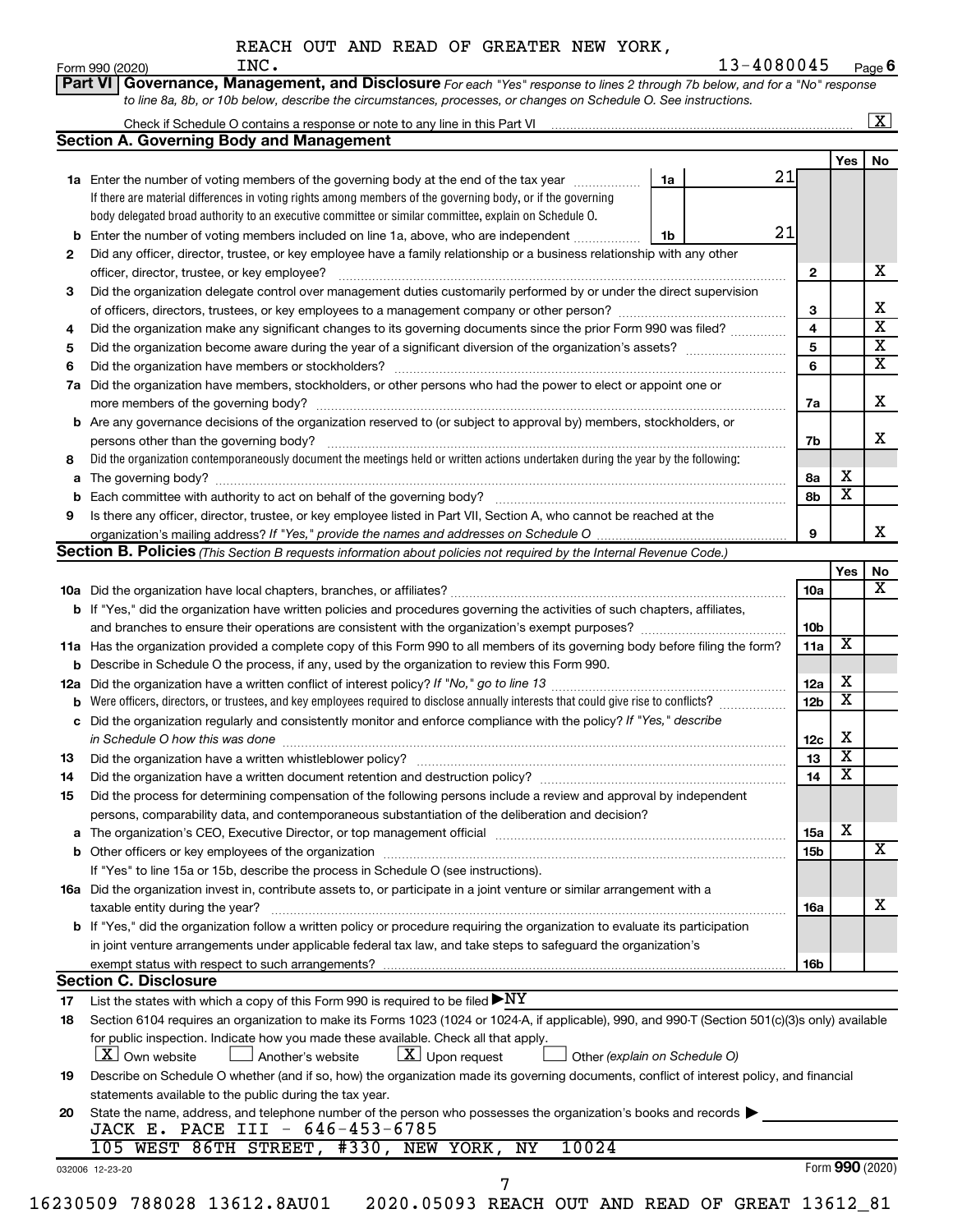$\Box$ 

| Form 990 (2020) |                                               | INC. |  | $13 - 40$                                                                                  |
|-----------------|-----------------------------------------------|------|--|--------------------------------------------------------------------------------------------|
|                 |                                               |      |  | Part VII Compensation of Officers, Directors, Trustees, Key Employees, Highest Compensated |
|                 | <b>Employees, and Independent Contractors</b> |      |  |                                                                                            |

Check if Schedule O contains a response or note to any line in this Part VII

**Section A. Officers, Directors, Trustees, Key Employees, and Highest Compensated Employees**

**1a**  Complete this table for all persons required to be listed. Report compensation for the calendar year ending with or within the organization's tax year.  $\bullet$  List all of the organization's current officers, directors, trustees (whether individuals or organizations), regardless of amount of compensation.

Enter -0- in columns (D), (E), and (F) if no compensation was paid.

**•** List all of the organization's current key employees, if any. See instructions for definition of "key employee."

• List the organization's five *current* highest compensated employees (other than an officer, director, trustee, or key employee) who received reportable compensation (Box 5 of Form W-2 and/or Box 7 of Form 1099-MISC) of more than \$100,000 from the organization and any related organizations.

 $\bullet$  List all of the organization's former officers, key employees, and highest compensated employees who received more than \$100,000 of reportable compensation from the organization and any related organizations.

**•** List all of the organization's former directors or trustees that received, in the capacity as a former director or trustee of the organization, more than \$10,000 of reportable compensation from the organization and any related organizations.

See instructions for the order in which to list the persons above.

Check this box if neither the organization nor any related organization compensated any current officer, director, or trustee.  $\Box$ 

| (A)                               | (B)           |                               |                                 | (C)         |              |                                   |        | (D)             | (E)             | (F)                |
|-----------------------------------|---------------|-------------------------------|---------------------------------|-------------|--------------|-----------------------------------|--------|-----------------|-----------------|--------------------|
| Name and title                    | Average       |                               | (do not check more than one     | Position    |              |                                   |        | Reportable      | Reportable      | Estimated          |
|                                   | hours per     |                               | box, unless person is both an   |             |              |                                   |        | compensation    | compensation    | amount of          |
|                                   | week          |                               | officer and a director/trustee) |             |              |                                   |        | from            | from related    | other              |
|                                   | (list any     |                               |                                 |             |              |                                   |        | the             | organizations   | compensation       |
|                                   | hours for     |                               |                                 |             |              |                                   |        | organization    | (W-2/1099-MISC) | from the           |
|                                   | related       |                               |                                 |             |              |                                   |        | (W-2/1099-MISC) |                 | organization       |
|                                   | organizations |                               |                                 |             |              |                                   |        |                 |                 | and related        |
|                                   | below         | ndividual trustee or director | nstitutional trustee            | Officer     | Key employee | Highest compensated<br>  employee | Former |                 |                 | organizations      |
|                                   | line)         |                               |                                 |             |              |                                   |        |                 |                 |                    |
| EMILY MARCHESE<br>(1)             | 40.00         |                               |                                 |             |              |                                   |        |                 |                 |                    |
| EXECUTIVE DIRECTOR                |               |                               |                                 | $\mathbf X$ |              |                                   |        | 158,629.        | $\mathbf 0$ .   | 17,184.            |
| JACK E. PACE III<br>(2)           | 5.00          |                               |                                 |             |              |                                   |        |                 |                 |                    |
| <b>CHAIRPERSON</b>                |               | X                             |                                 | $\mathbf X$ |              |                                   |        | $\mathbf 0$ .   | $\mathbf 0$ .   | $\mathbf 0$ .      |
| LEORA MOGILNER, MD<br>(3)         | 2.00          |                               |                                 |             |              |                                   |        |                 |                 |                    |
| VICE CHAIR                        |               | X                             |                                 | X           |              |                                   |        | $\mathbf 0$ .   | $\mathbf 0$ .   | $\mathbf 0$ .      |
| GOLDIE ALFASI-SIFFERT, PHD<br>(4) | 2.00          |                               |                                 |             |              |                                   |        |                 |                 |                    |
| SECRETARY                         |               | $\mathbf X$                   |                                 | X           |              |                                   |        | $\mathbf 0$ .   | $\mathbf 0$ .   | $\mathbf 0$ .      |
| <b>JANICELYNN PARK</b><br>(5)     | 2.00          |                               |                                 |             |              |                                   |        |                 |                 |                    |
| TREASURER                         |               | X                             |                                 | X           |              |                                   |        | $\mathbf 0$     | $\mathbf 0$     | $\boldsymbol{0}$ . |
| RITA BRAUSE<br>(6)                | 2.00          |                               |                                 |             |              |                                   |        |                 |                 |                    |
| <b>MEMBER</b>                     |               | $\mathbf X$                   |                                 |             |              |                                   |        | $\mathbf 0$ .   | $\mathbf 0$ .   | $\mathbf 0$ .      |
| (7)<br>SUSAN ELBE                 | 2.00          |                               |                                 |             |              |                                   |        |                 |                 |                    |
| <b>MEMBER</b>                     |               | $\mathbf X$                   |                                 |             |              |                                   |        | $\mathbf 0$ .   | $\mathbf 0$     | $\mathbf 0$ .      |
| <b>JOSHUA GREEN</b><br>(8)        | 2.00          |                               |                                 |             |              |                                   |        |                 |                 |                    |
| <b>MEMBER</b>                     |               | $\mathbf X$                   |                                 |             |              |                                   |        | $\mathbf 0$ .   | $\mathbf 0$ .   | $\boldsymbol{0}$ . |
| (9)<br>ADAM KAUFMAN               | 2.00          |                               |                                 |             |              |                                   |        |                 |                 |                    |
| <b>MEMBER</b>                     |               | X                             |                                 |             |              |                                   |        | 0.              | $\mathbf 0$ .   | $\mathbf 0$ .      |
| (10) SERGEY KRAYTMAN              | 2.00          |                               |                                 |             |              |                                   |        |                 |                 |                    |
| <b>MEMBER</b>                     |               | $\mathbf X$                   |                                 |             |              |                                   |        | $\mathbf 0$ .   | $\mathbf 0$ .   | 0.                 |
| (11) JUDITH LEVINE                | 2.00          |                               |                                 |             |              |                                   |        |                 |                 |                    |
| <b>MEMBER</b>                     |               | X                             |                                 |             |              |                                   |        | 0.              | $\mathbf 0$ .   | $\mathbf 0$ .      |
| (12) BIANCA MASON                 | 2.00          |                               |                                 |             |              |                                   |        |                 |                 |                    |
| <b>MEMBER</b>                     |               | X                             |                                 |             |              |                                   |        | 0.              | $\mathbf 0$ .   | $\mathbf 0$ .      |
| (13) BONNIE LIEBERMAN             | 2.00          |                               |                                 |             |              |                                   |        |                 |                 |                    |
| <b>MEMBER</b>                     |               | $\mathbf x$                   |                                 |             |              |                                   |        | $\mathbf{0}$ .  | $\mathbf 0$ .   | $\mathbf 0$ .      |
| (14) GARY TANNENBAUM              | 2.00          |                               |                                 |             |              |                                   |        |                 |                 |                    |
| <b>MEMBER</b>                     |               | X                             |                                 |             |              |                                   |        | 0.              | $\mathbf 0$     | $\mathbf 0$ .      |
| (15) ANJALI THADANI               | 2.00          |                               |                                 |             |              |                                   |        |                 |                 |                    |
| <b>MEMBER</b>                     |               | $\mathbf X$                   |                                 |             |              |                                   |        | $\mathbf 0$ .   | $\mathbf 0$ .   | $\mathbf 0$ .      |
| (16) DOROTHY WEINTRAUB            | 2.00          |                               |                                 |             |              |                                   |        |                 |                 |                    |
| <b>MEMBER</b>                     |               | $\mathbf X$                   |                                 |             |              |                                   |        | $\mathbf 0$ .   | $\mathbf 0$ .   | $\mathbf 0$ .      |
| (17) JASON BETESH                 | 2.00          |                               |                                 |             |              |                                   |        |                 |                 |                    |
| <b>MEMBER</b>                     |               | X                             |                                 |             |              |                                   |        | 0.              | $\mathbf 0$ .   | 0.                 |
| 032007 12-23-20                   |               |                               |                                 |             |              |                                   |        |                 |                 | Form 990 (2020)    |

16230509 788028 13612.8AU01 2020.05093 REACH OUT AND READ OF GREAT 13612\_81

Form (2020) **990**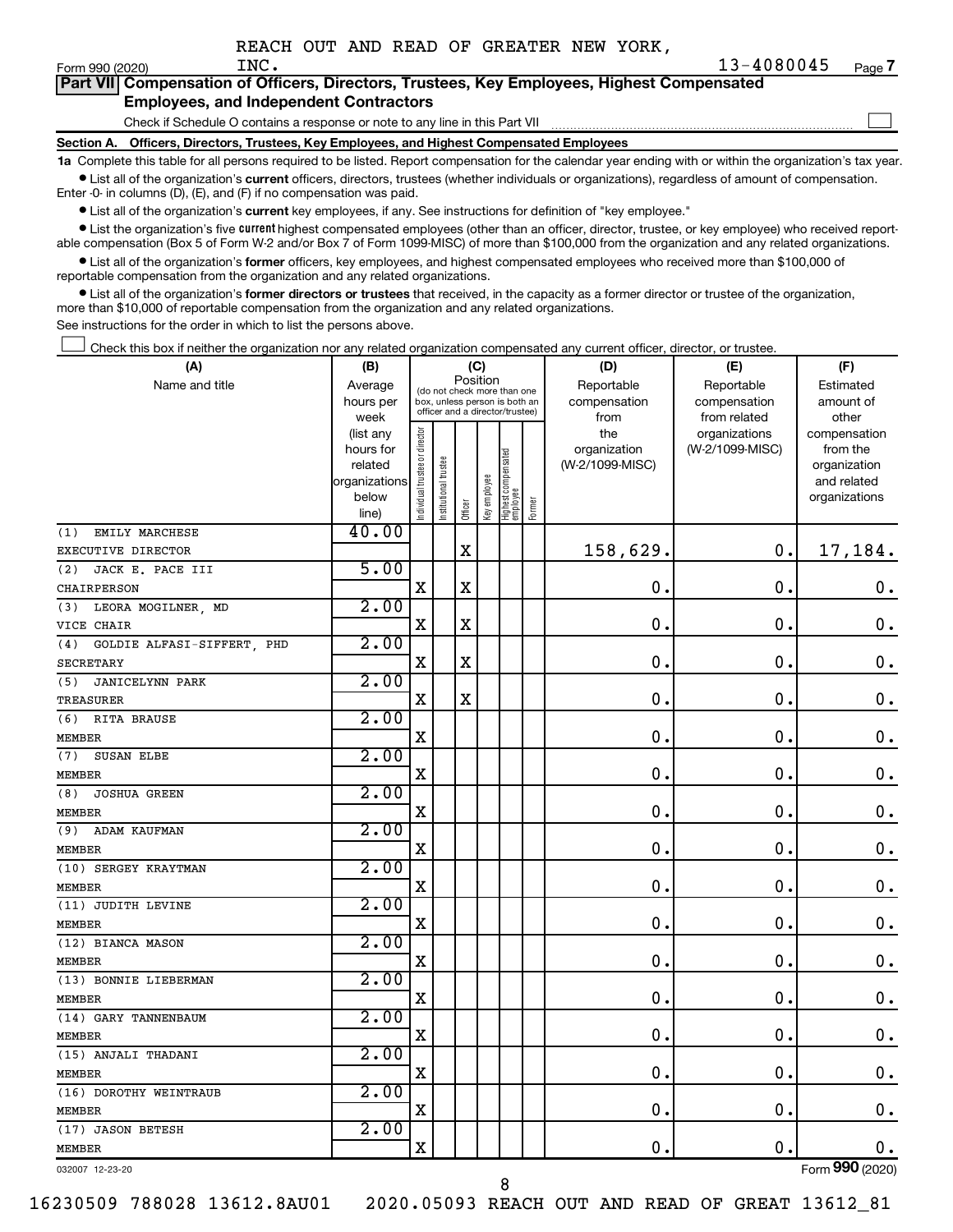|  |  | REACH OUT AND READ OF GREATER NEW YORK, |  |
|--|--|-----------------------------------------|--|

Form 990 (2020) Page **8** INC. 13-4080045

| Part VII Section A. Officers, Directors, Trustees, Key Employees, and Highest Compensated Employees (continued)                                                                                                |                                                                      |                                                                                                                    |                      |         |              |                                   |        |                                           |                                                   |   |                                                                          |                    |
|----------------------------------------------------------------------------------------------------------------------------------------------------------------------------------------------------------------|----------------------------------------------------------------------|--------------------------------------------------------------------------------------------------------------------|----------------------|---------|--------------|-----------------------------------|--------|-------------------------------------------|---------------------------------------------------|---|--------------------------------------------------------------------------|--------------------|
| (A)<br>Name and title                                                                                                                                                                                          | (B)<br>Average<br>hours per<br>week                                  | (C)<br>Position<br>(do not check more than one<br>box, unless person is both an<br>officer and a director/trustee) |                      |         |              |                                   |        | (D)<br>Reportable<br>compensation<br>from | (E)<br>Reportable<br>compensation<br>from related |   | (F)<br>Estimated<br>amount of<br>other                                   |                    |
|                                                                                                                                                                                                                | (list any<br>hours for<br>related<br>organizations<br>below<br>line) | Individual trustee or director                                                                                     | nstitutional trustee | Officer | Key employee | Highest compensated<br>  employee | Former | the<br>organization<br>(W-2/1099-MISC)    | organizations<br>(W-2/1099-MISC)                  |   | compensation<br>from the<br>organization<br>and related<br>organizations |                    |
| (18) MATT GREGORY<br>MEMBER                                                                                                                                                                                    | 2.00                                                                 | X                                                                                                                  |                      |         |              |                                   |        | $\mathbf 0$ .                             | 0.                                                |   |                                                                          | 0.                 |
| (19) JENNY GILMORE<br>MEMBER                                                                                                                                                                                   | 2.00                                                                 | Χ                                                                                                                  |                      |         |              |                                   |        | $\mathbf 0$ .                             | 0.                                                |   |                                                                          | $\boldsymbol{0}$ . |
| (20) FARHAN HUSAIN<br>MEMBER                                                                                                                                                                                   | 2.00                                                                 | Χ                                                                                                                  |                      |         |              |                                   |        | $\mathbf 0$ .                             | 0.                                                |   |                                                                          | 0.                 |
| (21) LISA NELSON<br>MEMBER                                                                                                                                                                                     | 2.00                                                                 | Χ                                                                                                                  |                      |         |              |                                   |        | $\mathbf 0$ .                             | 0.                                                |   |                                                                          | 0.                 |
| (22) TAANIA SHEIKH<br>MEMBER                                                                                                                                                                                   | 2.00                                                                 | Χ                                                                                                                  |                      |         |              |                                   |        | 0.                                        | 0.                                                |   |                                                                          | 0.                 |
|                                                                                                                                                                                                                |                                                                      |                                                                                                                    |                      |         |              |                                   |        |                                           |                                                   |   |                                                                          |                    |
|                                                                                                                                                                                                                |                                                                      |                                                                                                                    |                      |         |              |                                   |        |                                           |                                                   |   |                                                                          |                    |
|                                                                                                                                                                                                                |                                                                      |                                                                                                                    |                      |         |              |                                   |        |                                           |                                                   |   |                                                                          |                    |
|                                                                                                                                                                                                                |                                                                      |                                                                                                                    |                      |         |              |                                   |        |                                           |                                                   |   |                                                                          |                    |
| c Total from continuation sheets to Part VII, Section A manufactured by                                                                                                                                        |                                                                      |                                                                                                                    |                      |         |              |                                   |        | 158,629.<br>0                             | $\overline{0}$ .<br>σ.                            |   |                                                                          | 17,184.<br>О.      |
| Total number of individuals (including but not limited to those listed above) who received more than \$100,000 of reportable<br>$\mathbf{2}$                                                                   |                                                                      |                                                                                                                    |                      |         |              |                                   |        | 158,629.                                  | $\overline{0}$ .                                  |   | 17,184.                                                                  |                    |
| compensation from the organization $\blacktriangleright$                                                                                                                                                       |                                                                      |                                                                                                                    |                      |         |              |                                   |        |                                           |                                                   |   | Yes                                                                      | 1<br><b>No</b>     |
| Did the organization list any former officer, director, trustee, key employee, or highest compensated employee on<br>3<br>line 1a? If "Yes," complete Schedule J for such individual                           |                                                                      |                                                                                                                    |                      |         |              |                                   |        |                                           |                                                   | 3 |                                                                          | x                  |
| For any individual listed on line 1a, is the sum of reportable compensation and other compensation from the organization<br>4                                                                                  |                                                                      |                                                                                                                    |                      |         |              |                                   |        |                                           |                                                   | 4 | X                                                                        |                    |
| Did any person listed on line 1a receive or accrue compensation from any unrelated organization or individual for services<br>5<br>rendered to the organization? If "Yes," complete Schedule J for such person |                                                                      |                                                                                                                    |                      |         |              |                                   |        |                                           |                                                   | 5 |                                                                          | x                  |
| <b>Section B. Independent Contractors</b><br>Complete this table for your five highest compensated independent contractors that received more than \$100,000 of compensation from<br>1.                        |                                                                      |                                                                                                                    |                      |         |              |                                   |        |                                           |                                                   |   |                                                                          |                    |
| the organization. Report compensation for the calendar year ending with or within the organization's tax year.<br>(A)                                                                                          |                                                                      |                                                                                                                    |                      |         |              |                                   |        | (B)                                       |                                                   |   | (C)                                                                      |                    |
| Name and business address                                                                                                                                                                                      |                                                                      |                                                                                                                    | <b>NONE</b>          |         |              |                                   |        | Description of services                   |                                                   |   | Compensation                                                             |                    |
|                                                                                                                                                                                                                |                                                                      |                                                                                                                    |                      |         |              |                                   |        |                                           |                                                   |   |                                                                          |                    |
|                                                                                                                                                                                                                |                                                                      |                                                                                                                    |                      |         |              |                                   |        |                                           |                                                   |   |                                                                          |                    |
|                                                                                                                                                                                                                |                                                                      |                                                                                                                    |                      |         |              |                                   |        |                                           |                                                   |   |                                                                          |                    |
|                                                                                                                                                                                                                |                                                                      |                                                                                                                    |                      |         |              |                                   |        |                                           |                                                   |   |                                                                          |                    |
| Total number of independent contractors (including but not limited to those listed above) who received more than<br>2                                                                                          |                                                                      |                                                                                                                    |                      |         |              |                                   |        |                                           |                                                   |   |                                                                          |                    |
| \$100,000 of compensation from the organization                                                                                                                                                                |                                                                      |                                                                                                                    |                      |         |              | 0                                 |        |                                           |                                                   |   | Form 990 (2020)                                                          |                    |

032008 12-23-20

9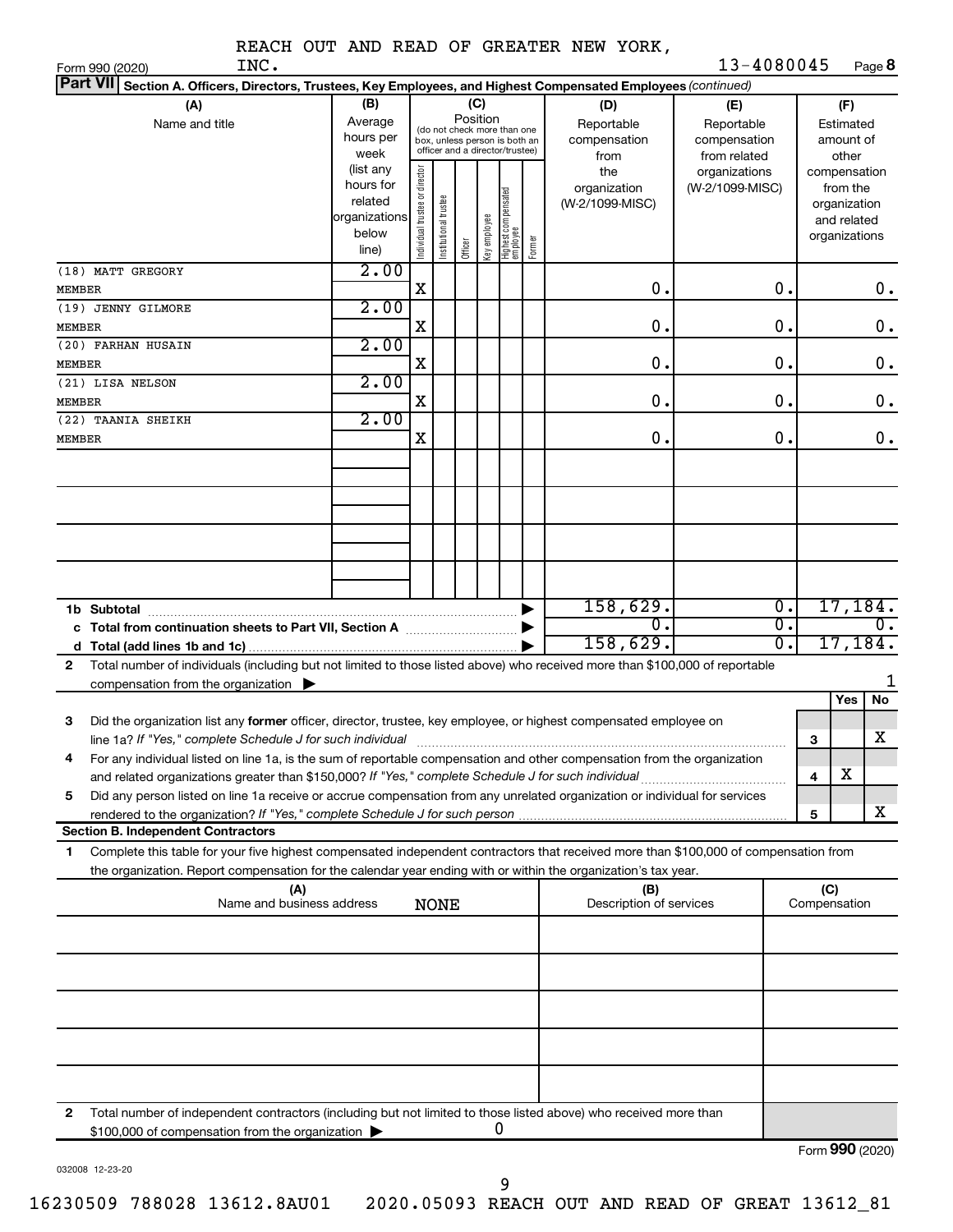| REACH OUT AND READ OF GREATER NEW YORK, |
|-----------------------------------------|
|-----------------------------------------|

|                              |      |   | INC.<br>Form 990 (2020)                                                                                                             |                      |               |                                                     | 13-4080045                    | Page 9                             |
|------------------------------|------|---|-------------------------------------------------------------------------------------------------------------------------------------|----------------------|---------------|-----------------------------------------------------|-------------------------------|------------------------------------|
| <b>Part VIII</b>             |      |   | <b>Statement of Revenue</b>                                                                                                         |                      |               |                                                     |                               |                                    |
|                              |      |   | Check if Schedule O contains a response or note to any line in this Part VIII                                                       |                      | (A)           | $\overline{(\mathsf{B})}$ $\overline{(\mathsf{C})}$ |                               | (D)                                |
|                              |      |   |                                                                                                                                     |                      | Total revenue | Related or exempt<br>function revenue               | Unrelated<br>business revenue | Revenue excluded<br>from tax under |
|                              |      |   |                                                                                                                                     |                      |               |                                                     |                               | sections 512 - 514                 |
|                              |      |   | 1 a Federated campaigns<br>1a                                                                                                       |                      |               |                                                     |                               |                                    |
| Contributions, Gifts, Grants |      |   | 1b<br><b>b</b> Membership dues                                                                                                      |                      |               |                                                     |                               |                                    |
|                              |      |   | 1c<br>c Fundraising events                                                                                                          |                      |               |                                                     |                               |                                    |
|                              |      |   | 1d<br>d Related organizations                                                                                                       |                      |               |                                                     |                               |                                    |
|                              |      |   | e Government grants (contributions)<br>1e                                                                                           | 350,530.             |               |                                                     |                               |                                    |
|                              |      |   | f All other contributions, gifts, grants, and                                                                                       |                      |               |                                                     |                               |                                    |
|                              |      |   | similar amounts not included above<br>1f                                                                                            | 627, 162.            |               |                                                     |                               |                                    |
|                              |      | g | $1g$ $\frac{1}{3}$<br>Noncash contributions included in lines 1a-1f                                                                 | 213,098.             |               |                                                     |                               |                                    |
|                              |      |   |                                                                                                                                     |                      | $977,692$ .   |                                                     |                               |                                    |
|                              |      |   |                                                                                                                                     | <b>Business Code</b> |               |                                                     |                               |                                    |
|                              | 2 a  |   |                                                                                                                                     |                      |               |                                                     |                               |                                    |
| Program Service<br>Revenue   |      | b | the control of the control of the control of the control of the control of                                                          |                      |               |                                                     |                               |                                    |
|                              |      | с | the control of the control of the control of the control of the control of the control of                                           |                      |               |                                                     |                               |                                    |
|                              |      | d | the control of the control of the control of the control of the control of                                                          |                      |               |                                                     |                               |                                    |
|                              |      |   |                                                                                                                                     |                      |               |                                                     |                               |                                    |
|                              |      |   | f All other program service revenue                                                                                                 |                      |               |                                                     |                               |                                    |
|                              |      | a |                                                                                                                                     |                      |               |                                                     |                               |                                    |
|                              | З    |   | Investment income (including dividends, interest, and                                                                               |                      |               |                                                     |                               |                                    |
|                              |      |   |                                                                                                                                     |                      | 610.          |                                                     |                               | 610.                               |
|                              | 4    |   | Income from investment of tax-exempt bond proceeds                                                                                  |                      |               |                                                     |                               |                                    |
|                              | 5    |   |                                                                                                                                     |                      |               |                                                     |                               |                                    |
|                              |      |   | (i) Real                                                                                                                            | (ii) Personal        |               |                                                     |                               |                                    |
|                              | 6а   |   | Gross rents<br>6a<br>.                                                                                                              |                      |               |                                                     |                               |                                    |
|                              |      | b | 6b<br>Less: rental expenses                                                                                                         |                      |               |                                                     |                               |                                    |
|                              |      |   | c Rental income or (loss)<br>6с                                                                                                     |                      |               |                                                     |                               |                                    |
|                              |      |   | d Net rental income or (loss)                                                                                                       |                      |               |                                                     |                               |                                    |
|                              |      |   | (i) Securities<br><b>7 a</b> Gross amount from sales of                                                                             | (ii) Other           |               |                                                     |                               |                                    |
|                              |      |   | assets other than inventory<br>7a                                                                                                   |                      |               |                                                     |                               |                                    |
|                              |      |   | <b>b</b> Less: cost or other basis                                                                                                  |                      |               |                                                     |                               |                                    |
|                              |      |   | and sales expenses<br>7b                                                                                                            |                      |               |                                                     |                               |                                    |
| evenue                       |      |   | 7c<br>c Gain or (loss)                                                                                                              |                      |               |                                                     |                               |                                    |
|                              |      |   |                                                                                                                                     |                      |               |                                                     |                               |                                    |
| Other <sub>R</sub>           |      |   | 8 a Gross income from fundraising events (not                                                                                       |                      |               |                                                     |                               |                                    |
|                              |      |   | including \$<br><u>na sa sa sa salala sa salala sa salala sa salala sa salala sa salala sa salala sa salala sa salala sa salala</u> |                      |               |                                                     |                               |                                    |
|                              |      |   | contributions reported on line 1c). See                                                                                             |                      |               |                                                     |                               |                                    |
|                              |      |   |                                                                                                                                     |                      |               |                                                     |                               |                                    |
|                              |      |   | 8 <sub>b</sub><br><b>b</b> Less: direct expenses                                                                                    |                      |               |                                                     |                               |                                    |
|                              |      |   | c Net income or (loss) from fundraising events                                                                                      |                      |               |                                                     |                               |                                    |
|                              |      |   | 9 a Gross income from gaming activities. See                                                                                        |                      |               |                                                     |                               |                                    |
|                              |      |   | 9a                                                                                                                                  |                      |               |                                                     |                               |                                    |
|                              |      |   | 9b                                                                                                                                  |                      |               |                                                     |                               |                                    |
|                              |      |   | c Net income or (loss) from gaming activities                                                                                       |                      |               |                                                     |                               |                                    |
|                              |      |   | 10 a Gross sales of inventory, less returns                                                                                         |                      |               |                                                     |                               |                                    |
|                              |      |   | 10a                                                                                                                                 |                      |               |                                                     |                               |                                    |
|                              |      |   | 10bl<br><b>b</b> Less: cost of goods sold                                                                                           |                      |               |                                                     |                               |                                    |
|                              |      |   | c Net income or (loss) from sales of inventory                                                                                      |                      |               |                                                     |                               |                                    |
|                              |      |   |                                                                                                                                     | <b>Business Code</b> |               |                                                     |                               |                                    |
|                              | 11 a |   |                                                                                                                                     |                      |               |                                                     |                               |                                    |
|                              |      | b |                                                                                                                                     |                      |               |                                                     |                               |                                    |
| Miscellaneous<br>Revenue     |      | с | <u> 1989 - Johann Harry Barn, mars ar breist fan de Fryske komme</u>                                                                |                      |               |                                                     |                               |                                    |
|                              |      |   |                                                                                                                                     |                      |               |                                                     |                               |                                    |
|                              | 12   |   |                                                                                                                                     |                      | 978,302.      | $\overline{0}$ .                                    | $\overline{0}$ .              | 610.                               |
| 032009 12-23-20              |      |   |                                                                                                                                     |                      |               |                                                     |                               | Form 990 (2020)                    |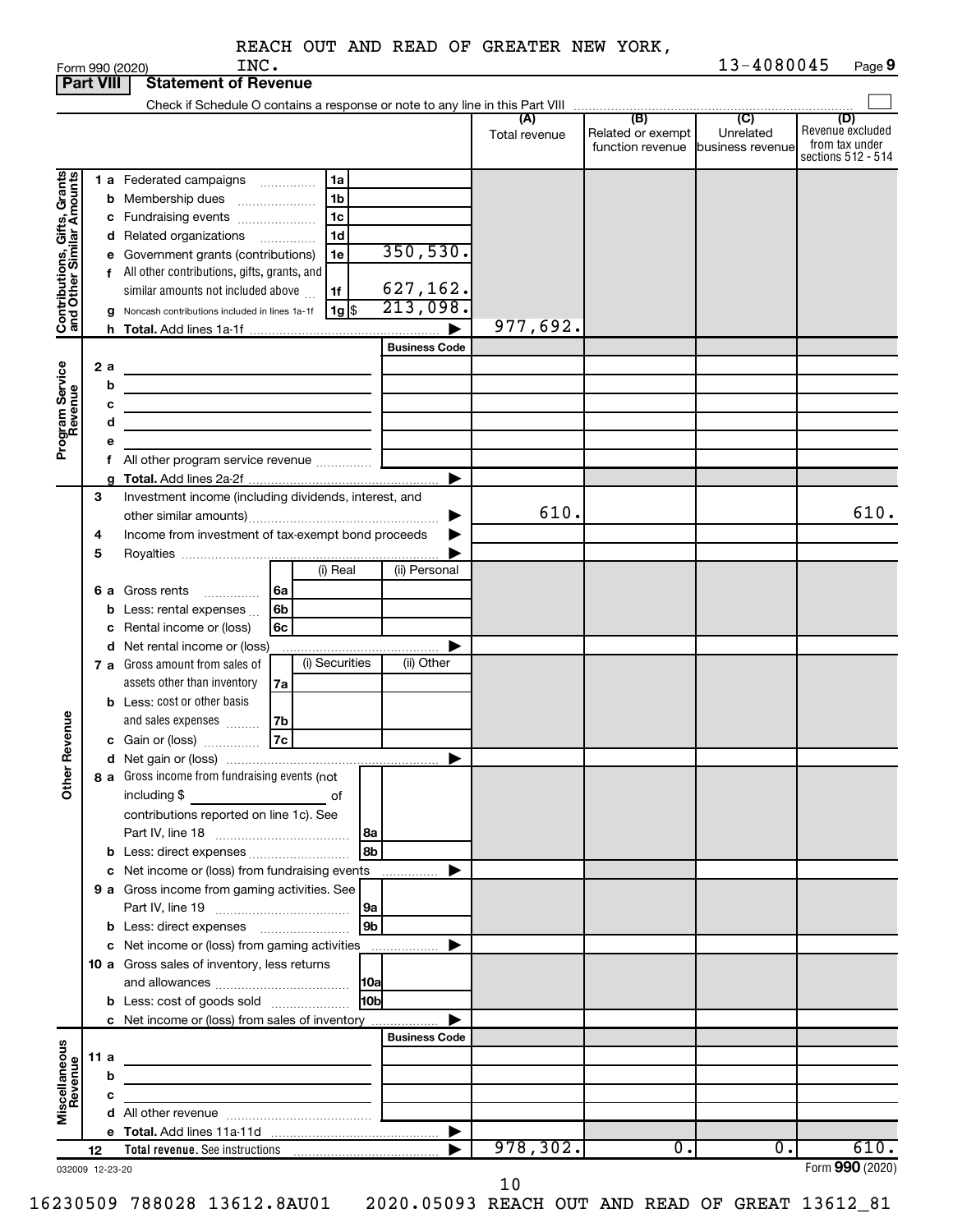**Part IX | Statement of Functional Expenses** 

*Section 501(c)(3) and 501(c)(4) organizations must complete all columns. All other organizations must complete column (A).*

|              | Do not include amounts reported on lines 6b,<br>7b, 8b, 9b, and 10b of Part VIII.                    | (A)<br>Total expenses | (B)<br>Program service<br>expenses | (C)<br>Management and<br>general expenses | (D)<br>Fundraising<br>expenses |  |  |  |  |
|--------------|------------------------------------------------------------------------------------------------------|-----------------------|------------------------------------|-------------------------------------------|--------------------------------|--|--|--|--|
| 1.           | Grants and other assistance to domestic organizations                                                |                       |                                    |                                           |                                |  |  |  |  |
|              | and domestic governments. See Part IV, line 21                                                       | 340,853.              | 340,853.                           |                                           |                                |  |  |  |  |
| $\mathbf{2}$ | Grants and other assistance to domestic                                                              |                       |                                    |                                           |                                |  |  |  |  |
|              | individuals. See Part IV, line 22                                                                    |                       |                                    |                                           |                                |  |  |  |  |
| 3            | Grants and other assistance to foreign                                                               |                       |                                    |                                           |                                |  |  |  |  |
|              | organizations, foreign governments, and foreign                                                      |                       |                                    |                                           |                                |  |  |  |  |
|              | individuals. See Part IV, lines 15 and 16                                                            |                       |                                    |                                           |                                |  |  |  |  |
| 4            | Benefits paid to or for members                                                                      |                       |                                    |                                           |                                |  |  |  |  |
| 5            | Compensation of current officers, directors,                                                         |                       |                                    |                                           |                                |  |  |  |  |
|              | trustees, and key employees                                                                          | 181,525.              | 60,508.                            | 60, 509.                                  | 60,508.                        |  |  |  |  |
| 6            | Compensation not included above to disqualified                                                      |                       |                                    |                                           |                                |  |  |  |  |
|              | persons (as defined under section 4958(f)(1)) and                                                    |                       |                                    |                                           |                                |  |  |  |  |
|              | persons described in section 4958(c)(3)(B)                                                           |                       |                                    |                                           |                                |  |  |  |  |
| 7            |                                                                                                      | 181,881.              | 161,973.                           | 3,321.                                    | 16,587.                        |  |  |  |  |
| 8            | Pension plan accruals and contributions (include                                                     |                       |                                    |                                           |                                |  |  |  |  |
|              | section 401(k) and 403(b) employer contributions)                                                    | 1,296.                | 1,154.                             | 24.                                       | 118.                           |  |  |  |  |
| 9            | Other employee benefits                                                                              | 27,668.               | 24,639.                            | 506.                                      | 2,523.                         |  |  |  |  |
| 10           |                                                                                                      | 23, 235.              | 20,692.                            | 424.                                      | 2,119.                         |  |  |  |  |
| 11           | Fees for services (nonemployees):                                                                    |                       |                                    |                                           |                                |  |  |  |  |
| a            |                                                                                                      |                       |                                    |                                           |                                |  |  |  |  |
| b            |                                                                                                      |                       |                                    |                                           |                                |  |  |  |  |
| с            |                                                                                                      | 22,588.               |                                    | 22,588.                                   |                                |  |  |  |  |
| d            |                                                                                                      |                       |                                    |                                           |                                |  |  |  |  |
| е            | Professional fundraising services. See Part IV, line 17                                              | 13,727.               |                                    |                                           | 13,727.                        |  |  |  |  |
| f            | Investment management fees                                                                           |                       |                                    |                                           |                                |  |  |  |  |
| $\mathbf{a}$ | Other. (If line 11g amount exceeds 10% of line 25,                                                   |                       |                                    |                                           |                                |  |  |  |  |
|              | column (A) amount, list line 11g expenses on Sch O.)                                                 | 4,461.<br>6,717.      | 1,177.                             | 3,284.                                    |                                |  |  |  |  |
| 12           |                                                                                                      |                       |                                    | 3,608.                                    | 6,717.<br>4,558.               |  |  |  |  |
| 13           |                                                                                                      | 36, 279.<br>5,119.    | 28, 113.<br>223.                   | 4,896.                                    |                                |  |  |  |  |
| 14           |                                                                                                      |                       |                                    |                                           |                                |  |  |  |  |
| 15           |                                                                                                      | 20,481.               | 16,406.                            | 1,809.                                    | 2,266.                         |  |  |  |  |
| 16           |                                                                                                      | 323.                  | 209.                               | 50.                                       | 64.                            |  |  |  |  |
| 17           |                                                                                                      |                       |                                    |                                           |                                |  |  |  |  |
| 18           | Payments of travel or entertainment expenses                                                         |                       |                                    |                                           |                                |  |  |  |  |
|              | for any federal, state, or local public officials                                                    | 5,529.                | 3,578.                             | 862.                                      | 1,089.                         |  |  |  |  |
| 19           | Conferences, conventions, and meetings                                                               |                       |                                    |                                           |                                |  |  |  |  |
| 20<br>21     | Interest                                                                                             |                       |                                    |                                           |                                |  |  |  |  |
| 22           | Depreciation, depletion, and amortization                                                            | 999.                  |                                    | 999.                                      |                                |  |  |  |  |
| 23           | Insurance                                                                                            | 920.                  | 595.                               | 144.                                      | 181.                           |  |  |  |  |
| 24           | Other expenses. Itemize expenses not covered                                                         |                       |                                    |                                           |                                |  |  |  |  |
|              | above (List miscellaneous expenses on line 24e. If                                                   |                       |                                    |                                           |                                |  |  |  |  |
|              | line 24e amount exceeds 10% of line 25, column (A)<br>amount, list line 24e expenses on Schedule O.) |                       |                                    |                                           |                                |  |  |  |  |
| a            | <b>BAD DEBT EXPENSE</b>                                                                              | 23,000.               |                                    | 23,000.                                   |                                |  |  |  |  |
|              | DUES AND SUBSCRIPTIONS                                                                               | 6, 373.               | 4,124.                             | 994.                                      | 1,255.                         |  |  |  |  |
| с            |                                                                                                      |                       |                                    |                                           |                                |  |  |  |  |
| d            |                                                                                                      |                       |                                    |                                           |                                |  |  |  |  |
| е            | All other expenses                                                                                   | 3,654.                | 3,654.                             |                                           |                                |  |  |  |  |
| 25           | Total functional expenses. Add lines 1 through 24e                                                   | 906,628.              | 667,898.                           | 127,018.                                  | 111, 712.                      |  |  |  |  |
| 26           | Joint costs. Complete this line only if the organization                                             |                       |                                    |                                           |                                |  |  |  |  |
|              | reported in column (B) joint costs from a combined                                                   |                       |                                    |                                           |                                |  |  |  |  |
|              | educational campaign and fundraising solicitation.                                                   |                       |                                    |                                           |                                |  |  |  |  |
|              | Check here $\blacktriangleright$<br>if following SOP 98-2 (ASC 958-720)                              |                       |                                    |                                           |                                |  |  |  |  |
|              |                                                                                                      |                       |                                    |                                           |                                |  |  |  |  |

032010 12-23-20

Form (2020) **990**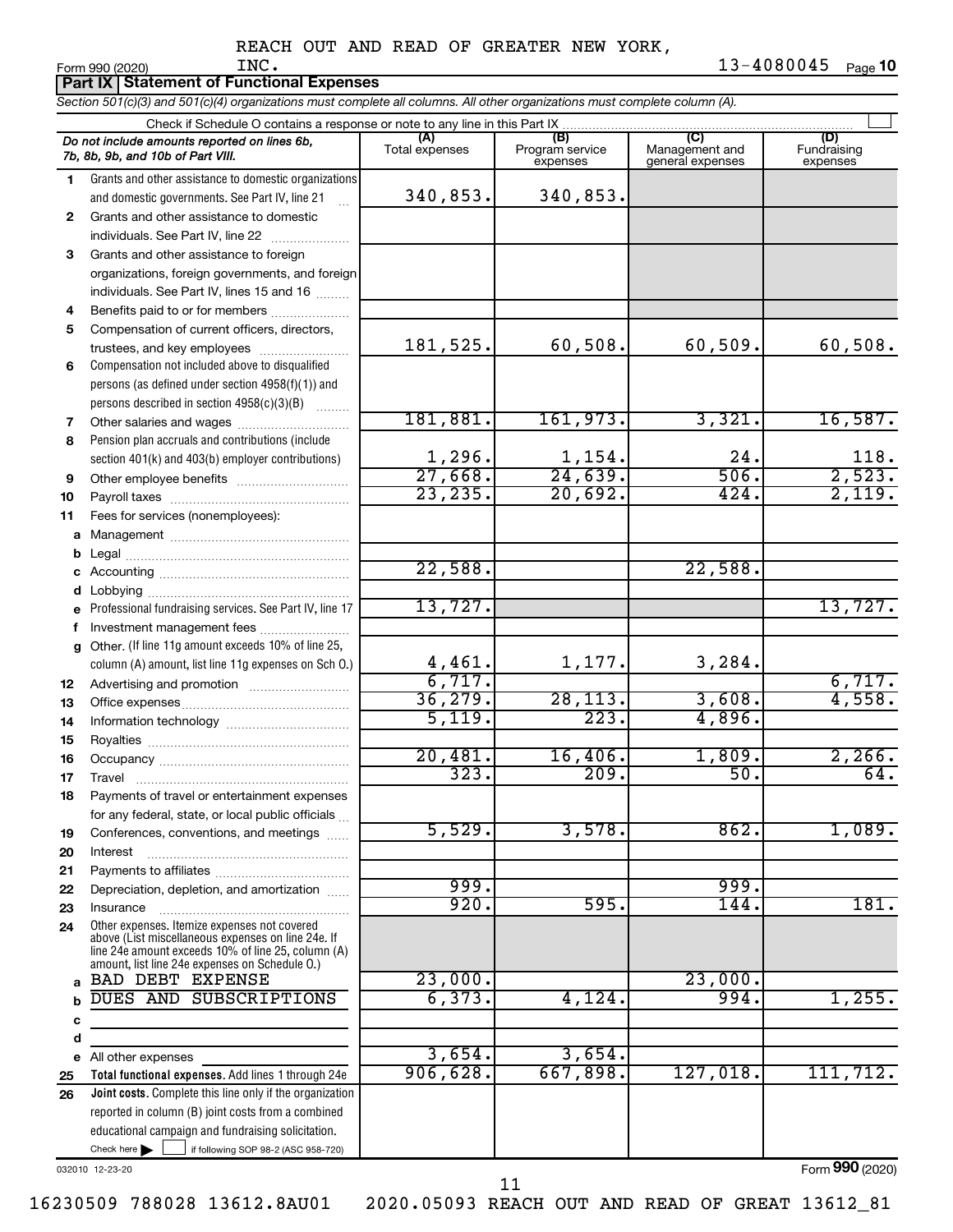|                             |    | <b>Part X   Balance Sheet</b>                                                                          |                          |                 |                        |
|-----------------------------|----|--------------------------------------------------------------------------------------------------------|--------------------------|-----------------|------------------------|
|                             |    |                                                                                                        |                          |                 |                        |
|                             |    |                                                                                                        | (A)<br>Beginning of year |                 | (B)<br>End of year     |
|                             | 1  |                                                                                                        | 424, 290.                | $\mathbf{1}$    | 914,047.               |
|                             | 2  |                                                                                                        | 1,443.                   | $\overline{2}$  | 1,443.                 |
|                             | з  |                                                                                                        | 325,625.                 | 3               | 64,053.                |
|                             | 4  |                                                                                                        |                          | 4               |                        |
|                             | 5  | Loans and other receivables from any current or former officer, director,                              |                          |                 |                        |
|                             |    | trustee, key employee, creator or founder, substantial contributor, or 35%                             |                          |                 |                        |
|                             |    | controlled entity or family member of any of these persons                                             |                          | 5               |                        |
|                             | 6  | Loans and other receivables from other disqualified persons (as defined                                |                          |                 |                        |
|                             |    | under section 4958(f)(1)), and persons described in section 4958(c)(3)(B)                              |                          | 6               |                        |
|                             | 7  |                                                                                                        |                          | $\overline{7}$  |                        |
| Assets                      | 8  |                                                                                                        |                          | 8               |                        |
|                             | 9  | Prepaid expenses and deferred charges                                                                  | 24,406.                  | 9               | 29,360.                |
|                             |    | <b>10a</b> Land, buildings, and equipment: cost or other                                               |                          |                 |                        |
|                             |    | basis. Complete Part VI of Schedule D    10a                                                           |                          |                 |                        |
|                             | b  | $\frac{21,570}{12,925}$<br>10 <sub>b</sub><br>Less: accumulated depreciation                           | 0.                       | 10 <sub>c</sub> | $\frac{8,645}{34,784}$ |
|                             | 11 |                                                                                                        | 28,660.                  | 11              |                        |
|                             | 12 |                                                                                                        |                          | 12              |                        |
|                             | 13 |                                                                                                        |                          | 13              |                        |
|                             | 14 |                                                                                                        |                          | 14              |                        |
|                             | 15 |                                                                                                        | 12,150.                  | 15              | 4,208.                 |
|                             | 16 |                                                                                                        | 816,574.                 | 16              | 1,056,540.             |
|                             | 17 |                                                                                                        | 25,970.                  | 17              | 25, 136.               |
|                             | 18 |                                                                                                        |                          | 18              |                        |
|                             | 19 |                                                                                                        |                          | 19              |                        |
|                             | 20 |                                                                                                        |                          | 20              |                        |
|                             | 21 | Escrow or custodial account liability. Complete Part IV of Schedule D                                  |                          | 21              |                        |
|                             | 22 | Loans and other payables to any current or former officer, director,                                   |                          |                 |                        |
|                             |    | trustee, key employee, creator or founder, substantial contributor, or 35%                             |                          |                 |                        |
| Liabilities                 |    | controlled entity or family member of any of these persons                                             |                          | 22              |                        |
|                             | 23 | Secured mortgages and notes payable to unrelated third parties                                         |                          | 23              |                        |
|                             | 24 | Unsecured notes and loans payable to unrelated third parties                                           | 385,000.                 | 24              | 485,000.               |
|                             | 25 | Other liabilities (including federal income tax, payables to related third                             |                          |                 |                        |
|                             |    | parties, and other liabilities not included on lines 17-24). Complete Part X                           |                          |                 |                        |
|                             |    | of Schedule D                                                                                          | 0.                       | 25              | 63,612.                |
|                             | 26 | Total liabilities. Add lines 17 through 25                                                             | 410,970.                 | 26              | 573,748.               |
|                             |    | Organizations that follow FASB ASC 958, check here $\blacktriangleright \lfloor \underline{X} \rfloor$ |                          |                 |                        |
|                             |    | and complete lines 27, 28, 32, and 33.                                                                 |                          |                 |                        |
|                             | 27 |                                                                                                        | 306,604.                 | 27              | 327,292.               |
|                             | 28 |                                                                                                        | 99,000.                  | 28              | 155,500.               |
|                             |    | Organizations that do not follow FASB ASC 958, check here $\blacktriangleright$                        |                          |                 |                        |
| Net Assets or Fund Balances |    | and complete lines 29 through 33.                                                                      |                          |                 |                        |
|                             | 29 |                                                                                                        |                          | 29              |                        |
|                             | 30 | Paid-in or capital surplus, or land, building, or equipment fund                                       |                          | 30              |                        |
|                             | 31 | Retained earnings, endowment, accumulated income, or other funds                                       |                          | 31              |                        |
|                             | 32 |                                                                                                        | 405,604.                 | 32              | 482,792.               |
|                             | 33 |                                                                                                        | 816,574.                 | 33              | 1,056,540.             |

Form (2020) **990**

032011 12-23-20

12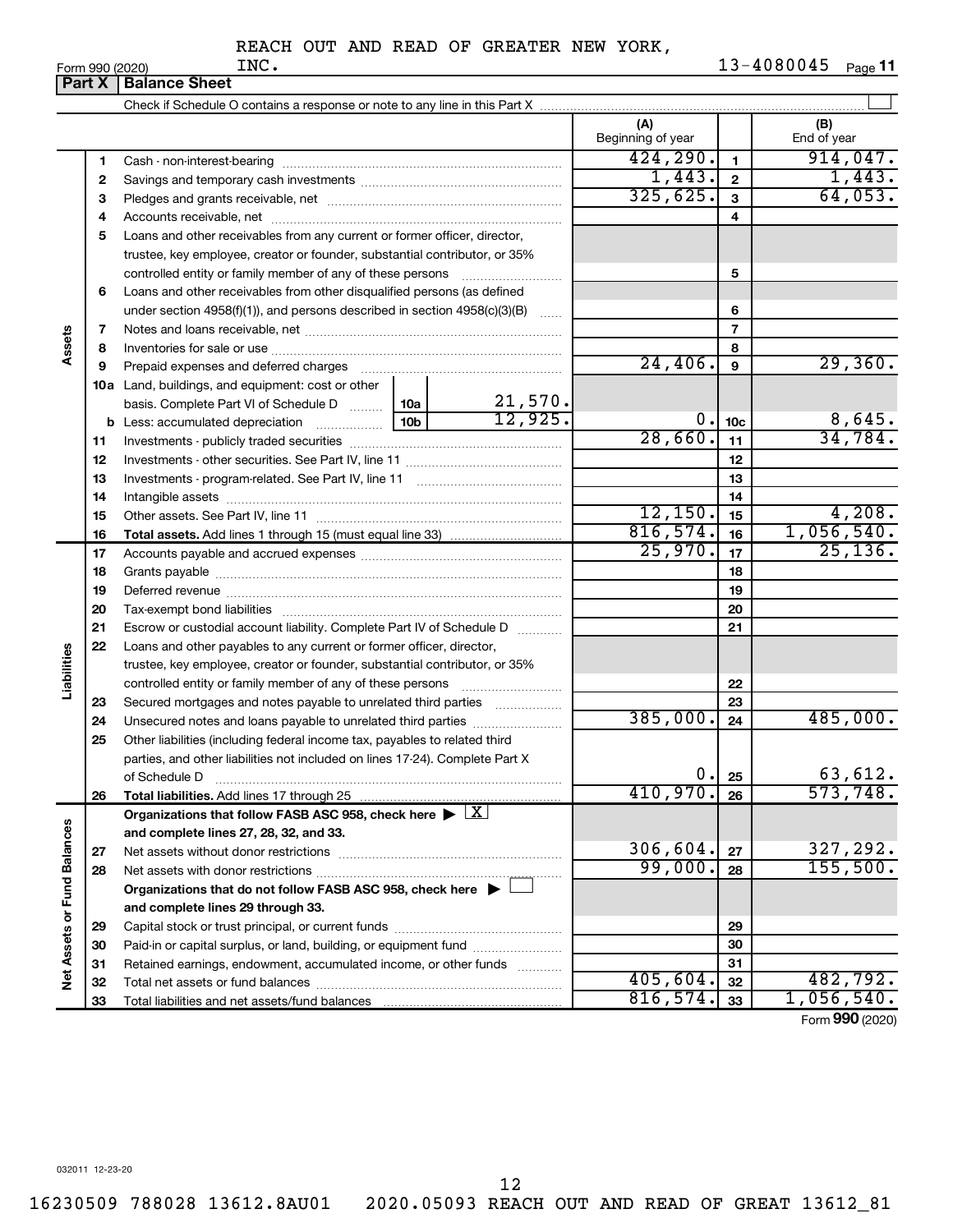|  |  | REACH OUT AND READ OF GREATER NEW YORK, |  |  |
|--|--|-----------------------------------------|--|--|
|  |  |                                         |  |  |

|    | INC.<br>Form 990 (2020)                                                                                                                                                                                                        | 13-4080045              |                |            | Page 12          |
|----|--------------------------------------------------------------------------------------------------------------------------------------------------------------------------------------------------------------------------------|-------------------------|----------------|------------|------------------|
|    | Part XI<br><b>Reconciliation of Net Assets</b>                                                                                                                                                                                 |                         |                |            |                  |
|    |                                                                                                                                                                                                                                |                         |                |            |                  |
|    |                                                                                                                                                                                                                                |                         |                |            |                  |
| 1  |                                                                                                                                                                                                                                | $\mathbf{1}$            |                |            | 978,302.         |
| 2  |                                                                                                                                                                                                                                | $\overline{2}$          |                |            | 906,628.         |
| З  | Revenue less expenses. Subtract line 2 from line 1                                                                                                                                                                             | 3                       |                |            | 71,674.          |
| 4  |                                                                                                                                                                                                                                | $\overline{\mathbf{4}}$ |                |            | 405,604.         |
| 5  | Net unrealized gains (losses) on investments [11] matter than the control of the state of the state of the state of the state of the state of the state of the state of the state of the state of the state of the state of th | 5                       |                |            | 5,514.           |
| 6  | Donated services and use of facilities [[111] matter contracts and all the services and use of facilities [[11                                                                                                                 | 6                       |                |            |                  |
| 7  |                                                                                                                                                                                                                                | $\overline{7}$          |                |            |                  |
| 8  |                                                                                                                                                                                                                                | 8                       |                |            |                  |
| 9  | Other changes in net assets or fund balances (explain on Schedule O)                                                                                                                                                           | 9                       |                |            | $\overline{0}$ . |
| 10 | Net assets or fund balances at end of year. Combine lines 3 through 9 (must equal Part X, line 32,                                                                                                                             |                         |                |            |                  |
|    |                                                                                                                                                                                                                                | 10                      |                |            | 482,792.         |
|    | <b>Part XII Financial Statements and Reporting</b>                                                                                                                                                                             |                         |                |            |                  |
|    |                                                                                                                                                                                                                                |                         |                |            |                  |
|    |                                                                                                                                                                                                                                |                         |                | <b>Yes</b> | <b>No</b>        |
| 1  | Accounting method used to prepare the Form 990: $\Box$ Cash $\Box X$ Accrual<br>$\Box$ Other                                                                                                                                   |                         |                |            |                  |
|    | If the organization changed its method of accounting from a prior year or checked "Other," explain in Schedule O.                                                                                                              |                         |                |            |                  |
| 2a |                                                                                                                                                                                                                                |                         | 2a             |            | х                |
|    | If "Yes," check a box below to indicate whether the financial statements for the year were compiled or reviewed on a                                                                                                           |                         |                |            |                  |
|    | separate basis, consolidated basis, or both:                                                                                                                                                                                   |                         |                |            |                  |
|    | Separate basis<br>Both consolidated and separate basis<br><b>Consolidated basis</b>                                                                                                                                            |                         |                |            |                  |
| b  |                                                                                                                                                                                                                                |                         | 2 <sub>b</sub> | х          |                  |
|    | If "Yes," check a box below to indicate whether the financial statements for the year were audited on a separate basis,                                                                                                        |                         |                |            |                  |
|    | consolidated basis, or both:                                                                                                                                                                                                   |                         |                |            |                  |
|    | $\lfloor \mathbf{X} \rfloor$ Separate basis<br><b>Consolidated basis</b><br>Both consolidated and separate basis                                                                                                               |                         |                |            |                  |
| c  | If "Yes" to line 2a or 2b, does the organization have a committee that assumes responsibility for oversight of the audit,                                                                                                      |                         |                |            |                  |
|    |                                                                                                                                                                                                                                |                         | 2c             | х          |                  |
|    | If the organization changed either its oversight process or selection process during the tax year, explain on Schedule O.                                                                                                      |                         |                |            |                  |
|    | 3a As a result of a federal award, was the organization required to undergo an audit or audits as set forth in the Single Audit                                                                                                |                         |                |            |                  |
|    |                                                                                                                                                                                                                                |                         | За             |            | x                |
|    | <b>b</b> If "Yes," did the organization undergo the required audit or audits? If the organization did not undergo the required audit                                                                                           |                         |                |            |                  |
|    |                                                                                                                                                                                                                                |                         | 3b             |            |                  |

Form (2020) **990**

032012 12-23-20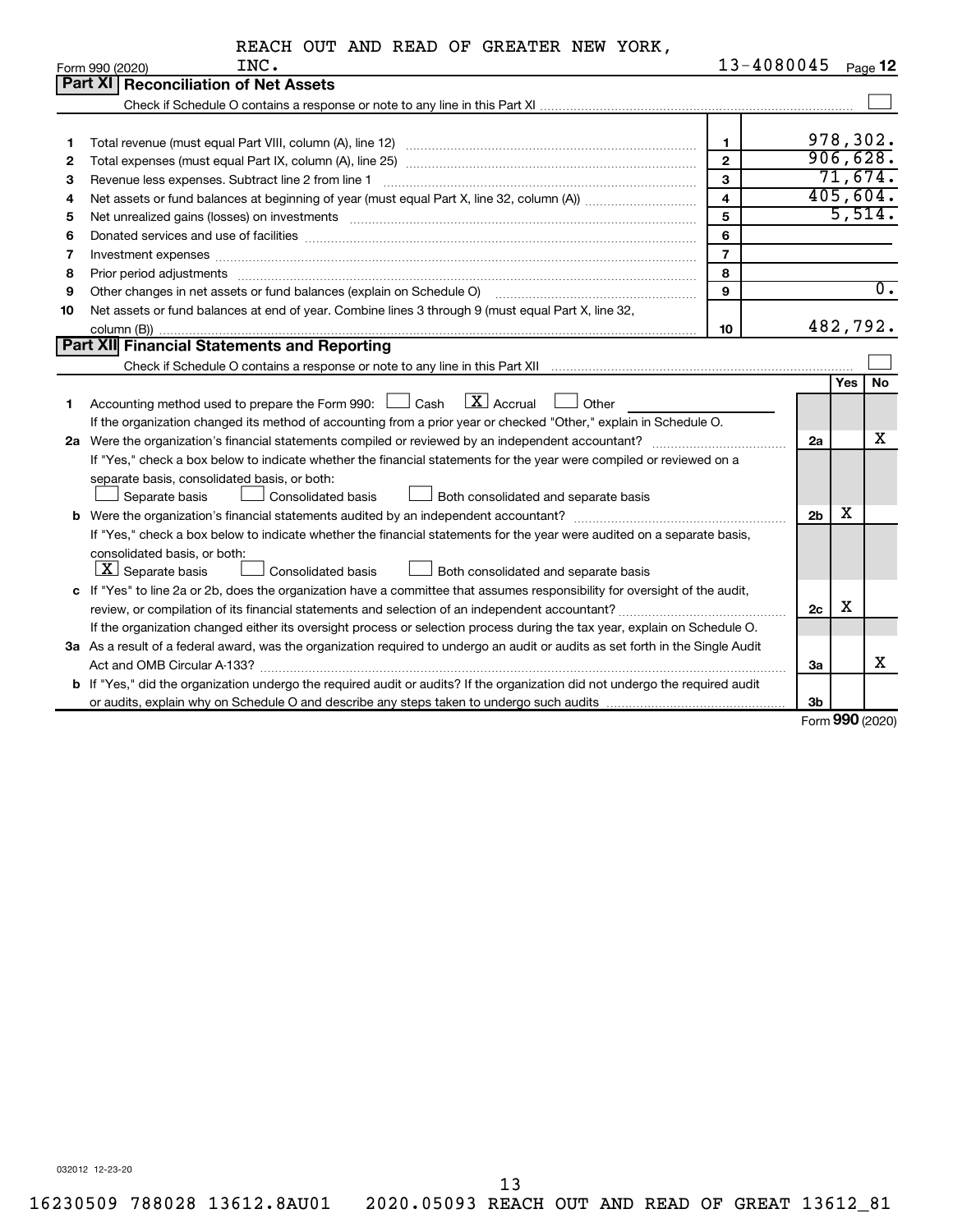| <b>SCHEDULE A</b>                                                                                                                                        |                                             |                                                                        | OMB No. 1545-0047                                                                                                                                                                                                   |     |                                                                |                            |  |                                                                                                                                              |
|----------------------------------------------------------------------------------------------------------------------------------------------------------|---------------------------------------------|------------------------------------------------------------------------|---------------------------------------------------------------------------------------------------------------------------------------------------------------------------------------------------------------------|-----|----------------------------------------------------------------|----------------------------|--|----------------------------------------------------------------------------------------------------------------------------------------------|
| <b>Public Charity Status and Public Support</b><br>(Form 990 or 990-EZ)<br>Complete if the organization is a section 501(c)(3) organization or a section |                                             |                                                                        |                                                                                                                                                                                                                     |     |                                                                |                            |  |                                                                                                                                              |
|                                                                                                                                                          |                                             |                                                                        | 4947(a)(1) nonexempt charitable trust.                                                                                                                                                                              |     |                                                                |                            |  |                                                                                                                                              |
| Department of the Treasury<br>Internal Revenue Service                                                                                                   |                                             |                                                                        | Attach to Form 990 or Form 990-EZ.                                                                                                                                                                                  |     |                                                                |                            |  | <b>Open to Public</b><br>Inspection                                                                                                          |
| Name of the organization                                                                                                                                 |                                             |                                                                        | Go to www.irs.gov/Form990 for instructions and the latest information.<br>REACH OUT AND READ OF GREATER NEW YORK,                                                                                                   |     |                                                                |                            |  | <b>Employer identification number</b>                                                                                                        |
|                                                                                                                                                          | INC.                                        |                                                                        |                                                                                                                                                                                                                     |     |                                                                |                            |  | 13-4080045                                                                                                                                   |
| Part I                                                                                                                                                   |                                             |                                                                        | Reason for Public Charity Status. (All organizations must complete this part.) See instructions.                                                                                                                    |     |                                                                |                            |  |                                                                                                                                              |
| The organization is not a private foundation because it is: (For lines 1 through 12, check only one box.)                                                |                                             |                                                                        |                                                                                                                                                                                                                     |     |                                                                |                            |  |                                                                                                                                              |
| 1                                                                                                                                                        |                                             |                                                                        | A church, convention of churches, or association of churches described in <b>section 170(b)(1)(A)(i).</b>                                                                                                           |     |                                                                |                            |  |                                                                                                                                              |
| 2                                                                                                                                                        |                                             |                                                                        | A school described in section 170(b)(1)(A)(ii). (Attach Schedule E (Form 990 or 990-EZ).)                                                                                                                           |     |                                                                |                            |  |                                                                                                                                              |
| 3                                                                                                                                                        |                                             |                                                                        | A hospital or a cooperative hospital service organization described in section 170(b)(1)(A)(iii).                                                                                                                   |     |                                                                |                            |  |                                                                                                                                              |
| 4<br>city, and state:                                                                                                                                    |                                             |                                                                        | A medical research organization operated in conjunction with a hospital described in section 170(b)(1)(A)(iii). Enter the hospital's name,                                                                          |     |                                                                |                            |  |                                                                                                                                              |
| 5                                                                                                                                                        |                                             |                                                                        | An organization operated for the benefit of a college or university owned or operated by a governmental unit described in                                                                                           |     |                                                                |                            |  |                                                                                                                                              |
|                                                                                                                                                          |                                             | section 170(b)(1)(A)(iv). (Complete Part II.)                          |                                                                                                                                                                                                                     |     |                                                                |                            |  |                                                                                                                                              |
| 6                                                                                                                                                        |                                             |                                                                        | A federal, state, or local government or governmental unit described in section 170(b)(1)(A)(v).                                                                                                                    |     |                                                                |                            |  |                                                                                                                                              |
| $\lfloor x \rfloor$<br>$\overline{7}$                                                                                                                    |                                             |                                                                        | An organization that normally receives a substantial part of its support from a governmental unit or from the general public described in                                                                           |     |                                                                |                            |  |                                                                                                                                              |
|                                                                                                                                                          |                                             | section 170(b)(1)(A)(vi). (Complete Part II.)                          |                                                                                                                                                                                                                     |     |                                                                |                            |  |                                                                                                                                              |
| 8                                                                                                                                                        |                                             |                                                                        | A community trust described in section 170(b)(1)(A)(vi). (Complete Part II.)                                                                                                                                        |     |                                                                |                            |  |                                                                                                                                              |
| 9                                                                                                                                                        |                                             |                                                                        | An agricultural research organization described in section 170(b)(1)(A)(ix) operated in conjunction with a land-grant college                                                                                       |     |                                                                |                            |  |                                                                                                                                              |
|                                                                                                                                                          |                                             |                                                                        | or university or a non-land-grant college of agriculture (see instructions). Enter the name, city, and state of the college or                                                                                      |     |                                                                |                            |  |                                                                                                                                              |
| university:<br>10                                                                                                                                        |                                             |                                                                        |                                                                                                                                                                                                                     |     |                                                                |                            |  | An organization that normally receives (1) more than 33 1/3% of its support from contributions, membership fees, and gross receipts from     |
|                                                                                                                                                          |                                             |                                                                        |                                                                                                                                                                                                                     |     |                                                                |                            |  | activities related to its exempt functions, subject to certain exceptions; and (2) no more than 33 1/3% of its support from gross investment |
|                                                                                                                                                          |                                             |                                                                        | income and unrelated business taxable income (less section 511 tax) from businesses acquired by the organization after June 30, 1975.                                                                               |     |                                                                |                            |  |                                                                                                                                              |
|                                                                                                                                                          | See section 509(a)(2). (Complete Part III.) |                                                                        |                                                                                                                                                                                                                     |     |                                                                |                            |  |                                                                                                                                              |
| 11                                                                                                                                                       |                                             |                                                                        | An organization organized and operated exclusively to test for public safety. See section 509(a)(4).                                                                                                                |     |                                                                |                            |  |                                                                                                                                              |
| 12                                                                                                                                                       |                                             |                                                                        | An organization organized and operated exclusively for the benefit of, to perform the functions of, or to carry out the purposes of one or                                                                          |     |                                                                |                            |  |                                                                                                                                              |
|                                                                                                                                                          |                                             |                                                                        | more publicly supported organizations described in section 509(a)(1) or section 509(a)(2). See section 509(a)(3). Check the box in                                                                                  |     |                                                                |                            |  |                                                                                                                                              |
|                                                                                                                                                          |                                             |                                                                        | lines 12a through 12d that describes the type of supporting organization and complete lines 12e, 12f, and 12g.                                                                                                      |     |                                                                |                            |  |                                                                                                                                              |
| a                                                                                                                                                        |                                             |                                                                        | Type I. A supporting organization operated, supervised, or controlled by its supported organization(s), typically by giving                                                                                         |     |                                                                |                            |  |                                                                                                                                              |
|                                                                                                                                                          |                                             | organization. You must complete Part IV, Sections A and B.             | the supported organization(s) the power to regularly appoint or elect a majority of the directors or trustees of the supporting                                                                                     |     |                                                                |                            |  |                                                                                                                                              |
| b                                                                                                                                                        |                                             |                                                                        | Type II. A supporting organization supervised or controlled in connection with its supported organization(s), by having                                                                                             |     |                                                                |                            |  |                                                                                                                                              |
|                                                                                                                                                          |                                             |                                                                        | control or management of the supporting organization vested in the same persons that control or manage the supported                                                                                                |     |                                                                |                            |  |                                                                                                                                              |
|                                                                                                                                                          |                                             |                                                                        | organization(s). You must complete Part IV, Sections A and C.                                                                                                                                                       |     |                                                                |                            |  |                                                                                                                                              |
| с                                                                                                                                                        |                                             |                                                                        | Type III functionally integrated. A supporting organization operated in connection with, and functionally integrated with,                                                                                          |     |                                                                |                            |  |                                                                                                                                              |
|                                                                                                                                                          |                                             |                                                                        | its supported organization(s) (see instructions). You must complete Part IV, Sections A, D, and E.                                                                                                                  |     |                                                                |                            |  |                                                                                                                                              |
| d                                                                                                                                                        |                                             |                                                                        | Type III non-functionally integrated. A supporting organization operated in connection with its supported organization(s)                                                                                           |     |                                                                |                            |  |                                                                                                                                              |
|                                                                                                                                                          |                                             |                                                                        | that is not functionally integrated. The organization generally must satisfy a distribution requirement and an attentiveness                                                                                        |     |                                                                |                            |  |                                                                                                                                              |
|                                                                                                                                                          |                                             |                                                                        | requirement (see instructions). You must complete Part IV, Sections A and D, and Part V.<br>Check this box if the organization received a written determination from the IRS that it is a Type I, Type II, Type III |     |                                                                |                            |  |                                                                                                                                              |
| е                                                                                                                                                        |                                             |                                                                        | functionally integrated, or Type III non-functionally integrated supporting organization.                                                                                                                           |     |                                                                |                            |  |                                                                                                                                              |
|                                                                                                                                                          |                                             |                                                                        |                                                                                                                                                                                                                     |     |                                                                |                            |  |                                                                                                                                              |
| g                                                                                                                                                        |                                             | Provide the following information about the supported organization(s). |                                                                                                                                                                                                                     |     |                                                                |                            |  |                                                                                                                                              |
| (i) Name of supported                                                                                                                                    |                                             | (ii) EIN                                                               | (iii) Type of organization<br>(described on lines 1-10                                                                                                                                                              |     | (iv) Is the organization listed<br>in your governing document? | (v) Amount of monetary     |  | (vi) Amount of other                                                                                                                         |
| organization                                                                                                                                             |                                             |                                                                        | above (see instructions))                                                                                                                                                                                           | Yes | No                                                             | support (see instructions) |  | support (see instructions)                                                                                                                   |
|                                                                                                                                                          |                                             |                                                                        |                                                                                                                                                                                                                     |     |                                                                |                            |  |                                                                                                                                              |
|                                                                                                                                                          |                                             |                                                                        |                                                                                                                                                                                                                     |     |                                                                |                            |  |                                                                                                                                              |
|                                                                                                                                                          |                                             |                                                                        |                                                                                                                                                                                                                     |     |                                                                |                            |  |                                                                                                                                              |
|                                                                                                                                                          |                                             |                                                                        |                                                                                                                                                                                                                     |     |                                                                |                            |  |                                                                                                                                              |
|                                                                                                                                                          |                                             |                                                                        |                                                                                                                                                                                                                     |     |                                                                |                            |  |                                                                                                                                              |
|                                                                                                                                                          |                                             |                                                                        |                                                                                                                                                                                                                     |     |                                                                |                            |  |                                                                                                                                              |
|                                                                                                                                                          |                                             |                                                                        |                                                                                                                                                                                                                     |     |                                                                |                            |  |                                                                                                                                              |
|                                                                                                                                                          |                                             |                                                                        |                                                                                                                                                                                                                     |     |                                                                |                            |  |                                                                                                                                              |
| Total                                                                                                                                                    |                                             |                                                                        |                                                                                                                                                                                                                     |     |                                                                |                            |  |                                                                                                                                              |
| LHA For Paperwork Reduction Act Notice, see the Instructions for Form 990 or 990-EZ. 032021 01-25-21                                                     |                                             |                                                                        |                                                                                                                                                                                                                     |     |                                                                |                            |  | Schedule A (Form 990 or 990-EZ) 2020                                                                                                         |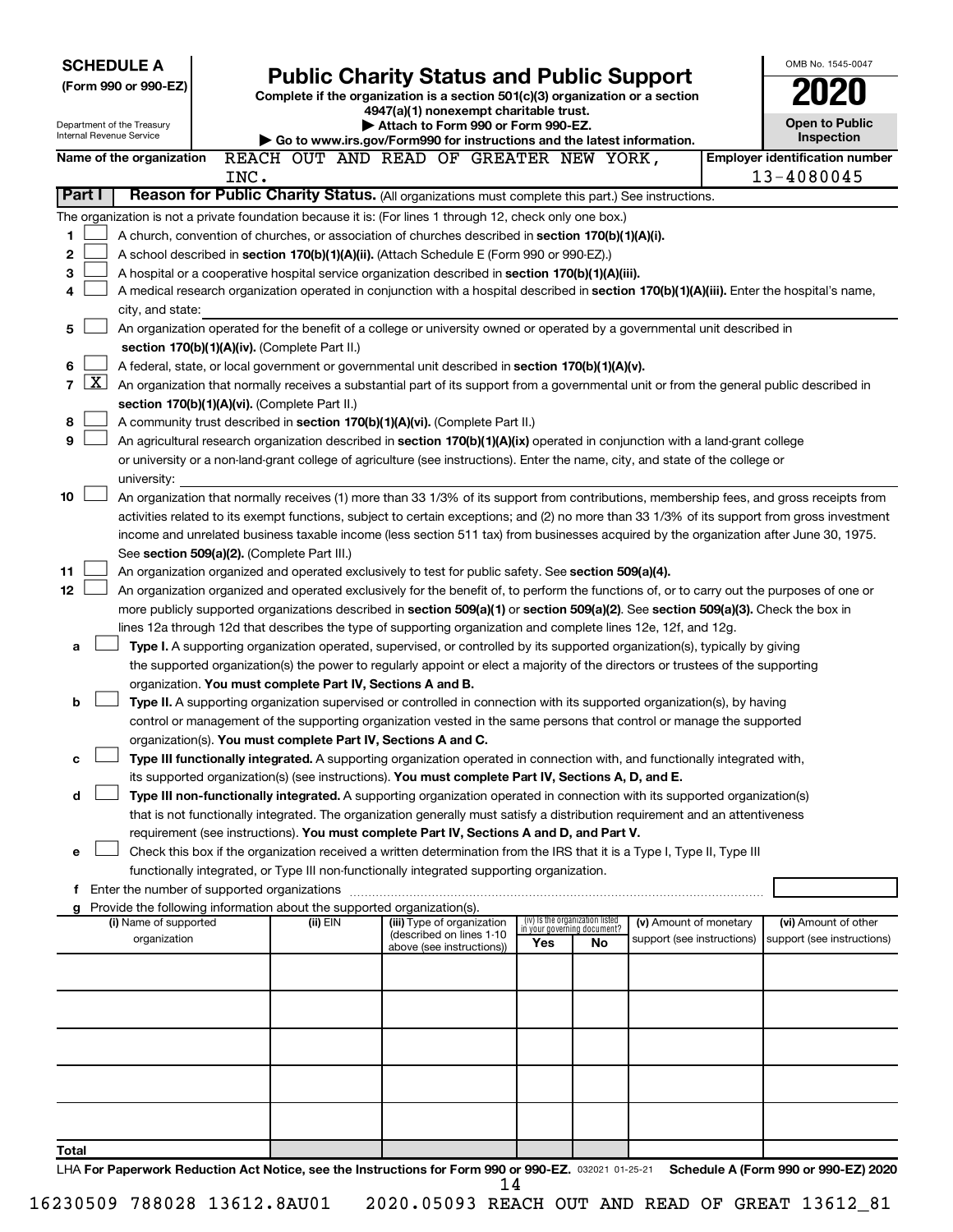### Schedule A (Form 990 or 990-EZ)  $2020$   $N$ C.

**2** INC. **2020 2020 2020 2020 2020 2020 2020 2020 2020 2020 2020 2020 2020 2020 2020 2020 2020 2020 2020 2020 2020 2020 2020 2020 2020 2020 2020 2020 2020 2020 20** 

(Complete only if you checked the box on line 5, 7, or 8 of Part I or if the organization failed to qualify under Part III. If the organization fails to qualify under the tests listed below, please complete Part III.) **Part II Support Schedule for Organizations Described in Sections 170(b)(1)(A)(iv) and 170(b)(1)(A)(vi)**

|    | <b>Section A. Public Support</b>                                                                                                                                                                                               |          |          |            |            |                                      |                                          |
|----|--------------------------------------------------------------------------------------------------------------------------------------------------------------------------------------------------------------------------------|----------|----------|------------|------------|--------------------------------------|------------------------------------------|
|    | Calendar year (or fiscal year beginning in)                                                                                                                                                                                    | (a) 2016 | (b) 2017 | $(c)$ 2018 | $(d)$ 2019 | (e) 2020                             | (f) Total                                |
|    | 1 Gifts, grants, contributions, and                                                                                                                                                                                            |          |          |            |            |                                      |                                          |
|    | membership fees received. (Do not                                                                                                                                                                                              |          |          |            |            |                                      |                                          |
|    | include any "unusual grants.")                                                                                                                                                                                                 | 1935086. | 1271673. | 946,689.   | 963,978.   | 977,692.                             | 6095118.                                 |
|    | 2 Tax revenues levied for the organ-                                                                                                                                                                                           |          |          |            |            |                                      |                                          |
|    | ization's benefit and either paid to                                                                                                                                                                                           |          |          |            |            |                                      |                                          |
|    | or expended on its behalf                                                                                                                                                                                                      |          |          |            |            |                                      |                                          |
|    | 3 The value of services or facilities                                                                                                                                                                                          |          |          |            |            |                                      |                                          |
|    | furnished by a governmental unit to                                                                                                                                                                                            |          |          |            |            |                                      |                                          |
|    | the organization without charge                                                                                                                                                                                                |          |          |            |            |                                      |                                          |
|    | 4 Total. Add lines 1 through 3                                                                                                                                                                                                 | 1935086. | 1271673. | 946,689.   | 963,978.   | 977,692.                             | 6095118.                                 |
| 5. | The portion of total contributions                                                                                                                                                                                             |          |          |            |            |                                      |                                          |
|    | by each person (other than a                                                                                                                                                                                                   |          |          |            |            |                                      |                                          |
|    | governmental unit or publicly                                                                                                                                                                                                  |          |          |            |            |                                      |                                          |
|    | supported organization) included                                                                                                                                                                                               |          |          |            |            |                                      |                                          |
|    | on line 1 that exceeds 2% of the                                                                                                                                                                                               |          |          |            |            |                                      |                                          |
|    | amount shown on line 11,                                                                                                                                                                                                       |          |          |            |            |                                      |                                          |
|    | column (f)                                                                                                                                                                                                                     |          |          |            |            |                                      | 1517030.                                 |
|    | 6 Public support. Subtract line 5 from line 4.                                                                                                                                                                                 |          |          |            |            |                                      | 4578088.                                 |
|    | <b>Section B. Total Support</b>                                                                                                                                                                                                |          |          |            |            |                                      |                                          |
|    | Calendar year (or fiscal year beginning in)                                                                                                                                                                                    | (a) 2016 | (b) 2017 | $(c)$ 2018 | $(d)$ 2019 | (e) 2020                             | (f) Total                                |
|    | <b>7</b> Amounts from line 4                                                                                                                                                                                                   | 1935086. | 1271673  | 946,689.   | 963,978.   | 977,692.                             | 6095118.                                 |
| 8  | Gross income from interest,                                                                                                                                                                                                    |          |          |            |            |                                      |                                          |
|    | dividends, payments received on                                                                                                                                                                                                |          |          |            |            |                                      |                                          |
|    | securities loans, rents, royalties,                                                                                                                                                                                            |          |          |            |            |                                      |                                          |
|    | and income from similar sources                                                                                                                                                                                                | 1,830.   | 588.     | 622.       | 651.       | 610.                                 | 4,301.                                   |
|    | <b>9</b> Net income from unrelated business                                                                                                                                                                                    |          |          |            |            |                                      |                                          |
|    | activities, whether or not the                                                                                                                                                                                                 |          |          |            |            |                                      |                                          |
|    | business is regularly carried on                                                                                                                                                                                               |          |          |            |            |                                      |                                          |
|    | 10 Other income. Do not include gain                                                                                                                                                                                           |          |          |            |            |                                      |                                          |
|    | or loss from the sale of capital                                                                                                                                                                                               |          |          |            |            |                                      |                                          |
|    | assets (Explain in Part VI.)                                                                                                                                                                                                   |          |          |            |            |                                      | 6099419.                                 |
|    | 11 Total support. Add lines 7 through 10                                                                                                                                                                                       |          |          |            |            |                                      | 44,649.                                  |
|    | <b>12</b> Gross receipts from related activities, etc. (see instructions)                                                                                                                                                      |          |          |            |            | 12                                   |                                          |
|    | 13 First 5 years. If the Form 990 is for the organization's first, second, third, fourth, or fifth tax year as a section 501(c)(3)                                                                                             |          |          |            |            |                                      |                                          |
|    | organization, check this box and stop here www.communication.communication.com/<br><b>Section C. Computation of Public Support Percentage</b>                                                                                  |          |          |            |            |                                      |                                          |
|    |                                                                                                                                                                                                                                |          |          |            |            | 14                                   | 75.06<br>$\%$                            |
|    |                                                                                                                                                                                                                                |          |          |            |            | 15                                   | 67.12<br>$\%$                            |
|    | 16a 33 1/3% support test - 2020. If the organization did not check the box on line 13, and line 14 is 33 1/3% or more, check this box and                                                                                      |          |          |            |            |                                      |                                          |
|    | stop here. The organization qualifies as a publicly supported organization manufactured content and the support of the state of the state of the state of the state of the state of the state of the state of the state of the |          |          |            |            |                                      | $\blacktriangleright$ $\boxed{\text{X}}$ |
|    | b 33 1/3% support test - 2019. If the organization did not check a box on line 13 or 16a, and line 15 is 33 1/3% or more, check this box                                                                                       |          |          |            |            |                                      |                                          |
|    | and stop here. The organization qualifies as a publicly supported organization manufaction manufacture or manufacture or and a function of the organization manufacture or and a function of the original and state of the ori |          |          |            |            |                                      |                                          |
|    | 17a 10% -facts-and-circumstances test - 2020. If the organization did not check a box on line 13, 16a, or 16b, and line 14 is 10% or more,                                                                                     |          |          |            |            |                                      |                                          |
|    | and if the organization meets the facts-and-circumstances test, check this box and stop here. Explain in Part VI how the organization                                                                                          |          |          |            |            |                                      |                                          |
|    | meets the facts-and-circumstances test. The organization qualifies as a publicly supported organization                                                                                                                        |          |          |            |            |                                      |                                          |
|    | <b>b 10%</b> -facts-and-circumstances test - 2019. If the organization did not check a box on line 13, 16a, 16b, or 17a, and line 15 is 10% or                                                                                 |          |          |            |            |                                      |                                          |
|    | more, and if the organization meets the facts-and-circumstances test, check this box and <b>stop here.</b> Explain in Part VI how the                                                                                          |          |          |            |            |                                      |                                          |
|    | organization meets the facts-and-circumstances test. The organization qualifies as a publicly supported organization                                                                                                           |          |          |            |            |                                      |                                          |
|    | 18 Private foundation. If the organization did not check a box on line 13, 16a, 16b, 17a, or 17b, check this box and see instructions                                                                                          |          |          |            |            |                                      |                                          |
|    |                                                                                                                                                                                                                                |          |          |            |            | Schedule A (Form 990 or 990-F7) 2020 |                                          |

**Schedule A (Form 990 or 990-EZ) 2020**

032022 01-25-21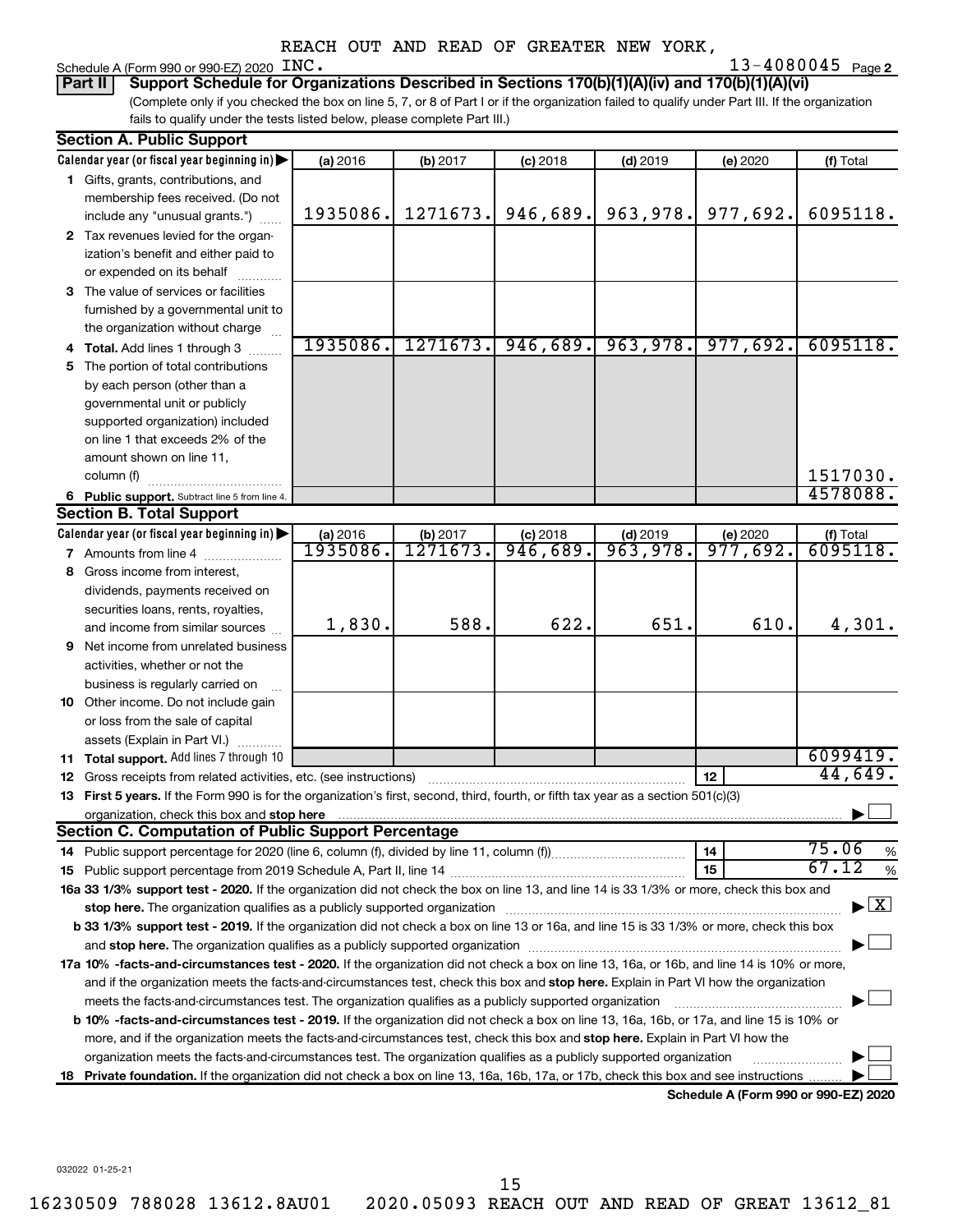### **Part III Support Schedule for Organizations Described in Section 509(a)(2)**

(Complete only if you checked the box on line 10 of Part I or if the organization failed to qualify under Part II. If the organization fails to qualify under the tests listed below, please complete Part II.)

|              | Calendar year (or fiscal year beginning in)                                                                                                                                                                                                                      | (a) 2016 | (b) 2017 | $(c)$ 2018 | $(d)$ 2019 |    | (e) 2020 | (f) Total                            |
|--------------|------------------------------------------------------------------------------------------------------------------------------------------------------------------------------------------------------------------------------------------------------------------|----------|----------|------------|------------|----|----------|--------------------------------------|
|              | 1 Gifts, grants, contributions, and                                                                                                                                                                                                                              |          |          |            |            |    |          |                                      |
|              | membership fees received. (Do not                                                                                                                                                                                                                                |          |          |            |            |    |          |                                      |
|              | include any "unusual grants.")                                                                                                                                                                                                                                   |          |          |            |            |    |          |                                      |
| $\mathbf{2}$ | Gross receipts from admissions,<br>merchandise sold or services per-<br>formed, or facilities furnished in<br>any activity that is related to the<br>organization's tax-exempt purpose                                                                           |          |          |            |            |    |          |                                      |
| 3            | Gross receipts from activities that                                                                                                                                                                                                                              |          |          |            |            |    |          |                                      |
|              |                                                                                                                                                                                                                                                                  |          |          |            |            |    |          |                                      |
|              | are not an unrelated trade or bus-<br>iness under section 513                                                                                                                                                                                                    |          |          |            |            |    |          |                                      |
| 4            | Tax revenues levied for the organ-                                                                                                                                                                                                                               |          |          |            |            |    |          |                                      |
|              | ization's benefit and either paid to<br>or expended on its behalf<br>.                                                                                                                                                                                           |          |          |            |            |    |          |                                      |
| 5            | The value of services or facilities                                                                                                                                                                                                                              |          |          |            |            |    |          |                                      |
|              | furnished by a governmental unit to<br>the organization without charge                                                                                                                                                                                           |          |          |            |            |    |          |                                      |
|              | Total. Add lines 1 through 5                                                                                                                                                                                                                                     |          |          |            |            |    |          |                                      |
| 6            | 7a Amounts included on lines 1, 2, and                                                                                                                                                                                                                           |          |          |            |            |    |          |                                      |
|              | 3 received from disqualified persons                                                                                                                                                                                                                             |          |          |            |            |    |          |                                      |
|              | <b>b</b> Amounts included on lines 2 and 3 received                                                                                                                                                                                                              |          |          |            |            |    |          |                                      |
|              | from other than disqualified persons that<br>exceed the greater of \$5,000 or 1% of the<br>amount on line 13 for the year                                                                                                                                        |          |          |            |            |    |          |                                      |
|              | c Add lines 7a and 7b                                                                                                                                                                                                                                            |          |          |            |            |    |          |                                      |
|              | 8 Public support. (Subtract line 7c from line 6.)                                                                                                                                                                                                                |          |          |            |            |    |          |                                      |
|              | <b>Section B. Total Support</b>                                                                                                                                                                                                                                  |          |          |            |            |    |          |                                      |
|              | Calendar year (or fiscal year beginning in)                                                                                                                                                                                                                      | (a) 2016 | (b) 2017 | $(c)$ 2018 | $(d)$ 2019 |    | (e) 2020 | (f) Total                            |
|              | 9 Amounts from line 6                                                                                                                                                                                                                                            |          |          |            |            |    |          |                                      |
|              | <b>10a</b> Gross income from interest,<br>dividends, payments received on<br>securities loans, rents, royalties,<br>and income from similar sources                                                                                                              |          |          |            |            |    |          |                                      |
|              | <b>b</b> Unrelated business taxable income                                                                                                                                                                                                                       |          |          |            |            |    |          |                                      |
|              | (less section 511 taxes) from businesses<br>acquired after June 30, 1975                                                                                                                                                                                         |          |          |            |            |    |          |                                      |
|              | c Add lines 10a and 10b                                                                                                                                                                                                                                          |          |          |            |            |    |          |                                      |
| 11           | Net income from unrelated business<br>activities not included in line 10b.<br>whether or not the business is<br>regularly carried on                                                                                                                             |          |          |            |            |    |          |                                      |
|              | <b>12</b> Other income. Do not include gain<br>or loss from the sale of capital<br>assets (Explain in Part VI.)                                                                                                                                                  |          |          |            |            |    |          |                                      |
|              | <b>13</b> Total support. (Add lines 9, 10c, 11, and 12.)                                                                                                                                                                                                         |          |          |            |            |    |          |                                      |
|              | 14 First 5 years. If the Form 990 is for the organization's first, second, third, fourth, or fifth tax year as a section 501(c)(3) organization,                                                                                                                 |          |          |            |            |    |          |                                      |
|              |                                                                                                                                                                                                                                                                  |          |          |            |            |    |          |                                      |
|              |                                                                                                                                                                                                                                                                  |          |          |            |            |    |          |                                      |
|              | Section C. Computation of Public Support Percentage                                                                                                                                                                                                              |          |          |            |            |    |          |                                      |
|              |                                                                                                                                                                                                                                                                  |          |          |            |            | 15 |          |                                      |
|              |                                                                                                                                                                                                                                                                  |          |          |            |            | 16 |          |                                      |
|              |                                                                                                                                                                                                                                                                  |          |          |            |            |    |          |                                      |
|              | Section D. Computation of Investment Income Percentage                                                                                                                                                                                                           |          |          |            |            | 17 |          |                                      |
|              |                                                                                                                                                                                                                                                                  |          |          |            |            | 18 |          |                                      |
|              |                                                                                                                                                                                                                                                                  |          |          |            |            |    |          |                                      |
|              | 19a 33 1/3% support tests - 2020. If the organization did not check the box on line 14, and line 15 is more than 33 1/3%, and line 17 is not                                                                                                                     |          |          |            |            |    |          |                                      |
|              | more than 33 1/3%, check this box and stop here. The organization qualifies as a publicly supported organization<br><b>b 33 1/3% support tests - 2019.</b> If the organization did not check a box on line 14 or line 19a, and line 16 is more than 33 1/3%, and |          |          |            |            |    |          | %<br>%<br>%<br>%                     |
|              | line 18 is not more than 33 1/3%, check this box and stop here. The organization qualifies as a publicly supported organization                                                                                                                                  |          |          |            |            |    |          |                                      |
|              | 032023 01-25-21                                                                                                                                                                                                                                                  |          |          |            |            |    |          | Schedule A (Form 990 or 990-EZ) 2020 |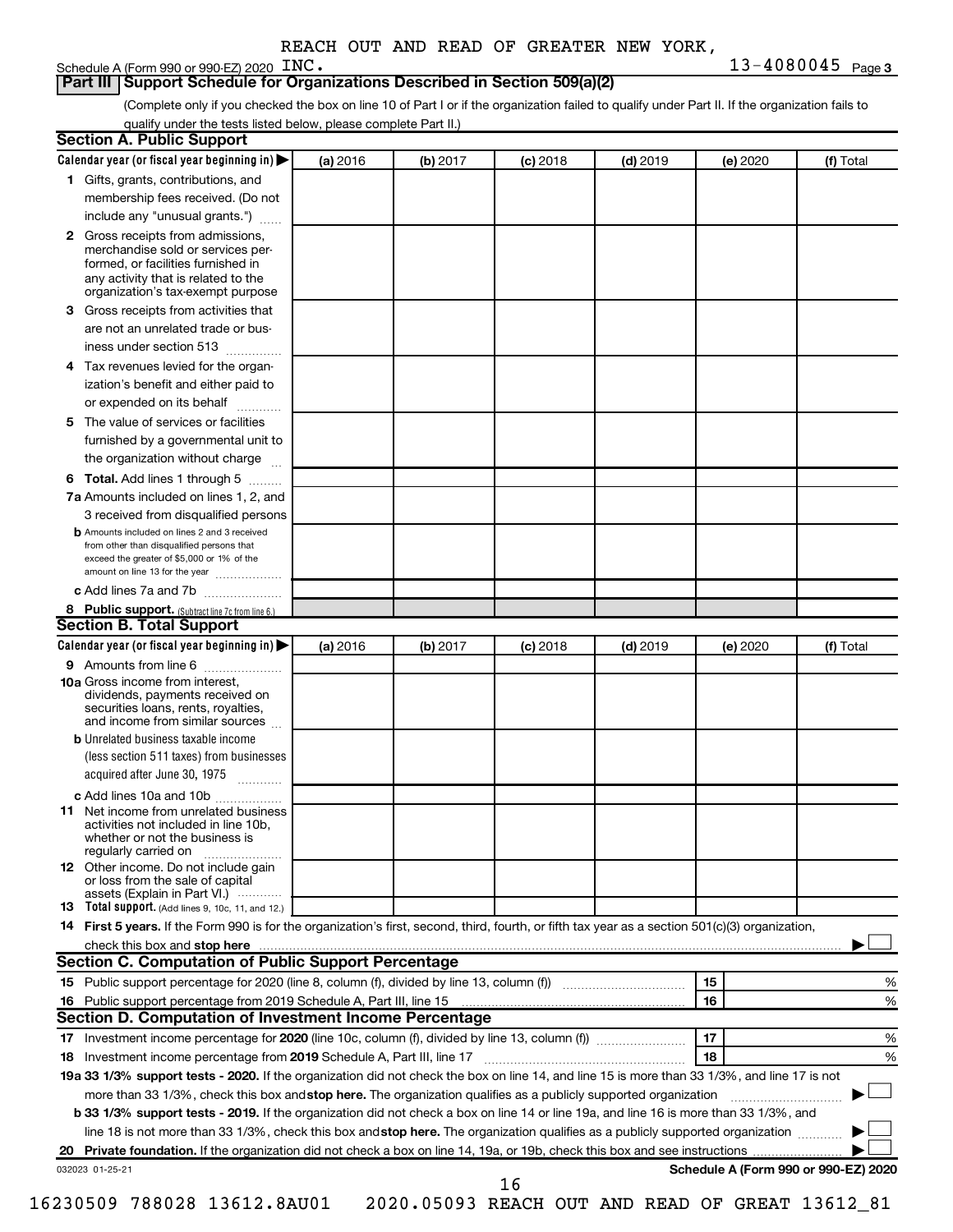**1**

**2**

**3a**

**3b**

**3c**

**4a**

**4b**

**4c**

**5a**

**5b 5c**

**6**

**7**

**8**

**9a**

**9b**

**9c**

**10a**

**10b**

**Yes No**

### Schedule A (Form 990 or 990-EZ) 2020  $\text{INC.}$ **Part IV Supporting Organizations**

(Complete only if you checked a box in line 12 on Part I. If you checked box 12a, Part I, complete Sections A and B. If you checked box 12b, Part I, complete Sections A and C. If you checked box 12c, Part I, complete Sections A, D, and E. If you checked box 12d, Part I, complete Sections A and D, and complete Part V.)

### **Section A. All Supporting Organizations**

- **1** Are all of the organization's supported organizations listed by name in the organization's governing documents? If "No," describe in Part VI how the supported organizations are designated. If designated by *class or purpose, describe the designation. If historic and continuing relationship, explain.*
- **2** Did the organization have any supported organization that does not have an IRS determination of status under section 509(a)(1) or (2)? If "Yes," explain in Part **VI** how the organization determined that the supported *organization was described in section 509(a)(1) or (2).*
- **3a** Did the organization have a supported organization described in section 501(c)(4), (5), or (6)? If "Yes," answer *lines 3b and 3c below.*
- **b** Did the organization confirm that each supported organization qualified under section 501(c)(4), (5), or (6) and satisfied the public support tests under section 509(a)(2)? If "Yes," describe in Part VI when and how the *organization made the determination.*
- **c** Did the organization ensure that all support to such organizations was used exclusively for section 170(c)(2)(B) purposes? If "Yes," explain in Part VI what controls the organization put in place to ensure such use.
- **4 a** *If* Was any supported organization not organized in the United States ("foreign supported organization")? *"Yes," and if you checked box 12a or 12b in Part I, answer lines 4b and 4c below.*
- **b** Did the organization have ultimate control and discretion in deciding whether to make grants to the foreign supported organization? If "Yes," describe in Part VI how the organization had such control and discretion *despite being controlled or supervised by or in connection with its supported organizations.*
- **c** Did the organization support any foreign supported organization that does not have an IRS determination under sections 501(c)(3) and 509(a)(1) or (2)? If "Yes," explain in Part VI what controls the organization used *to ensure that all support to the foreign supported organization was used exclusively for section 170(c)(2)(B) purposes.*
- **5a** Did the organization add, substitute, or remove any supported organizations during the tax year? If "Yes," answer lines 5b and 5c below (if applicable). Also, provide detail in **Part VI,** including (i) the names and EIN *numbers of the supported organizations added, substituted, or removed; (ii) the reasons for each such action; (iii) the authority under the organization's organizing document authorizing such action; and (iv) how the action was accomplished (such as by amendment to the organizing document).*
- **b Type I or Type II only.** Was any added or substituted supported organization part of a class already designated in the organization's organizing document?
- **c Substitutions only.**  Was the substitution the result of an event beyond the organization's control?
- **6** Did the organization provide support (whether in the form of grants or the provision of services or facilities) to **Part VI.** support or benefit one or more of the filing organization's supported organizations? If "Yes," provide detail in anyone other than (i) its supported organizations, (ii) individuals that are part of the charitable class benefited by one or more of its supported organizations, or (iii) other supporting organizations that also
- **7** Did the organization provide a grant, loan, compensation, or other similar payment to a substantial contributor regard to a substantial contributor? If "Yes," complete Part I of Schedule L (Form 990 or 990-EZ). (as defined in section 4958(c)(3)(C)), a family member of a substantial contributor, or a 35% controlled entity with
- **8** Did the organization make a loan to a disqualified person (as defined in section 4958) not described in line 7? *If "Yes," complete Part I of Schedule L (Form 990 or 990-EZ).*
- **9 a** Was the organization controlled directly or indirectly at any time during the tax year by one or more in section 509(a)(1) or (2))? If "Yes," provide detail in **Part VI.** disqualified persons, as defined in section 4946 (other than foundation managers and organizations described
- **b** Did one or more disqualified persons (as defined in line 9a) hold a controlling interest in any entity in which the supporting organization had an interest? If "Yes," provide detail in Part VI.
- **c** Did a disqualified person (as defined in line 9a) have an ownership interest in, or derive any personal benefit from, assets in which the supporting organization also had an interest? If "Yes," provide detail in Part VI.
- **10 a** Was the organization subject to the excess business holdings rules of section 4943 because of section supporting organizations)? If "Yes," answer line 10b below. 4943(f) (regarding certain Type II supporting organizations, and all Type III non-functionally integrated
	- **b** Did the organization have any excess business holdings in the tax year? (Use Schedule C, Form 4720, to *determine whether the organization had excess business holdings.)*

032024 01-25-21

**Schedule A (Form 990 or 990-EZ) 2020**

17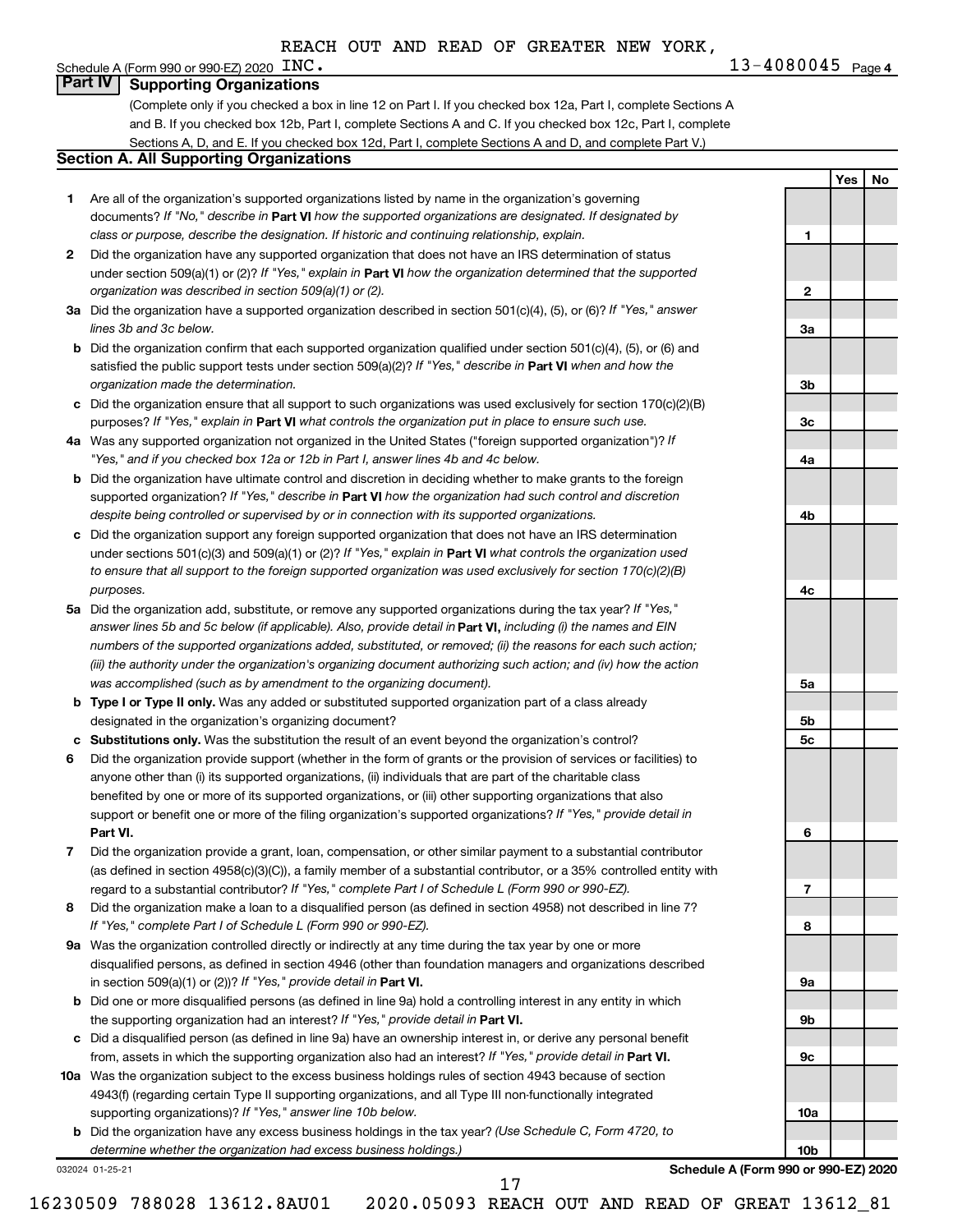| INC. | $13 - 4080045$ Page 5 |  |
|------|-----------------------|--|
|------|-----------------------|--|

|              | Schedule A (Form 990 or 990-EZ) 2020 INC.                                                                                                                                                                                                                 | $13 - 4080045$ Page 5                |            |    |
|--------------|-----------------------------------------------------------------------------------------------------------------------------------------------------------------------------------------------------------------------------------------------------------|--------------------------------------|------------|----|
|              | <b>Supporting Organizations (continued)</b><br><b>Part IV</b>                                                                                                                                                                                             |                                      |            |    |
|              |                                                                                                                                                                                                                                                           |                                      | Yes        | No |
| 11           | Has the organization accepted a gift or contribution from any of the following persons?                                                                                                                                                                   |                                      |            |    |
|              | a A person who directly or indirectly controls, either alone or together with persons described in lines 11b and                                                                                                                                          |                                      |            |    |
|              | 11c below, the governing body of a supported organization?                                                                                                                                                                                                | 11a                                  |            |    |
|              | <b>b</b> A family member of a person described in line 11a above?                                                                                                                                                                                         | 11b                                  |            |    |
|              | c A 35% controlled entity of a person described in line 11a or 11b above?If "Yes" to line 11a, 11b, or 11c, provide                                                                                                                                       |                                      |            |    |
|              | detail in Part VI.                                                                                                                                                                                                                                        | 11c                                  |            |    |
|              | <b>Section B. Type I Supporting Organizations</b>                                                                                                                                                                                                         |                                      |            |    |
|              |                                                                                                                                                                                                                                                           |                                      | <b>Yes</b> | No |
| 1.           | Did the governing body, members of the governing body, officers acting in their official capacity, or membership of one or                                                                                                                                |                                      |            |    |
|              | more supported organizations have the power to regularly appoint or elect at least a majority of the organization's officers,                                                                                                                             |                                      |            |    |
|              | directors, or trustees at all times during the tax year? If "No," describe in Part VI how the supported organization(s)<br>effectively operated, supervised, or controlled the organization's activities. If the organization had more than one supported |                                      |            |    |
|              | organization, describe how the powers to appoint and/or remove officers, directors, or trustees were allocated among the                                                                                                                                  |                                      |            |    |
|              | supported organizations and what conditions or restrictions, if any, applied to such powers during the tax year.                                                                                                                                          | 1                                    |            |    |
| $\mathbf{2}$ | Did the organization operate for the benefit of any supported organization other than the supported                                                                                                                                                       |                                      |            |    |
|              | organization(s) that operated, supervised, or controlled the supporting organization? If "Yes," explain in                                                                                                                                                |                                      |            |    |
|              | Part VI how providing such benefit carried out the purposes of the supported organization(s) that operated,                                                                                                                                               |                                      |            |    |
|              | supervised, or controlled the supporting organization.                                                                                                                                                                                                    | 2                                    |            |    |
|              | <b>Section C. Type II Supporting Organizations</b>                                                                                                                                                                                                        |                                      |            |    |
|              |                                                                                                                                                                                                                                                           |                                      | Yes        | No |
| 1            | Were a majority of the organization's directors or trustees during the tax year also a majority of the directors                                                                                                                                          |                                      |            |    |
|              | or trustees of each of the organization's supported organization(s)? If "No," describe in Part VI how control                                                                                                                                             |                                      |            |    |
|              | or management of the supporting organization was vested in the same persons that controlled or managed                                                                                                                                                    |                                      |            |    |
|              | the supported organization(s).                                                                                                                                                                                                                            | 1                                    |            |    |
|              | <b>Section D. All Type III Supporting Organizations</b>                                                                                                                                                                                                   |                                      |            |    |
|              |                                                                                                                                                                                                                                                           |                                      | Yes        | No |
| 1            | Did the organization provide to each of its supported organizations, by the last day of the fifth month of the                                                                                                                                            |                                      |            |    |
|              | organization's tax year, (i) a written notice describing the type and amount of support provided during the prior tax                                                                                                                                     |                                      |            |    |
|              | year, (ii) a copy of the Form 990 that was most recently filed as of the date of notification, and (iii) copies of the                                                                                                                                    |                                      |            |    |
|              | organization's governing documents in effect on the date of notification, to the extent not previously provided?                                                                                                                                          | 1                                    |            |    |
| 2            | Were any of the organization's officers, directors, or trustees either (i) appointed or elected by the supported                                                                                                                                          |                                      |            |    |
|              | organization(s) or (ii) serving on the governing body of a supported organization? If "No," explain in Part VI how                                                                                                                                        |                                      |            |    |
|              | the organization maintained a close and continuous working relationship with the supported organization(s).                                                                                                                                               | $\mathbf{2}$                         |            |    |
| 3            | By reason of the relationship described in line 2, above, did the organization's supported organizations have a                                                                                                                                           |                                      |            |    |
|              | significant voice in the organization's investment policies and in directing the use of the organization's                                                                                                                                                |                                      |            |    |
|              | income or assets at all times during the tax year? If "Yes," describe in Part VI the role the organization's                                                                                                                                              |                                      |            |    |
|              | supported organizations played in this regard.                                                                                                                                                                                                            | З                                    |            |    |
|              | Section E. Type III Functionally Integrated Supporting Organizations                                                                                                                                                                                      |                                      |            |    |
| 1.           | Check the box next to the method that the organization used to satisfy the Integral Part Test during the yealsee instructions).                                                                                                                           |                                      |            |    |
| a            | The organization satisfied the Activities Test. Complete line 2 below.                                                                                                                                                                                    |                                      |            |    |
| b            | The organization is the parent of each of its supported organizations. Complete line 3 below.                                                                                                                                                             |                                      |            |    |
| c            | The organization supported a governmental entity. Describe in Part VI how you supported a governmental entity (see instructions).                                                                                                                         |                                      |            |    |
| 2            | Activities Test. Answer lines 2a and 2b below.                                                                                                                                                                                                            |                                      | Yes        | No |
| a            | Did substantially all of the organization's activities during the tax year directly further the exempt purposes of                                                                                                                                        |                                      |            |    |
|              | the supported organization(s) to which the organization was responsive? If "Yes," then in Part VI identify                                                                                                                                                |                                      |            |    |
|              | those supported organizations and explain how these activities directly furthered their exempt purposes,                                                                                                                                                  |                                      |            |    |
|              | how the organization was responsive to those supported organizations, and how the organization determined                                                                                                                                                 |                                      |            |    |
|              | that these activities constituted substantially all of its activities.                                                                                                                                                                                    | 2a                                   |            |    |
|              | <b>b</b> Did the activities described in line 2a, above, constitute activities that, but for the organization's involvement,                                                                                                                              |                                      |            |    |
|              | one or more of the organization's supported organization(s) would have been engaged in? If "Yes," explain in                                                                                                                                              |                                      |            |    |
|              | <b>Part VI</b> the reasons for the organization's position that its supported organization(s) would have engaged in                                                                                                                                       |                                      |            |    |
|              | these activities but for the organization's involvement.                                                                                                                                                                                                  | 2b                                   |            |    |
| 3            | Parent of Supported Organizations. Answer lines 3a and 3b below.                                                                                                                                                                                          |                                      |            |    |
|              | a Did the organization have the power to regularly appoint or elect a majority of the officers, directors, or                                                                                                                                             |                                      |            |    |
|              | trustees of each of the supported organizations? If "Yes" or "No" provide details in Part VI.                                                                                                                                                             | За                                   |            |    |
|              | b Did the organization exercise a substantial degree of direction over the policies, programs, and activities of each                                                                                                                                     |                                      |            |    |
|              | of its supported organizations? If "Yes," describe in Part VI the role played by the organization in this regard.                                                                                                                                         | Зb                                   |            |    |
|              | 032025 01-25-21                                                                                                                                                                                                                                           | Schedule A (Form 990 or 990-EZ) 2020 |            |    |
|              | 18                                                                                                                                                                                                                                                        |                                      |            |    |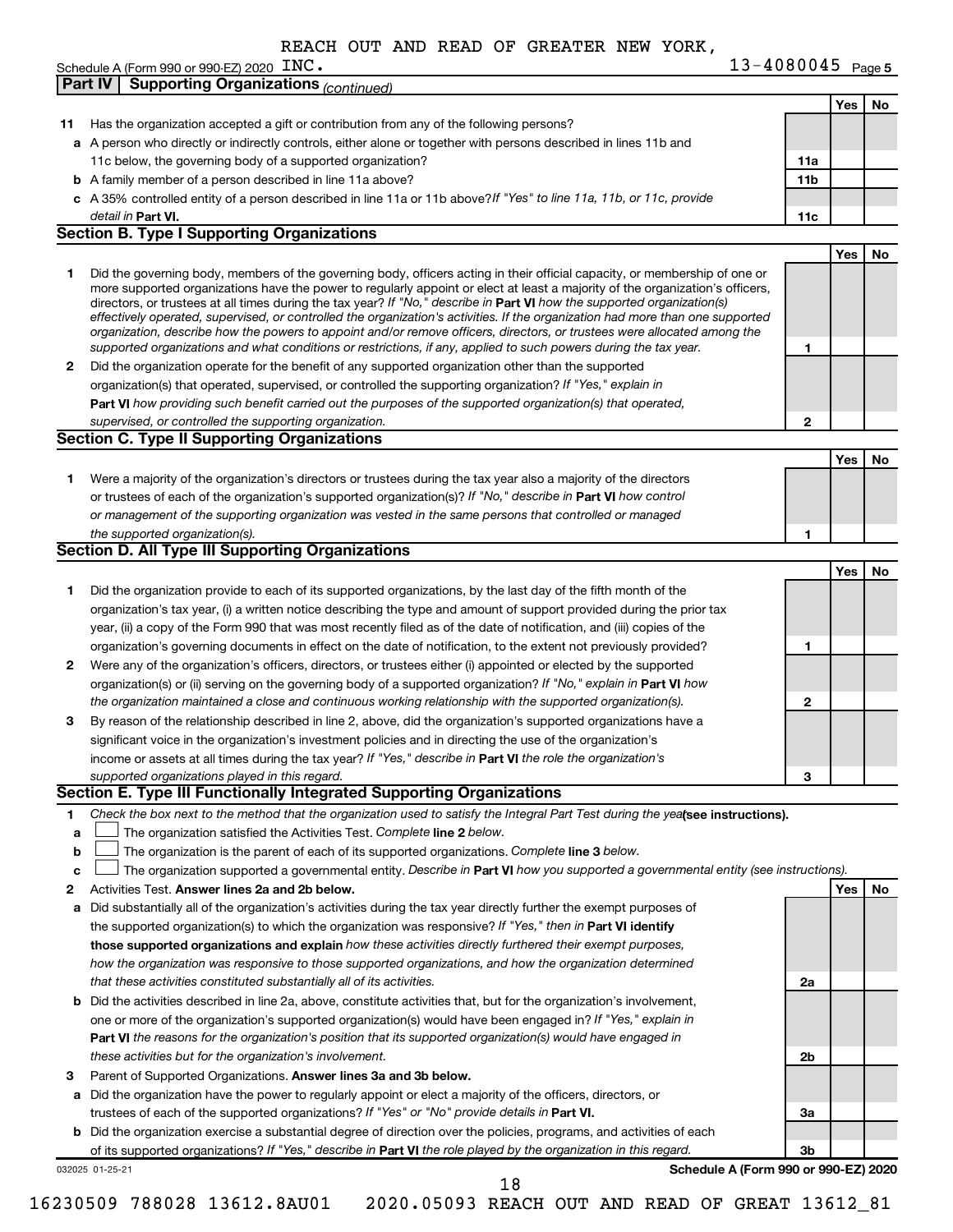|    | $13 - 4080045$ Page 6<br>Schedule A (Form 990 or 990-EZ) 2020 INC.                                                                             |                |                                |                                |  |  |  |
|----|------------------------------------------------------------------------------------------------------------------------------------------------|----------------|--------------------------------|--------------------------------|--|--|--|
|    | Type III Non-Functionally Integrated 509(a)(3) Supporting Organizations<br><b>Part V</b>                                                       |                |                                |                                |  |  |  |
| 1. | Check here if the organization satisfied the Integral Part Test as a qualifying trust on Nov. 20, 1970 (explain in Part VI). See instructions. |                |                                |                                |  |  |  |
|    | All other Type III non-functionally integrated supporting organizations must complete Sections A through E.                                    |                |                                |                                |  |  |  |
|    | Section A - Adjusted Net Income                                                                                                                |                | (A) Prior Year                 | (B) Current Year<br>(optional) |  |  |  |
| 1  | Net short-term capital gain                                                                                                                    | 1              |                                |                                |  |  |  |
| 2  | Recoveries of prior-year distributions                                                                                                         | $\mathbf{2}$   |                                |                                |  |  |  |
| З  | Other gross income (see instructions)                                                                                                          | 3              |                                |                                |  |  |  |
| 4  | Add lines 1 through 3.                                                                                                                         | 4              |                                |                                |  |  |  |
| 5  | Depreciation and depletion                                                                                                                     | 5              |                                |                                |  |  |  |
| 6  | Portion of operating expenses paid or incurred for production or                                                                               |                |                                |                                |  |  |  |
|    | collection of gross income or for management, conservation, or                                                                                 |                |                                |                                |  |  |  |
|    | maintenance of property held for production of income (see instructions)                                                                       | 6              |                                |                                |  |  |  |
| 7  | Other expenses (see instructions)                                                                                                              | $\overline{7}$ |                                |                                |  |  |  |
| 8  | <b>Adjusted Net Income</b> (subtract lines 5, 6, and 7 from line 4)                                                                            | 8              |                                |                                |  |  |  |
|    | <b>Section B - Minimum Asset Amount</b>                                                                                                        | (A) Prior Year | (B) Current Year<br>(optional) |                                |  |  |  |
| 1  | Aggregate fair market value of all non-exempt-use assets (see                                                                                  |                |                                |                                |  |  |  |
|    | instructions for short tax year or assets held for part of year):                                                                              |                |                                |                                |  |  |  |
|    | a Average monthly value of securities                                                                                                          | 1a             |                                |                                |  |  |  |
|    | <b>b</b> Average monthly cash balances                                                                                                         | 1 <sub>b</sub> |                                |                                |  |  |  |
|    | <b>c</b> Fair market value of other non-exempt-use assets                                                                                      | 1c             |                                |                                |  |  |  |
|    | d Total (add lines 1a, 1b, and 1c)                                                                                                             | 1d             |                                |                                |  |  |  |
|    | <b>e</b> Discount claimed for blockage or other factors                                                                                        |                |                                |                                |  |  |  |
|    | (explain in detail in <b>Part VI</b> ):                                                                                                        |                |                                |                                |  |  |  |
| 2  | Acquisition indebtedness applicable to non-exempt-use assets                                                                                   | $\mathbf{2}$   |                                |                                |  |  |  |
| 3  | Subtract line 2 from line 1d.                                                                                                                  | 3              |                                |                                |  |  |  |
| 4  | Cash deemed held for exempt use. Enter 0.015 of line 3 (for greater amount,                                                                    |                |                                |                                |  |  |  |
|    | see instructions).                                                                                                                             | 4              |                                |                                |  |  |  |
| 5  | Net value of non-exempt-use assets (subtract line 4 from line 3)                                                                               | 5              |                                |                                |  |  |  |
| 6  | Multiply line 5 by 0.035.                                                                                                                      | 6              |                                |                                |  |  |  |
| 7  | Recoveries of prior-year distributions                                                                                                         | $\overline{7}$ |                                |                                |  |  |  |
| 8  | <b>Minimum Asset Amount (add line 7 to line 6)</b>                                                                                             | 8              |                                |                                |  |  |  |
|    | <b>Section C - Distributable Amount</b>                                                                                                        |                | <b>Current Year</b>            |                                |  |  |  |
| 1  | Adjusted net income for prior year (from Section A, line 8, column A)                                                                          | 1              |                                |                                |  |  |  |
| 2  | Enter 0.85 of line 1.                                                                                                                          | $\mathbf{2}$   |                                |                                |  |  |  |
| 3  | Minimum asset amount for prior year (from Section B, line 8, column A)                                                                         | 3              |                                |                                |  |  |  |
| 4  | Enter greater of line 2 or line 3.                                                                                                             | 4              |                                |                                |  |  |  |
| 5  | Income tax imposed in prior year                                                                                                               | 5              |                                |                                |  |  |  |
| 6  | <b>Distributable Amount.</b> Subtract line 5 from line 4, unless subject to                                                                    |                |                                |                                |  |  |  |
|    | emergency temporary reduction (see instructions).                                                                                              | 6              |                                |                                |  |  |  |

**7** Let Check here if the current year is the organization's first as a non-functionally integrated Type III supporting organization (see instructions).

**Schedule A (Form 990 or 990-EZ) 2020**

032026 01-25-21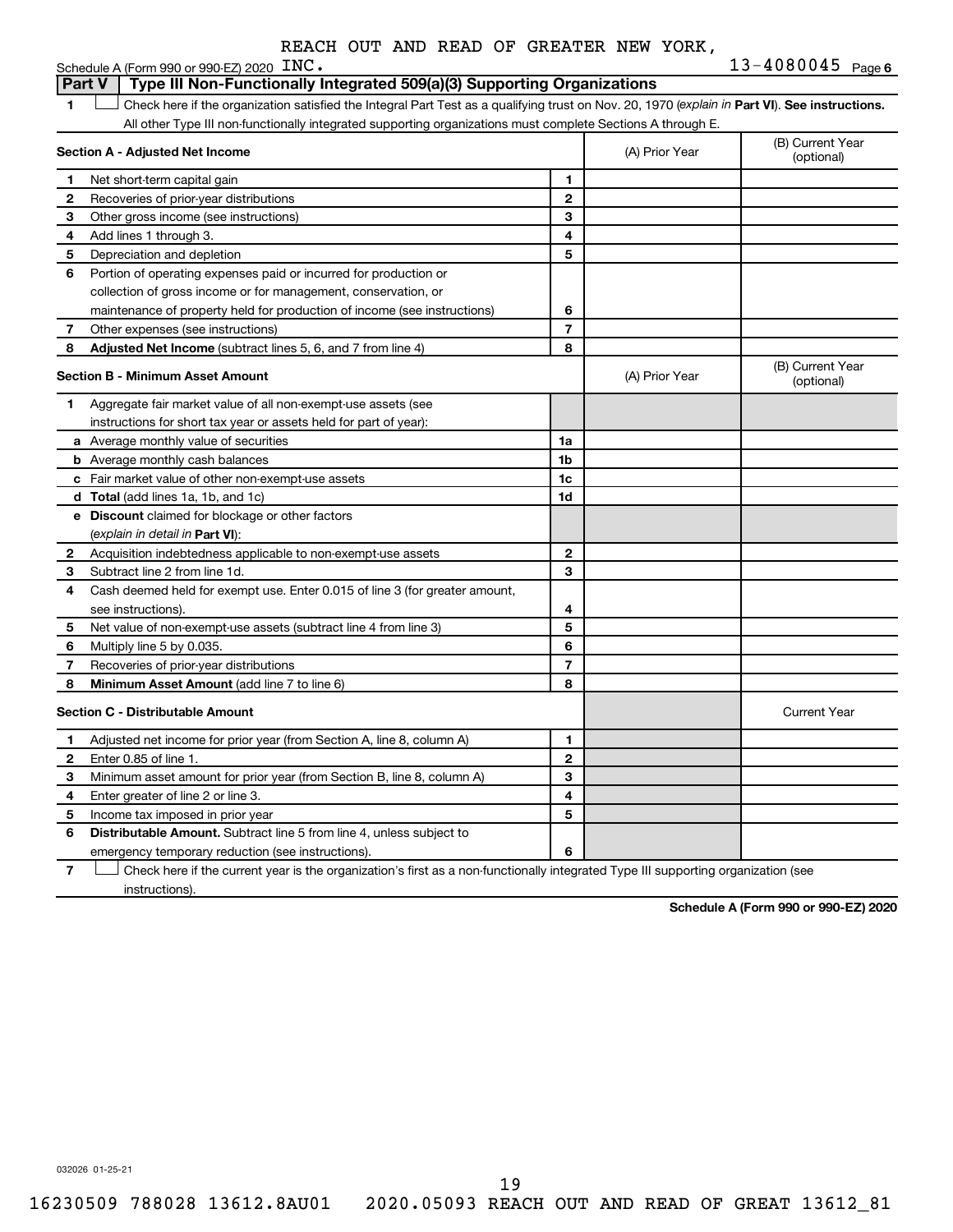|               | $13 - 4080045$ Page 7<br>Schedule A (Form 990 or 990-EZ) 2020 $\text{INC}$ .               |                                    |                                               |              |                                                  |  |  |  |
|---------------|--------------------------------------------------------------------------------------------|------------------------------------|-----------------------------------------------|--------------|--------------------------------------------------|--|--|--|
| <b>Part V</b> | Type III Non-Functionally Integrated 509(a)(3) Supporting Organizations (continued)        |                                    |                                               |              |                                                  |  |  |  |
|               | <b>Section D - Distributions</b>                                                           |                                    |                                               |              | <b>Current Year</b>                              |  |  |  |
| 1             | Amounts paid to supported organizations to accomplish exempt purposes                      |                                    |                                               | 1            |                                                  |  |  |  |
| 2             | Amounts paid to perform activity that directly furthers exempt purposes of supported       |                                    |                                               |              |                                                  |  |  |  |
|               | organizations, in excess of income from activity                                           |                                    |                                               | $\mathbf{2}$ |                                                  |  |  |  |
| З             | Administrative expenses paid to accomplish exempt purposes of supported organizations      |                                    | 3                                             |              |                                                  |  |  |  |
| 4             | Amounts paid to acquire exempt-use assets                                                  |                                    | 4                                             |              |                                                  |  |  |  |
| 5             | Qualified set-aside amounts (prior IRS approval required - provide details in Part VI)     |                                    |                                               | 5            |                                                  |  |  |  |
| 6             | Other distributions ( <i>describe in Part VI</i> ). See instructions.                      |                                    |                                               | 6            |                                                  |  |  |  |
| 7             | Total annual distributions. Add lines 1 through 6.                                         |                                    |                                               | 7            |                                                  |  |  |  |
| 8             | Distributions to attentive supported organizations to which the organization is responsive |                                    |                                               |              |                                                  |  |  |  |
|               | (provide details in Part VI). See instructions.                                            |                                    |                                               | 8            |                                                  |  |  |  |
| 9             | Distributable amount for 2020 from Section C, line 6                                       |                                    |                                               | 9            |                                                  |  |  |  |
| 10            | Line 8 amount divided by line 9 amount                                                     |                                    |                                               | 10           |                                                  |  |  |  |
|               | <b>Section E - Distribution Allocations (see instructions)</b>                             | (i)<br><b>Excess Distributions</b> | (ii)<br><b>Underdistributions</b><br>Pre-2020 |              | (iii)<br><b>Distributable</b><br>Amount for 2020 |  |  |  |
| 1.            | Distributable amount for 2020 from Section C, line 6                                       |                                    |                                               |              |                                                  |  |  |  |
| 2             | Underdistributions, if any, for years prior to 2020 (reason-                               |                                    |                                               |              |                                                  |  |  |  |
|               | able cause required - explain in Part VI). See instructions.                               |                                    |                                               |              |                                                  |  |  |  |
| 3             | Excess distributions carryover, if any, to 2020                                            |                                    |                                               |              |                                                  |  |  |  |
|               | <b>a</b> From 2015                                                                         |                                    |                                               |              |                                                  |  |  |  |
|               | $b$ From 2016                                                                              |                                    |                                               |              |                                                  |  |  |  |
|               | $c$ From 2017                                                                              |                                    |                                               |              |                                                  |  |  |  |
|               | <b>d</b> From 2018                                                                         |                                    |                                               |              |                                                  |  |  |  |
|               | e From 2019                                                                                |                                    |                                               |              |                                                  |  |  |  |
|               | f Total of lines 3a through 3e                                                             |                                    |                                               |              |                                                  |  |  |  |
|               | <b>g</b> Applied to underdistributions of prior years                                      |                                    |                                               |              |                                                  |  |  |  |
|               | <b>h</b> Applied to 2020 distributable amount                                              |                                    |                                               |              |                                                  |  |  |  |
| л.            | Carryover from 2015 not applied (see instructions)                                         |                                    |                                               |              |                                                  |  |  |  |
|               | Remainder. Subtract lines 3g, 3h, and 3i from line 3f.                                     |                                    |                                               |              |                                                  |  |  |  |
| 4             | Distributions for 2020 from Section D.                                                     |                                    |                                               |              |                                                  |  |  |  |
|               | line $7:$                                                                                  |                                    |                                               |              |                                                  |  |  |  |
|               | a Applied to underdistributions of prior years                                             |                                    |                                               |              |                                                  |  |  |  |
|               | <b>b</b> Applied to 2020 distributable amount                                              |                                    |                                               |              |                                                  |  |  |  |
|               | <b>c</b> Remainder. Subtract lines 4a and 4b from line 4.                                  |                                    |                                               |              |                                                  |  |  |  |
| 5             | Remaining underdistributions for years prior to 2020, if                                   |                                    |                                               |              |                                                  |  |  |  |
|               | any. Subtract lines 3g and 4a from line 2. For result greater                              |                                    |                                               |              |                                                  |  |  |  |
|               | than zero, explain in Part VI. See instructions.                                           |                                    |                                               |              |                                                  |  |  |  |
| 6             | Remaining underdistributions for 2020. Subtract lines 3h                                   |                                    |                                               |              |                                                  |  |  |  |
|               | and 4b from line 1. For result greater than zero, explain in                               |                                    |                                               |              |                                                  |  |  |  |
|               | <b>Part VI.</b> See instructions.                                                          |                                    |                                               |              |                                                  |  |  |  |
| 7             | Excess distributions carryover to 2021. Add lines 3j                                       |                                    |                                               |              |                                                  |  |  |  |
|               | and 4c.                                                                                    |                                    |                                               |              |                                                  |  |  |  |
| 8             | Breakdown of line 7:                                                                       |                                    |                                               |              |                                                  |  |  |  |
|               | a Excess from 2016                                                                         |                                    |                                               |              |                                                  |  |  |  |
|               | <b>b</b> Excess from 2017                                                                  |                                    |                                               |              |                                                  |  |  |  |
|               | c Excess from 2018                                                                         |                                    |                                               |              |                                                  |  |  |  |
|               | d Excess from 2019                                                                         |                                    |                                               |              |                                                  |  |  |  |
|               | e Excess from 2020                                                                         |                                    |                                               |              |                                                  |  |  |  |
|               |                                                                                            |                                    |                                               |              |                                                  |  |  |  |

**Schedule A (Form 990 or 990-EZ) 2020**

032027 01-25-21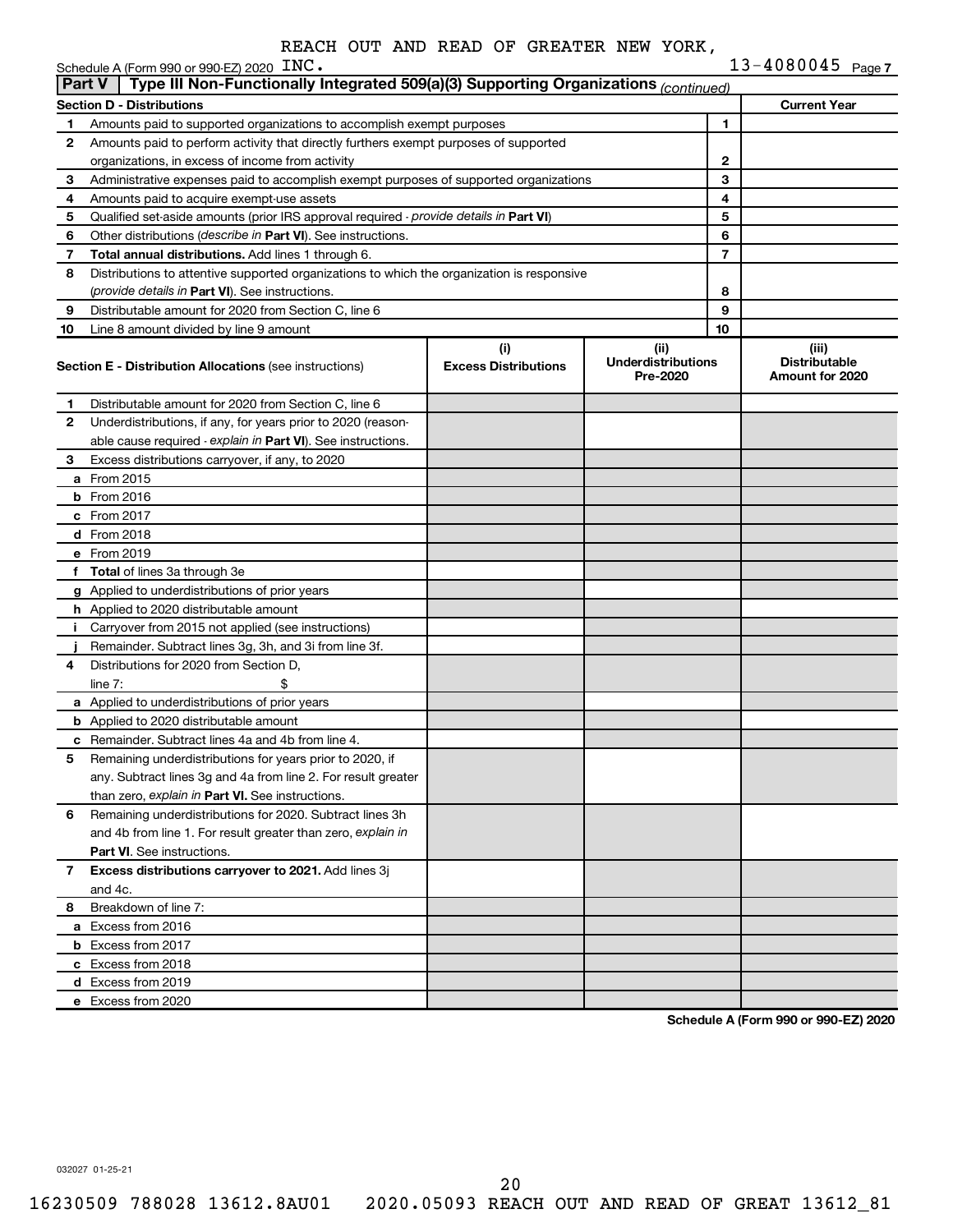| REACH OUT AND READ OF GREATER NEW YORK, |  |  |  |  |  |  |  |  |
|-----------------------------------------|--|--|--|--|--|--|--|--|
|-----------------------------------------|--|--|--|--|--|--|--|--|

|                 | Schedule A (Form 990 or 990-EZ) 2020 INC.                                                                                                                                                                                                                                                                                                                                                                                         | REACH OUT AND READ OF GREATER NEW YORK, |  |        |  |  | $13 - 4080045$ Page 8                           |
|-----------------|-----------------------------------------------------------------------------------------------------------------------------------------------------------------------------------------------------------------------------------------------------------------------------------------------------------------------------------------------------------------------------------------------------------------------------------|-----------------------------------------|--|--------|--|--|-------------------------------------------------|
| Part VI         | Supplemental Information. Provide the explanations required by Part II, line 10; Part II, line 17a or 17b; Part III, line 12;<br>Part IV, Section A, lines 1, 2, 3b, 3c, 4b, 4c, 5a, 6, 9a, 9b, 9c, 11a, 11b, and 11c; Part IV, Section B, lines 1 and 2; Part IV, Section C,<br>line 1; Part IV, Section D, lines 2 and 3; Part IV, Section E, lines 1c, 2a, 2b, 3a, and 3b; Part V, line 1; Part V, Section B, line 1e; Part V, |                                         |  |        |  |  |                                                 |
|                 | Section D, lines 5, 6, and 8; and Part V, Section E, lines 2, 5, and 6. Also complete this part for any additional information.<br>(See instructions.)                                                                                                                                                                                                                                                                            |                                         |  |        |  |  |                                                 |
|                 |                                                                                                                                                                                                                                                                                                                                                                                                                                   |                                         |  |        |  |  |                                                 |
|                 |                                                                                                                                                                                                                                                                                                                                                                                                                                   |                                         |  |        |  |  |                                                 |
|                 |                                                                                                                                                                                                                                                                                                                                                                                                                                   |                                         |  |        |  |  |                                                 |
|                 |                                                                                                                                                                                                                                                                                                                                                                                                                                   |                                         |  |        |  |  |                                                 |
|                 |                                                                                                                                                                                                                                                                                                                                                                                                                                   |                                         |  |        |  |  |                                                 |
|                 |                                                                                                                                                                                                                                                                                                                                                                                                                                   |                                         |  |        |  |  |                                                 |
|                 |                                                                                                                                                                                                                                                                                                                                                                                                                                   |                                         |  |        |  |  |                                                 |
|                 |                                                                                                                                                                                                                                                                                                                                                                                                                                   |                                         |  |        |  |  |                                                 |
|                 |                                                                                                                                                                                                                                                                                                                                                                                                                                   |                                         |  |        |  |  |                                                 |
|                 |                                                                                                                                                                                                                                                                                                                                                                                                                                   |                                         |  |        |  |  |                                                 |
|                 |                                                                                                                                                                                                                                                                                                                                                                                                                                   |                                         |  |        |  |  |                                                 |
|                 |                                                                                                                                                                                                                                                                                                                                                                                                                                   |                                         |  |        |  |  |                                                 |
|                 |                                                                                                                                                                                                                                                                                                                                                                                                                                   |                                         |  |        |  |  |                                                 |
|                 |                                                                                                                                                                                                                                                                                                                                                                                                                                   |                                         |  |        |  |  |                                                 |
|                 |                                                                                                                                                                                                                                                                                                                                                                                                                                   |                                         |  |        |  |  |                                                 |
|                 |                                                                                                                                                                                                                                                                                                                                                                                                                                   |                                         |  |        |  |  |                                                 |
|                 |                                                                                                                                                                                                                                                                                                                                                                                                                                   |                                         |  |        |  |  |                                                 |
|                 |                                                                                                                                                                                                                                                                                                                                                                                                                                   |                                         |  |        |  |  |                                                 |
|                 |                                                                                                                                                                                                                                                                                                                                                                                                                                   |                                         |  |        |  |  |                                                 |
|                 |                                                                                                                                                                                                                                                                                                                                                                                                                                   |                                         |  |        |  |  |                                                 |
|                 |                                                                                                                                                                                                                                                                                                                                                                                                                                   |                                         |  |        |  |  |                                                 |
|                 |                                                                                                                                                                                                                                                                                                                                                                                                                                   |                                         |  |        |  |  |                                                 |
|                 |                                                                                                                                                                                                                                                                                                                                                                                                                                   |                                         |  |        |  |  |                                                 |
|                 |                                                                                                                                                                                                                                                                                                                                                                                                                                   |                                         |  |        |  |  |                                                 |
|                 |                                                                                                                                                                                                                                                                                                                                                                                                                                   |                                         |  |        |  |  |                                                 |
|                 |                                                                                                                                                                                                                                                                                                                                                                                                                                   |                                         |  |        |  |  |                                                 |
|                 |                                                                                                                                                                                                                                                                                                                                                                                                                                   |                                         |  |        |  |  |                                                 |
|                 |                                                                                                                                                                                                                                                                                                                                                                                                                                   |                                         |  |        |  |  |                                                 |
|                 |                                                                                                                                                                                                                                                                                                                                                                                                                                   |                                         |  |        |  |  |                                                 |
|                 |                                                                                                                                                                                                                                                                                                                                                                                                                                   |                                         |  |        |  |  |                                                 |
|                 |                                                                                                                                                                                                                                                                                                                                                                                                                                   |                                         |  |        |  |  |                                                 |
|                 |                                                                                                                                                                                                                                                                                                                                                                                                                                   |                                         |  |        |  |  |                                                 |
| 032028 01-25-21 |                                                                                                                                                                                                                                                                                                                                                                                                                                   |                                         |  |        |  |  | Schedule A (Form 990 or 990-EZ) 2020            |
|                 | 16230509 788028 13612.8AU01                                                                                                                                                                                                                                                                                                                                                                                                       |                                         |  | $21\,$ |  |  | 2020.05093 REACH OUT AND READ OF GREAT 13612_81 |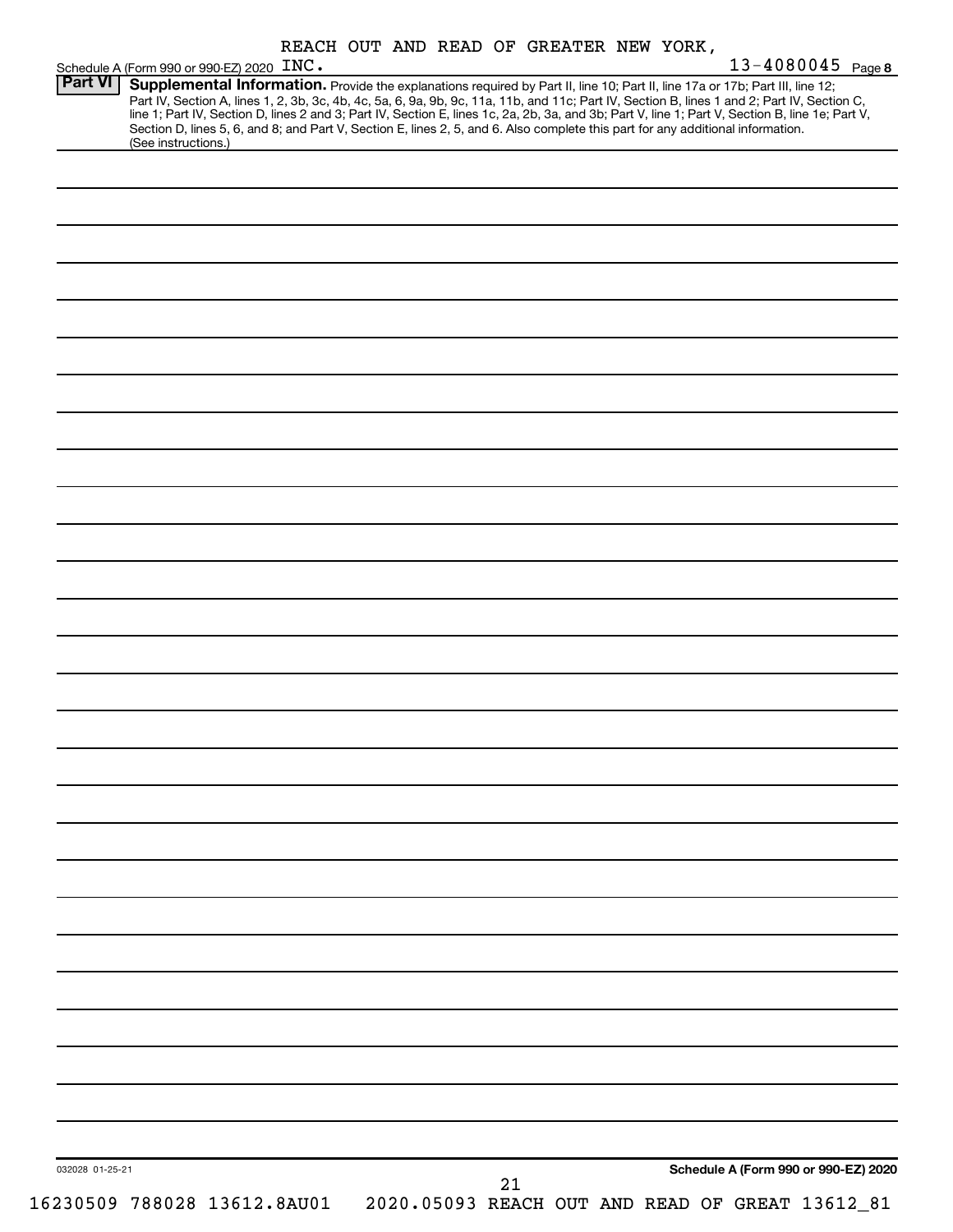Department of the Treasury Internal Revenue Service **(Form 990, 990-EZ,**

|  |  | ** PUBLIC DISCLOSURE COPY ** |  |  |
|--|--|------------------------------|--|--|
|--|--|------------------------------|--|--|

## **Schedule B Schedule of Contributors**

**or 990-PF) | Attach to Form 990, Form 990-EZ, or Form 990-PF. | Go to www.irs.gov/Form990 for the latest information.** OMB No. 1545-0047

**Employer identification number**

| Name of the organization |    |
|--------------------------|----|
|                          | RE |

ACH OUT AND READ OF GREATER NEW YORK,

| INC.                           | 045<br>$\overline{\phantom{0}}$<br>$\mathbf{v}$ |
|--------------------------------|-------------------------------------------------|
| Organization type (check one): |                                                 |

| Filers of:         | Section:                                                                           |
|--------------------|------------------------------------------------------------------------------------|
| Form 990 or 990-EZ | $\lfloor \underline{X} \rfloor$ 501(c)( 3) (enter number) organization             |
|                    | $4947(a)(1)$ nonexempt charitable trust <b>not</b> treated as a private foundation |
|                    | 527 political organization                                                         |
| Form 990-PF        | 501(c)(3) exempt private foundation                                                |
|                    | 4947(a)(1) nonexempt charitable trust treated as a private foundation              |
|                    | 501(c)(3) taxable private foundation                                               |

Check if your organization is covered by the General Rule or a Special Rule.

**Note:**  Only a section 501(c)(7), (8), or (10) organization can check boxes for both the General Rule and a Special Rule. See instructions.

### **General Rule**

 $\Box$ 

 $\Box$ 

For an organization filing Form 990, 990-EZ, or 990-PF that received, during the year, contributions totaling \$5,000 or more (in money or property) from any one contributor. Complete Parts I and II. See instructions for determining a contributor's total contributions.

### **Special Rules**

any one contributor, during the year, total contributions of the greater of (1) \$5,000; or (2) 2% of the amount on (i) Form 990, Part VIII, line 1h;  $\boxed{\text{X}}$  For an organization described in section 501(c)(3) filing Form 990 or 990-EZ that met the 33 1/3% support test of the regulations under sections 509(a)(1) and 170(b)(1)(A)(vi), that checked Schedule A (Form 990 or 990-EZ), Part II, line 13, 16a, or 16b, and that received from or (ii) Form 990-EZ, line 1. Complete Parts I and II.

For an organization described in section 501(c)(7), (8), or (10) filing Form 990 or 990-EZ that received from any one contributor, during the year, total contributions of more than \$1,000 exclusively for religious, charitable, scientific, literary, or educational purposes, or for the prevention of cruelty to children or animals. Complete Parts I (entering "N/A" in column (b) instead of the contributor name and address), II, and III.  $\Box$ 

purpose. Don't complete any of the parts unless the General Rule applies to this organization because it received nonexclusively year, contributions exclusively for religious, charitable, etc., purposes, but no such contributions totaled more than \$1,000. If this box is checked, enter here the total contributions that were received during the year for an exclusively religious, charitable, etc., For an organization described in section 501(c)(7), (8), or (10) filing Form 990 or 990-EZ that received from any one contributor, during the religious, charitable, etc., contributions totaling \$5,000 or more during the year  $~\ldots\ldots\ldots\ldots\ldots\ldots\ldots\ldots\blacktriangleright~$ \$

**Caution:**  An organization that isn't covered by the General Rule and/or the Special Rules doesn't file Schedule B (Form 990, 990-EZ, or 990-PF),  **must** but it answer "No" on Part IV, line 2, of its Form 990; or check the box on line H of its Form 990-EZ or on its Form 990-PF, Part I, line 2, to certify that it doesn't meet the filing requirements of Schedule B (Form 990, 990-EZ, or 990-PF).

**For Paperwork Reduction Act Notice, see the instructions for Form 990, 990-EZ, or 990-PF. Schedule B (Form 990, 990-EZ, or 990-PF) (2020)** LHA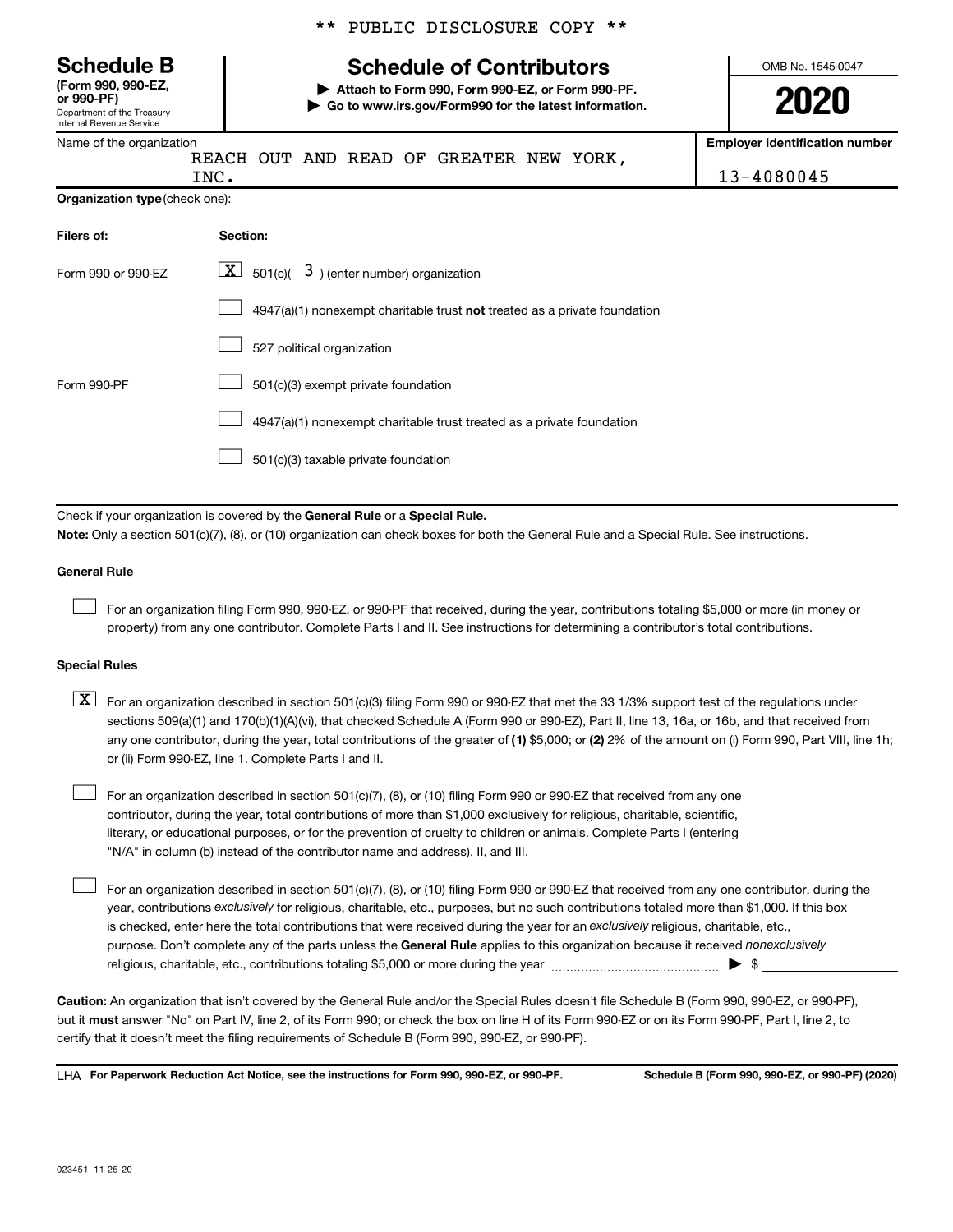### Schedule B (Form 990, 990-EZ, or 990-PF) (2020)

Name of organization

REACH OUT AND READ OF GREATER NEW YORK, INC. 13-4080045

**Employer identification number**

#### **(a) No. (b) Name, address, and ZIP + 4 (c) Total contributions (d) Type of contribution Person Payroll Noncash (a) No. (b) Name, address, and ZIP + 4 (c) Total contributions (d) Type of contribution Person Payroll Noncash (a) No. (b) Name, address, and ZIP + 4 (c) Total contributions (d) Type of contribution Person Payroll Noncash (a) No. (b) Name, address, and ZIP + 4 (c) Total contributions (d) Type of contribution Person Payroll Noncash (a) No. (b) Name, address, and ZIP + 4 (c) Total contributions (d) Type of contribution Person Payroll Noncash (a) No. (b) Name, address, and ZIP + 4 (c) Total contributions (d) Type of contribution Person Payroll Noncash Part I** Contributors (see instructions). Use duplicate copies of Part I if additional space is needed. \$ (Complete Part II for noncash contributions.) \$ (Complete Part II for noncash contributions.) \$ (Complete Part II for noncash contributions.) \$ (Complete Part II for noncash contributions.) \$ (Complete Part II for noncash contributions.) \$ (Complete Part II for noncash contributions.)  $\lfloor x \rfloor$  $\Box$  $\Box$  $\Box$  $\Box$ †  $\boxed{\textbf{X}}$  $\Box$  $\Box$  $\boxed{\textbf{X}}$  $\Box$  $\Box$  $\boxed{\text{X}}$  $\Box$  $\Box$  $\boxed{\text{X}}$  $\Box$  $\Box$  $\begin{array}{|c|c|c|c|c|}\hline \ \text{1} & \text{Person} & \text{X} \ \hline \end{array}$ 30,000. 2 65,000.  $\begin{array}{|c|c|c|c|c|c|}\hline \text{3} & \text{Person} & \text{X} \ \hline \end{array}$ 36,667.  $\begin{array}{|c|c|c|c|c|}\hline \text{4} & \text{Person} & \text{\textbf{X}}\ \hline \end{array}$ 342,750. 5 X 25,000.  $\overline{6}$  Person  $\overline{X}$ 25,000.

023452 11-25-20 **Schedule B (Form 990, 990-EZ, or 990-PF) (2020)**

**2**

16230509 788028 13612.8AU01 2020.05093 REACH OUT AND READ OF GREAT 13612\_81

23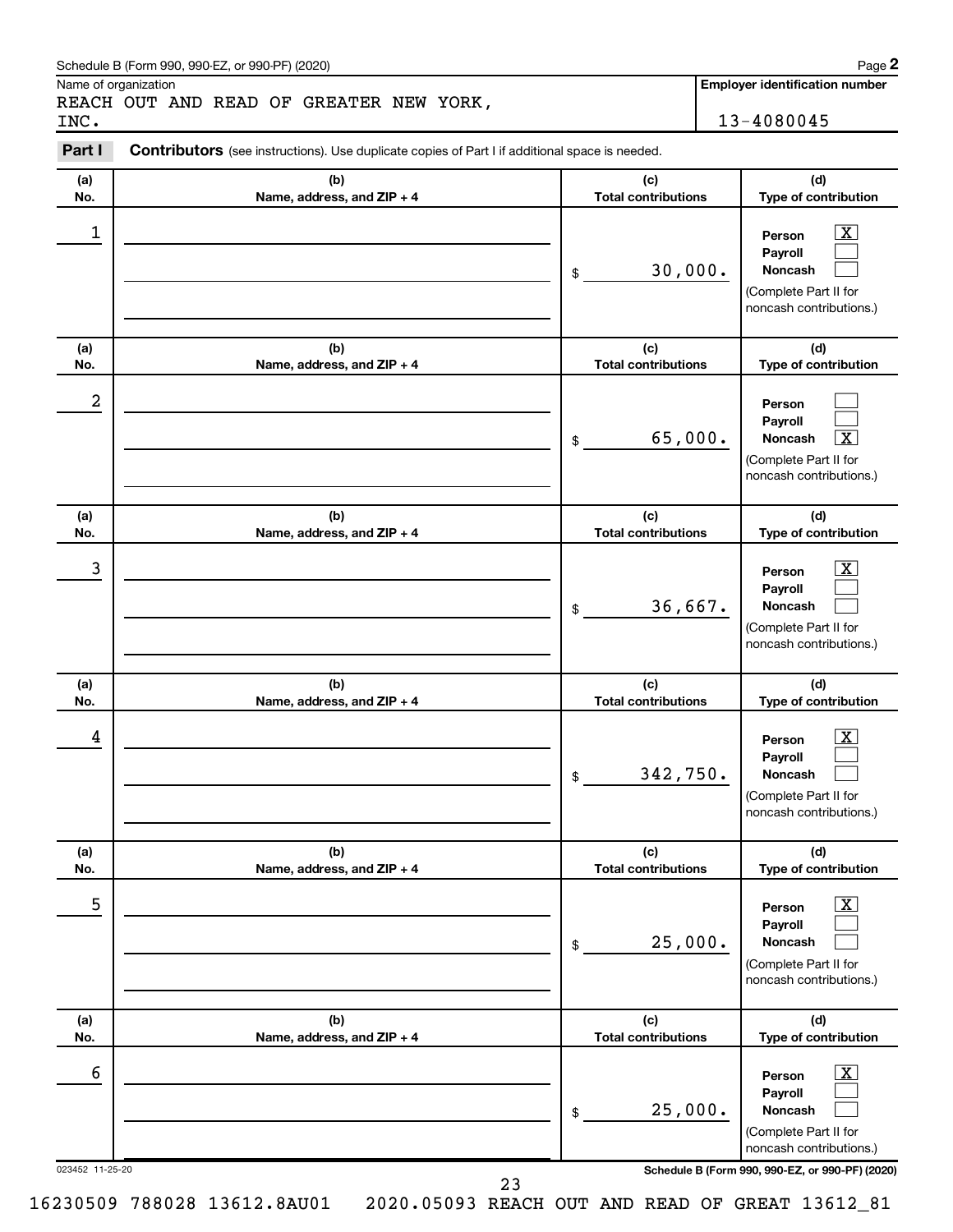### Schedule B (Form 990, 990-EZ, or 990-PF) (2020)

Name of organization

REACH OUT AND READ OF GREATER NEW YORK, INC. 13-4080045

**Employer identification number**

#### 023452 11-25-20 **Schedule B (Form 990, 990-EZ, or 990-PF) (2020) (a) No. (b) Name, address, and ZIP + 4 (c) Total contributions (d) Type of contribution Person Payroll Noncash (a) No. (b) Name, address, and ZIP + 4 (c) Total contributions (d) Type of contribution Person Payroll Noncash (a) No. (b) Name, address, and ZIP + 4 (c) Total contributions (d) Type of contribution Person Payroll Noncash (a) No. (b) Name, address, and ZIP + 4 (c) Total contributions (d) Type of contribution Person Payroll Noncash (a) No. (b) Name, address, and ZIP + 4 (c) Total contributions (d) Type of contribution Person Payroll Noncash (a) No. (b) Name, address, and ZIP + 4 (c) Total contributions (d) Type of contribution Person Payroll Noncash Part I** Contributors (see instructions). Use duplicate copies of Part I if additional space is needed. \$ (Complete Part II for noncash contributions.) \$ (Complete Part II for noncash contributions.) \$ (Complete Part II for noncash contributions.) \$ (Complete Part II for noncash contributions.) \$ (Complete Part II for noncash contributions.) \$ (Complete Part II for noncash contributions.)  $\lfloor x \rfloor$  $\Box$  $\Box$  $\Box$  $\Box$ †  $\boxed{\textbf{X}}$  $\Box$  $\boxed{\textbf{X}}$  $\boxed{\textbf{X}}$  $\Box$  $\Box$  $\Box$  $\Box$  $\Box$  $\Box$  $\Box$  $\Box$  $7$   $|$  Person  $\overline{\text{X}}$ 105,000. 8 40,000. X 9 X 42,175. X  $10$  Person  $\overline{\text{X}}$ 30,000.

24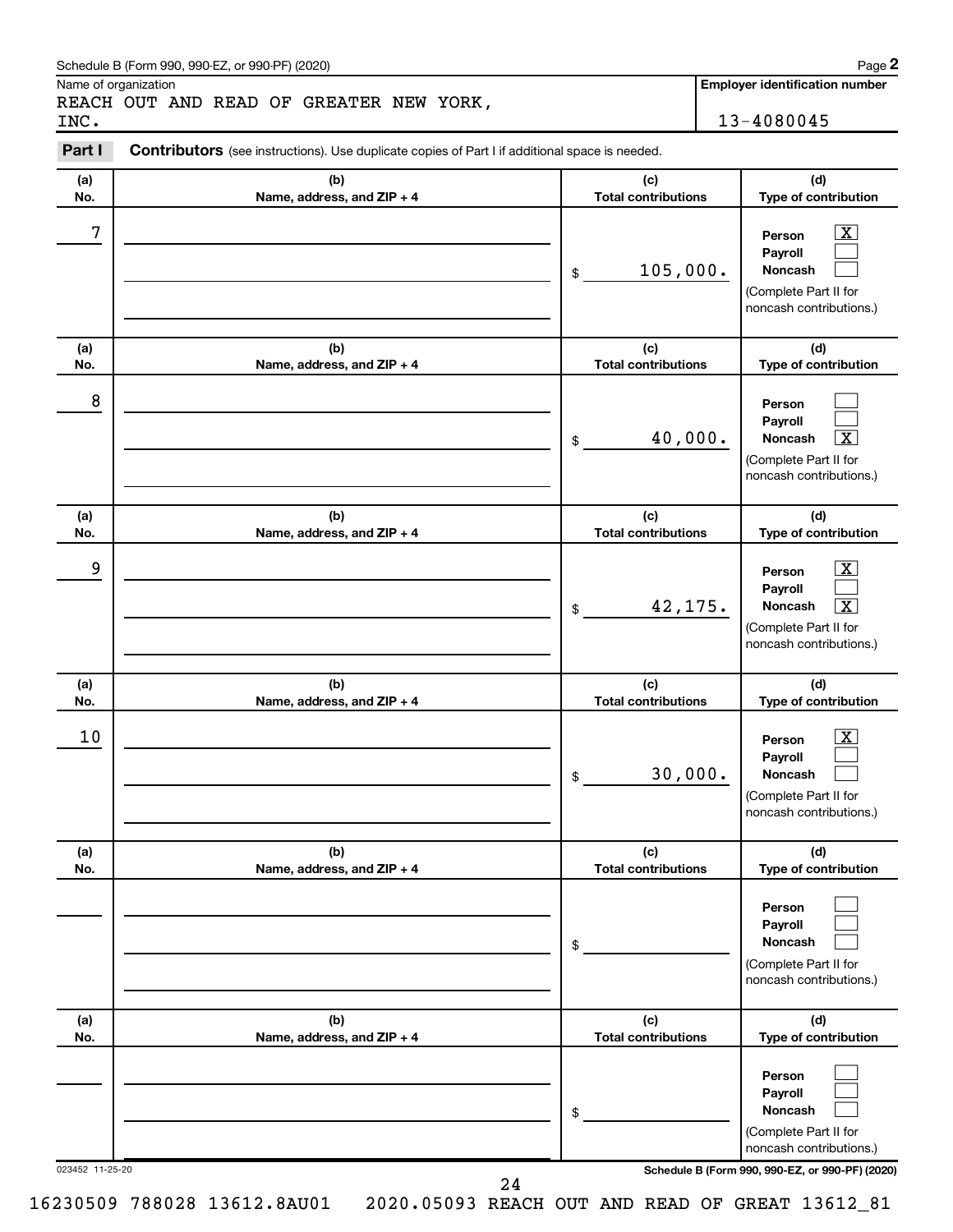| INC.                         | REACH OUT AND READ OF GREATER NEW YORK,                                                             | 13-4080045                                      |                                                 |
|------------------------------|-----------------------------------------------------------------------------------------------------|-------------------------------------------------|-------------------------------------------------|
| Part II                      | Noncash Property (see instructions). Use duplicate copies of Part II if additional space is needed. |                                                 |                                                 |
| (a)<br>No.<br>from<br>Part I | (b)<br>Description of noncash property given                                                        | (c)<br>FMV (or estimate)<br>(See instructions.) | (d)<br>Date received                            |
| 2                            | <b>BOOKS</b>                                                                                        |                                                 |                                                 |
|                              |                                                                                                     | 65,000.<br>\$                                   | 08/18/20                                        |
| (a)<br>No.<br>from<br>Part I | (b)<br>Description of noncash property given                                                        | (c)<br>FMV (or estimate)<br>(See instructions.) | (d)<br>Date received                            |
| 8                            | <b>BOOKS</b>                                                                                        | 40,000.<br>\$                                   | 06/30/21                                        |
|                              |                                                                                                     |                                                 |                                                 |
| (a)<br>No.<br>from<br>Part I | (b)<br>Description of noncash property given                                                        | (c)<br>FMV (or estimate)<br>(See instructions.) | (d)<br>Date received                            |
| 9                            | <b>BOOKS</b>                                                                                        |                                                 |                                                 |
|                              |                                                                                                     | 32,175.<br>\$                                   | 06/30/21                                        |
| (a)<br>No.<br>from<br>Part I | (b)<br>Description of noncash property given                                                        | (c)<br>FMV (or estimate)<br>(See instructions.) | (d)<br>Date received                            |
|                              |                                                                                                     | \$                                              |                                                 |
| (a)<br>No.<br>from<br>Part I | (b)<br>Description of noncash property given                                                        | (c)<br>FMV (or estimate)<br>(See instructions.) | (d)<br>Date received                            |
|                              |                                                                                                     | \$                                              |                                                 |
| (a)<br>No.<br>from<br>Part I | (b)<br>Description of noncash property given                                                        | (c)<br>FMV (or estimate)<br>(See instructions.) | (d)<br>Date received                            |
|                              |                                                                                                     |                                                 |                                                 |
| 023453 11-25-20              |                                                                                                     | \$                                              | Schedule B (Form 990, 990-EZ, or 990-PF) (2020) |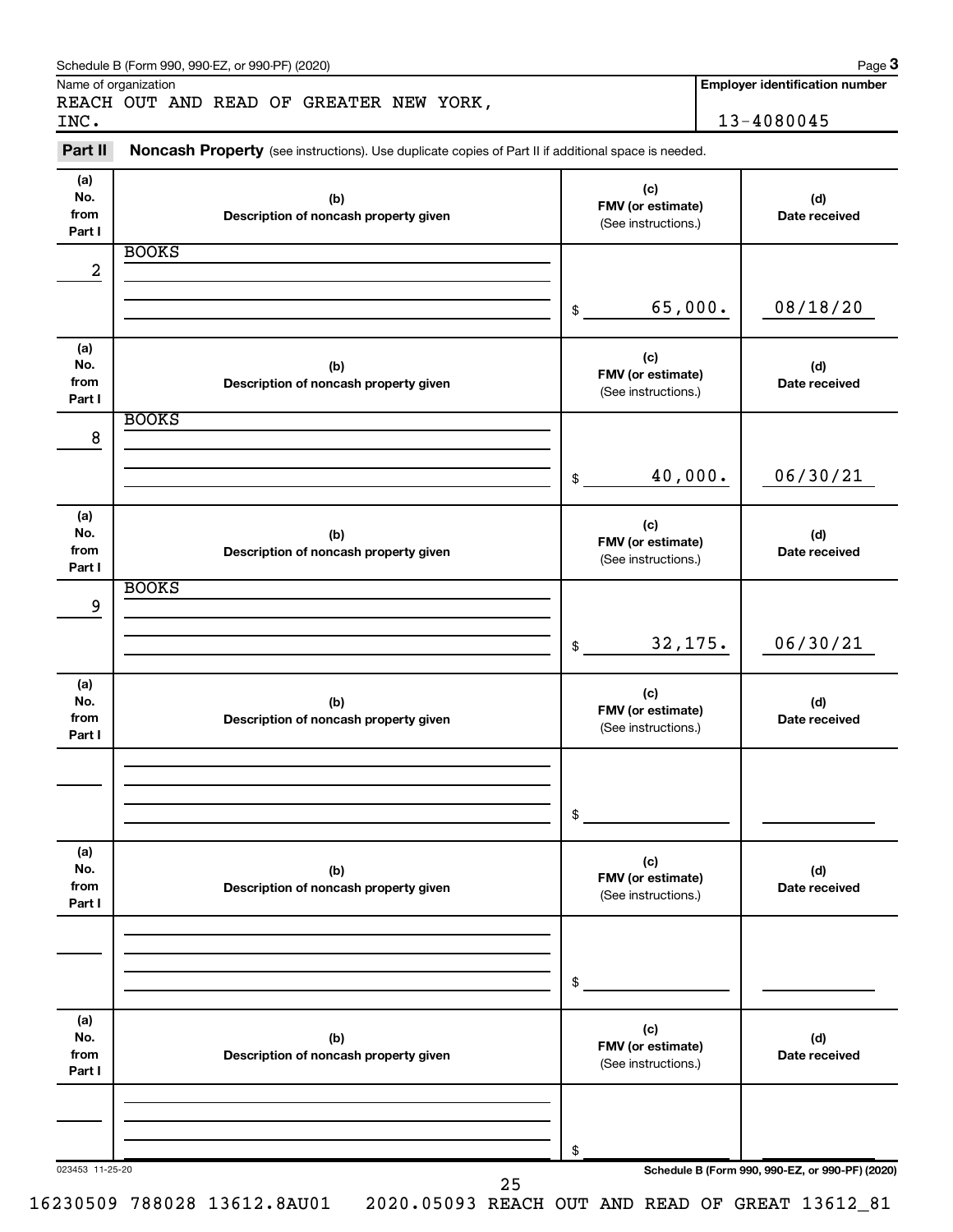|                           | Schedule B (Form 990, 990-EZ, or 990-PF) (2020)                                                                                                                                                                             |                      |                                                                                                                                                                | Page 4                                          |  |  |  |  |  |
|---------------------------|-----------------------------------------------------------------------------------------------------------------------------------------------------------------------------------------------------------------------------|----------------------|----------------------------------------------------------------------------------------------------------------------------------------------------------------|-------------------------------------------------|--|--|--|--|--|
|                           | Name of organization                                                                                                                                                                                                        |                      |                                                                                                                                                                | <b>Employer identification number</b>           |  |  |  |  |  |
| INC.                      | REACH OUT AND READ OF GREATER NEW YORK,                                                                                                                                                                                     |                      |                                                                                                                                                                | 13-4080045                                      |  |  |  |  |  |
| Part III                  |                                                                                                                                                                                                                             |                      | Exclusively religious, charitable, etc., contributions to organizations described in section 501(c)(7), (8), or (10) that total more than \$1,000 for the year |                                                 |  |  |  |  |  |
|                           | from any one contributor. Complete columns (a) through (e) and the following line entry. For organizations                                                                                                                  |                      |                                                                                                                                                                |                                                 |  |  |  |  |  |
|                           | completing Part III, enter the total of exclusively religious, charitable, etc., contributions of \$1,000 or less for the year. (Enter this info. once.)<br>Use duplicate copies of Part III if additional space is needed. |                      |                                                                                                                                                                |                                                 |  |  |  |  |  |
| (a) No.<br>from           |                                                                                                                                                                                                                             |                      |                                                                                                                                                                |                                                 |  |  |  |  |  |
| Part I                    | (b) Purpose of gift                                                                                                                                                                                                         | (c) Use of gift      |                                                                                                                                                                | (d) Description of how gift is held             |  |  |  |  |  |
|                           |                                                                                                                                                                                                                             |                      |                                                                                                                                                                |                                                 |  |  |  |  |  |
|                           |                                                                                                                                                                                                                             |                      |                                                                                                                                                                |                                                 |  |  |  |  |  |
|                           |                                                                                                                                                                                                                             |                      |                                                                                                                                                                |                                                 |  |  |  |  |  |
|                           | (e) Transfer of gift                                                                                                                                                                                                        |                      |                                                                                                                                                                |                                                 |  |  |  |  |  |
|                           |                                                                                                                                                                                                                             |                      |                                                                                                                                                                |                                                 |  |  |  |  |  |
|                           | Transferee's name, address, and ZIP + 4                                                                                                                                                                                     |                      |                                                                                                                                                                | Relationship of transferor to transferee        |  |  |  |  |  |
|                           |                                                                                                                                                                                                                             |                      |                                                                                                                                                                |                                                 |  |  |  |  |  |
|                           |                                                                                                                                                                                                                             |                      |                                                                                                                                                                |                                                 |  |  |  |  |  |
|                           |                                                                                                                                                                                                                             |                      |                                                                                                                                                                |                                                 |  |  |  |  |  |
| (a) No.<br>from           |                                                                                                                                                                                                                             |                      |                                                                                                                                                                |                                                 |  |  |  |  |  |
| Part I                    | (b) Purpose of gift                                                                                                                                                                                                         | (c) Use of gift      |                                                                                                                                                                | (d) Description of how gift is held             |  |  |  |  |  |
|                           |                                                                                                                                                                                                                             |                      |                                                                                                                                                                |                                                 |  |  |  |  |  |
|                           |                                                                                                                                                                                                                             |                      |                                                                                                                                                                |                                                 |  |  |  |  |  |
|                           |                                                                                                                                                                                                                             |                      |                                                                                                                                                                |                                                 |  |  |  |  |  |
|                           | (e) Transfer of gift                                                                                                                                                                                                        |                      |                                                                                                                                                                |                                                 |  |  |  |  |  |
|                           |                                                                                                                                                                                                                             |                      |                                                                                                                                                                |                                                 |  |  |  |  |  |
|                           | Transferee's name, address, and ZIP + 4                                                                                                                                                                                     |                      |                                                                                                                                                                | Relationship of transferor to transferee        |  |  |  |  |  |
|                           |                                                                                                                                                                                                                             |                      |                                                                                                                                                                |                                                 |  |  |  |  |  |
|                           |                                                                                                                                                                                                                             |                      |                                                                                                                                                                |                                                 |  |  |  |  |  |
|                           |                                                                                                                                                                                                                             |                      |                                                                                                                                                                |                                                 |  |  |  |  |  |
| (a) No.<br>from           | (b) Purpose of gift                                                                                                                                                                                                         | (c) Use of gift      | (d) Description of how gift is held                                                                                                                            |                                                 |  |  |  |  |  |
| Part I                    |                                                                                                                                                                                                                             |                      |                                                                                                                                                                |                                                 |  |  |  |  |  |
|                           |                                                                                                                                                                                                                             |                      |                                                                                                                                                                |                                                 |  |  |  |  |  |
|                           |                                                                                                                                                                                                                             |                      |                                                                                                                                                                |                                                 |  |  |  |  |  |
|                           |                                                                                                                                                                                                                             |                      |                                                                                                                                                                |                                                 |  |  |  |  |  |
|                           | (e) Transfer of gift                                                                                                                                                                                                        |                      |                                                                                                                                                                |                                                 |  |  |  |  |  |
|                           | Transferee's name, address, and ZIP + 4<br>Relationship of transferor to transferee                                                                                                                                         |                      |                                                                                                                                                                |                                                 |  |  |  |  |  |
|                           |                                                                                                                                                                                                                             |                      |                                                                                                                                                                |                                                 |  |  |  |  |  |
|                           |                                                                                                                                                                                                                             |                      |                                                                                                                                                                |                                                 |  |  |  |  |  |
|                           |                                                                                                                                                                                                                             |                      |                                                                                                                                                                |                                                 |  |  |  |  |  |
|                           |                                                                                                                                                                                                                             |                      |                                                                                                                                                                |                                                 |  |  |  |  |  |
| (a) No.<br>from<br>Part I | (b) Purpose of gift                                                                                                                                                                                                         | (c) Use of gift      |                                                                                                                                                                | (d) Description of how gift is held             |  |  |  |  |  |
|                           |                                                                                                                                                                                                                             |                      |                                                                                                                                                                |                                                 |  |  |  |  |  |
|                           |                                                                                                                                                                                                                             |                      |                                                                                                                                                                |                                                 |  |  |  |  |  |
|                           |                                                                                                                                                                                                                             |                      |                                                                                                                                                                |                                                 |  |  |  |  |  |
|                           |                                                                                                                                                                                                                             | (e) Transfer of gift |                                                                                                                                                                |                                                 |  |  |  |  |  |
|                           |                                                                                                                                                                                                                             |                      |                                                                                                                                                                |                                                 |  |  |  |  |  |
|                           | Transferee's name, address, and ZIP + 4                                                                                                                                                                                     |                      |                                                                                                                                                                | Relationship of transferor to transferee        |  |  |  |  |  |
|                           |                                                                                                                                                                                                                             |                      |                                                                                                                                                                |                                                 |  |  |  |  |  |
|                           |                                                                                                                                                                                                                             |                      |                                                                                                                                                                |                                                 |  |  |  |  |  |
|                           |                                                                                                                                                                                                                             |                      |                                                                                                                                                                |                                                 |  |  |  |  |  |
| 023454 11-25-20           |                                                                                                                                                                                                                             |                      |                                                                                                                                                                | Schedule B (Form 990, 990-EZ, or 990-PF) (2020) |  |  |  |  |  |
|                           |                                                                                                                                                                                                                             | 26                   |                                                                                                                                                                |                                                 |  |  |  |  |  |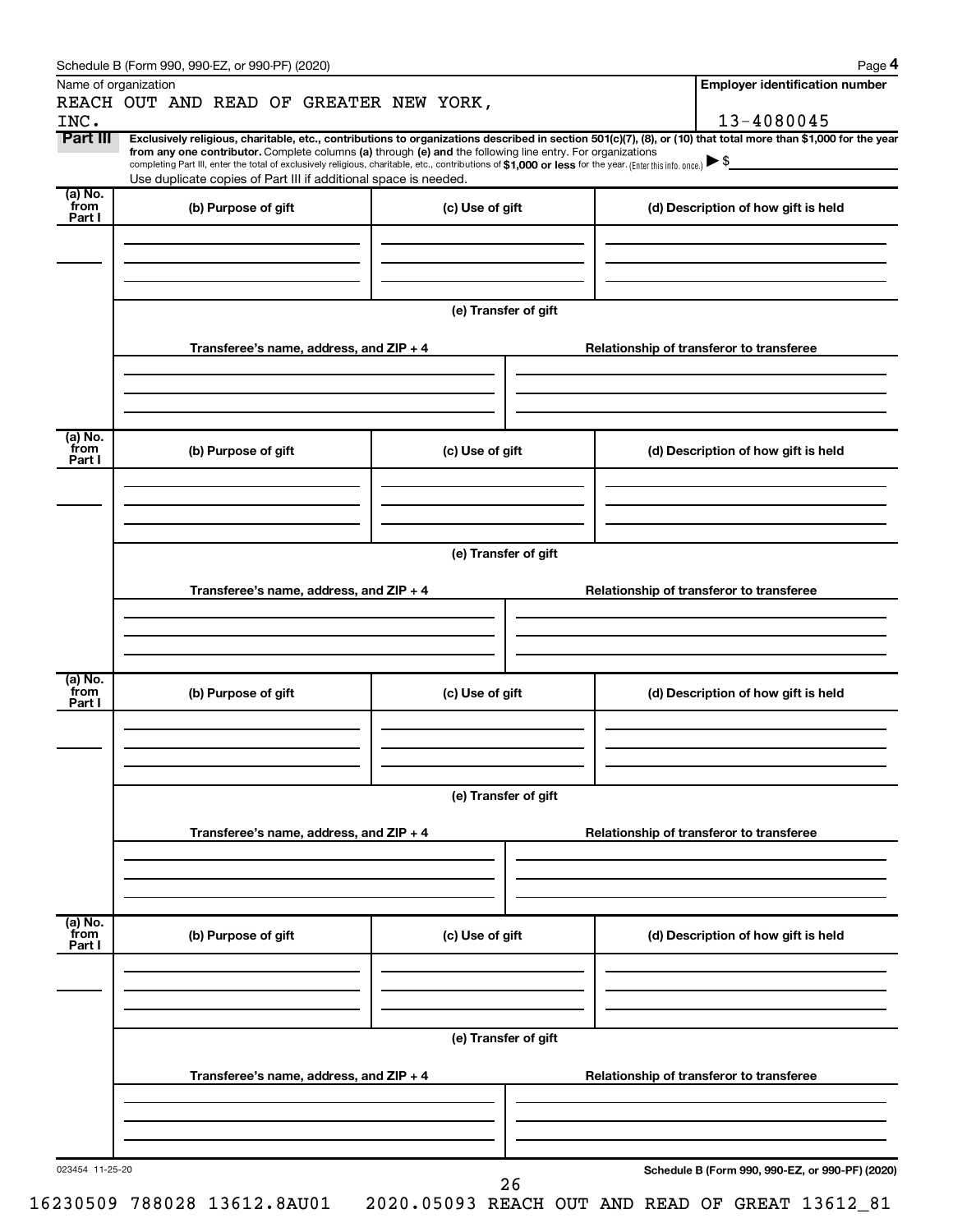| <b>SCHEDULE C</b>                                                                                                              | <b>Political Campaign and Lobbying Activities</b>                                                                                                                                                                                                                                              | OMB No. 1545-0047                                                                                                                                                                                                                                                                             |         |                            |                                                    |  |  |  |  |  |
|--------------------------------------------------------------------------------------------------------------------------------|------------------------------------------------------------------------------------------------------------------------------------------------------------------------------------------------------------------------------------------------------------------------------------------------|-----------------------------------------------------------------------------------------------------------------------------------------------------------------------------------------------------------------------------------------------------------------------------------------------|---------|----------------------------|----------------------------------------------------|--|--|--|--|--|
| (Form 990 or 990-EZ)                                                                                                           |                                                                                                                                                                                                                                                                                                |                                                                                                                                                                                                                                                                                               |         |                            |                                                    |  |  |  |  |  |
|                                                                                                                                |                                                                                                                                                                                                                                                                                                | For Organizations Exempt From Income Tax Under section 501(c) and section 527<br>Complete if the organization is described below.<br>Attach to Form 990 or Form 990-EZ.                                                                                                                       |         |                            |                                                    |  |  |  |  |  |
| Department of the Treasury<br>Internal Revenue Service                                                                         |                                                                                                                                                                                                                                                                                                | Go to www.irs.gov/Form990 for instructions and the latest information.                                                                                                                                                                                                                        |         |                            | <b>Open to Public</b><br>Inspection                |  |  |  |  |  |
|                                                                                                                                |                                                                                                                                                                                                                                                                                                | If the organization answered "Yes," on Form 990, Part IV, line 3, or Form 990-EZ, Part V, line 46 (Political Campaign Activities), then                                                                                                                                                       |         |                            |                                                    |  |  |  |  |  |
|                                                                                                                                |                                                                                                                                                                                                                                                                                                | • Section 501(c)(3) organizations: Complete Parts I-A and B. Do not complete Part I-C.                                                                                                                                                                                                        |         |                            |                                                    |  |  |  |  |  |
|                                                                                                                                |                                                                                                                                                                                                                                                                                                | • Section 501(c) (other than section 501(c)(3)) organizations: Complete Parts I-A and C below. Do not complete Part I-B.                                                                                                                                                                      |         |                            |                                                    |  |  |  |  |  |
| • Section 527 organizations: Complete Part I-A only.                                                                           |                                                                                                                                                                                                                                                                                                |                                                                                                                                                                                                                                                                                               |         |                            |                                                    |  |  |  |  |  |
| If the organization answered "Yes," on Form 990, Part IV, line 4, or Form 990-EZ, Part VI, line 47 (Lobbying Activities), then |                                                                                                                                                                                                                                                                                                |                                                                                                                                                                                                                                                                                               |         |                            |                                                    |  |  |  |  |  |
|                                                                                                                                | • Section 501(c)(3) organizations that have filed Form 5768 (election under section 501(h)): Complete Part II-A. Do not complete Part II-B.<br>• Section 501(c)(3) organizations that have NOT filed Form 5768 (election under section 501(h)): Complete Part II-B. Do not complete Part II-A. |                                                                                                                                                                                                                                                                                               |         |                            |                                                    |  |  |  |  |  |
|                                                                                                                                |                                                                                                                                                                                                                                                                                                |                                                                                                                                                                                                                                                                                               |         |                            |                                                    |  |  |  |  |  |
| Tax) (See separate instructions), then                                                                                         |                                                                                                                                                                                                                                                                                                | If the organization answered "Yes," on Form 990, Part IV, line 5 (Proxy Tax) (See separate instructions) or Form 990-EZ, Part V, line 35c (Proxy                                                                                                                                              |         |                            |                                                    |  |  |  |  |  |
|                                                                                                                                |                                                                                                                                                                                                                                                                                                | • Section 501(c)(4), (5), or (6) organizations: Complete Part III.                                                                                                                                                                                                                            |         |                            |                                                    |  |  |  |  |  |
| Name of organization                                                                                                           |                                                                                                                                                                                                                                                                                                | REACH OUT AND READ OF GREATER NEW YORK,                                                                                                                                                                                                                                                       |         |                            | <b>Employer identification number</b>              |  |  |  |  |  |
|                                                                                                                                | INC.                                                                                                                                                                                                                                                                                           |                                                                                                                                                                                                                                                                                               |         |                            | 13-4080045                                         |  |  |  |  |  |
| Part I-A                                                                                                                       |                                                                                                                                                                                                                                                                                                | Complete if the organization is exempt under section 501(c) or is a section 527 organization.                                                                                                                                                                                                 |         |                            |                                                    |  |  |  |  |  |
|                                                                                                                                |                                                                                                                                                                                                                                                                                                |                                                                                                                                                                                                                                                                                               |         |                            |                                                    |  |  |  |  |  |
|                                                                                                                                |                                                                                                                                                                                                                                                                                                | 1 Provide a description of the organization's direct and indirect political campaign activities in Part IV.                                                                                                                                                                                   |         |                            |                                                    |  |  |  |  |  |
| 2                                                                                                                              |                                                                                                                                                                                                                                                                                                |                                                                                                                                                                                                                                                                                               |         | $\triangleright$ \$        |                                                    |  |  |  |  |  |
| 3                                                                                                                              |                                                                                                                                                                                                                                                                                                |                                                                                                                                                                                                                                                                                               |         |                            |                                                    |  |  |  |  |  |
|                                                                                                                                |                                                                                                                                                                                                                                                                                                |                                                                                                                                                                                                                                                                                               |         |                            |                                                    |  |  |  |  |  |
| Part I-B                                                                                                                       |                                                                                                                                                                                                                                                                                                | Complete if the organization is exempt under section 501(c)(3).                                                                                                                                                                                                                               |         |                            |                                                    |  |  |  |  |  |
|                                                                                                                                |                                                                                                                                                                                                                                                                                                |                                                                                                                                                                                                                                                                                               |         | $\blacktriangleright$ \$   |                                                    |  |  |  |  |  |
| 2                                                                                                                              |                                                                                                                                                                                                                                                                                                |                                                                                                                                                                                                                                                                                               |         |                            |                                                    |  |  |  |  |  |
| 3                                                                                                                              |                                                                                                                                                                                                                                                                                                |                                                                                                                                                                                                                                                                                               |         |                            | Yes<br>No                                          |  |  |  |  |  |
|                                                                                                                                |                                                                                                                                                                                                                                                                                                |                                                                                                                                                                                                                                                                                               |         |                            | Yes<br>No                                          |  |  |  |  |  |
| <b>b</b> If "Yes," describe in Part IV.                                                                                        |                                                                                                                                                                                                                                                                                                |                                                                                                                                                                                                                                                                                               |         |                            |                                                    |  |  |  |  |  |
|                                                                                                                                |                                                                                                                                                                                                                                                                                                | Part I-C Complete if the organization is exempt under section 501(c), except section 501(c)(3).                                                                                                                                                                                               |         |                            |                                                    |  |  |  |  |  |
|                                                                                                                                |                                                                                                                                                                                                                                                                                                | 1 Enter the amount directly expended by the filing organization for section 527 exempt function activities                                                                                                                                                                                    |         | $\blacktriangleright$ \$   |                                                    |  |  |  |  |  |
|                                                                                                                                |                                                                                                                                                                                                                                                                                                | 2 Enter the amount of the filing organization's funds contributed to other organizations for section 527                                                                                                                                                                                      |         |                            |                                                    |  |  |  |  |  |
| exempt function activities                                                                                                     |                                                                                                                                                                                                                                                                                                |                                                                                                                                                                                                                                                                                               |         | $\blacktriangleright$ \$   |                                                    |  |  |  |  |  |
|                                                                                                                                |                                                                                                                                                                                                                                                                                                | 3 Total exempt function expenditures. Add lines 1 and 2. Enter here and on Form 1120-POL,                                                                                                                                                                                                     |         |                            |                                                    |  |  |  |  |  |
|                                                                                                                                |                                                                                                                                                                                                                                                                                                |                                                                                                                                                                                                                                                                                               |         | $\triangleright$ \$        |                                                    |  |  |  |  |  |
|                                                                                                                                |                                                                                                                                                                                                                                                                                                |                                                                                                                                                                                                                                                                                               |         |                            | Yes<br><b>No</b>                                   |  |  |  |  |  |
| 5.                                                                                                                             |                                                                                                                                                                                                                                                                                                | Enter the names, addresses and employer identification number (EIN) of all section 527 political organizations to which the filing organization                                                                                                                                               |         |                            |                                                    |  |  |  |  |  |
|                                                                                                                                |                                                                                                                                                                                                                                                                                                | made payments. For each organization listed, enter the amount paid from the filing organization's funds. Also enter the amount of political<br>contributions received that were promptly and directly delivered to a separate political organization, such as a separate segregated fund or a |         |                            |                                                    |  |  |  |  |  |
|                                                                                                                                |                                                                                                                                                                                                                                                                                                | political action committee (PAC). If additional space is needed, provide information in Part IV.                                                                                                                                                                                              |         |                            |                                                    |  |  |  |  |  |
|                                                                                                                                |                                                                                                                                                                                                                                                                                                | (b) Address                                                                                                                                                                                                                                                                                   | (c) EIN | (d) Amount paid from       | (e) Amount of political                            |  |  |  |  |  |
| (a) Name                                                                                                                       |                                                                                                                                                                                                                                                                                                |                                                                                                                                                                                                                                                                                               |         | filing organization's      | contributions received and                         |  |  |  |  |  |
|                                                                                                                                |                                                                                                                                                                                                                                                                                                |                                                                                                                                                                                                                                                                                               |         | funds. If none, enter -0-. | promptly and directly                              |  |  |  |  |  |
|                                                                                                                                |                                                                                                                                                                                                                                                                                                |                                                                                                                                                                                                                                                                                               |         |                            | delivered to a separate<br>political organization. |  |  |  |  |  |
|                                                                                                                                |                                                                                                                                                                                                                                                                                                |                                                                                                                                                                                                                                                                                               |         |                            | If none, enter -0-.                                |  |  |  |  |  |
|                                                                                                                                |                                                                                                                                                                                                                                                                                                |                                                                                                                                                                                                                                                                                               |         |                            |                                                    |  |  |  |  |  |
|                                                                                                                                |                                                                                                                                                                                                                                                                                                |                                                                                                                                                                                                                                                                                               |         |                            |                                                    |  |  |  |  |  |
|                                                                                                                                |                                                                                                                                                                                                                                                                                                |                                                                                                                                                                                                                                                                                               |         |                            |                                                    |  |  |  |  |  |
|                                                                                                                                |                                                                                                                                                                                                                                                                                                |                                                                                                                                                                                                                                                                                               |         |                            |                                                    |  |  |  |  |  |
|                                                                                                                                |                                                                                                                                                                                                                                                                                                |                                                                                                                                                                                                                                                                                               |         |                            |                                                    |  |  |  |  |  |
|                                                                                                                                |                                                                                                                                                                                                                                                                                                |                                                                                                                                                                                                                                                                                               |         |                            |                                                    |  |  |  |  |  |
|                                                                                                                                |                                                                                                                                                                                                                                                                                                |                                                                                                                                                                                                                                                                                               |         |                            |                                                    |  |  |  |  |  |
|                                                                                                                                |                                                                                                                                                                                                                                                                                                |                                                                                                                                                                                                                                                                                               |         |                            |                                                    |  |  |  |  |  |
|                                                                                                                                |                                                                                                                                                                                                                                                                                                |                                                                                                                                                                                                                                                                                               |         |                            |                                                    |  |  |  |  |  |
|                                                                                                                                |                                                                                                                                                                                                                                                                                                |                                                                                                                                                                                                                                                                                               |         |                            |                                                    |  |  |  |  |  |

**For Paperwork Reduction Act Notice, see the Instructions for Form 990 or 990-EZ. Schedule C (Form 990 or 990-EZ) 2020** LHA

032041 12-02-20

16230509 788028 13612.8AU01 2020.05093 REACH OUT AND READ OF GREAT 13612\_81

# 27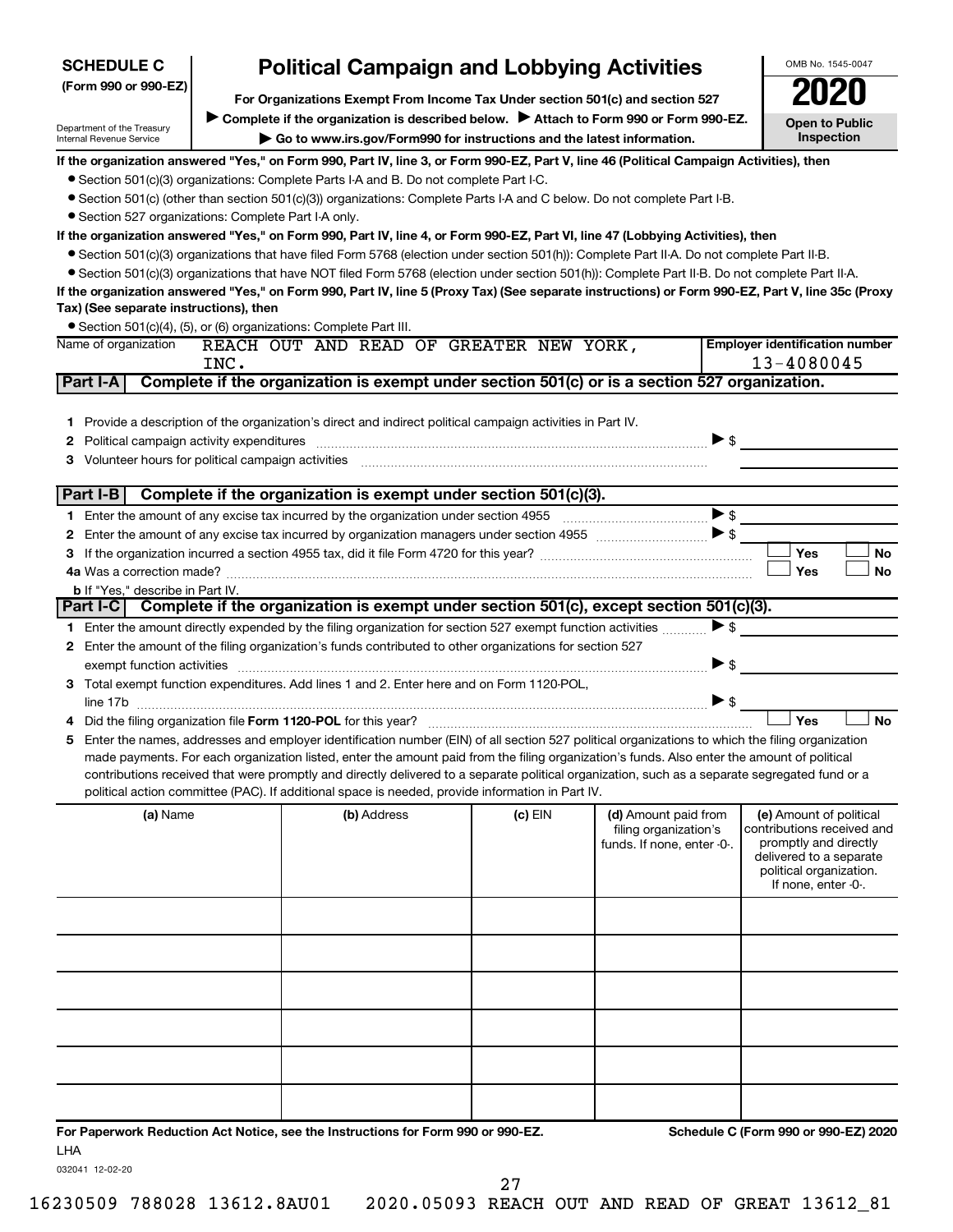| Schedule C (Form 990 or 990-EZ) 2020 INC.                                                                              |                                        |              |                                                                                                         |                                                                                                                                   |                                        | $13 - 4080045$ Page 2          |
|------------------------------------------------------------------------------------------------------------------------|----------------------------------------|--------------|---------------------------------------------------------------------------------------------------------|-----------------------------------------------------------------------------------------------------------------------------------|----------------------------------------|--------------------------------|
| Complete if the organization is exempt under section 501(c)(3) and filed Form 5768 (election under<br><b>Part II-A</b> |                                        |              |                                                                                                         |                                                                                                                                   |                                        |                                |
| section 501(h)).                                                                                                       |                                        |              |                                                                                                         |                                                                                                                                   |                                        |                                |
| A Check $\blacktriangleright$                                                                                          |                                        |              |                                                                                                         | if the filing organization belongs to an affiliated group (and list in Part IV each affiliated group member's name, address, EIN, |                                        |                                |
| expenses, and share of excess lobbying expenditures).                                                                  |                                        |              |                                                                                                         |                                                                                                                                   |                                        |                                |
| <b>B</b> Check <b>J</b>                                                                                                |                                        |              | if the filing organization checked box A and "limited control" provisions apply.                        |                                                                                                                                   |                                        |                                |
|                                                                                                                        | <b>Limits on Lobbying Expenditures</b> |              | (The term "expenditures" means amounts paid or incurred.)                                               |                                                                                                                                   | (a) Filing<br>organization's<br>totals | (b) Affiliated group<br>totals |
| 1a Total lobbying expenditures to influence public opinion (grassroots lobbying) manu-controllery on the Total         |                                        |              |                                                                                                         |                                                                                                                                   | 0.                                     |                                |
| <b>b</b> Total lobbying expenditures to influence a legislative body (direct lobbying) <i>manumanomes</i>              |                                        |              |                                                                                                         |                                                                                                                                   | σ.                                     |                                |
|                                                                                                                        |                                        |              |                                                                                                         |                                                                                                                                   | σ.                                     |                                |
| d Other exempt purpose expenditures                                                                                    |                                        |              |                                                                                                         |                                                                                                                                   | 906,628.                               |                                |
|                                                                                                                        |                                        |              |                                                                                                         |                                                                                                                                   | 906,628.                               |                                |
| f Lobbying nontaxable amount. Enter the amount from the following table in both columns.                               |                                        |              |                                                                                                         |                                                                                                                                   | 160,994.                               |                                |
| If the amount on line 1e, column (a) or (b) is:                                                                        |                                        |              | The lobbying nontaxable amount is:                                                                      |                                                                                                                                   |                                        |                                |
| Not over \$500,000                                                                                                     |                                        |              | 20% of the amount on line 1e.                                                                           |                                                                                                                                   |                                        |                                |
| Over \$500,000 but not over \$1,000,000                                                                                |                                        |              | \$100,000 plus 15% of the excess over \$500,000.                                                        |                                                                                                                                   |                                        |                                |
| Over \$1,000,000 but not over \$1,500,000                                                                              |                                        |              | \$175,000 plus 10% of the excess over \$1,000,000                                                       |                                                                                                                                   |                                        |                                |
| Over \$1,500,000 but not over \$17,000,000                                                                             |                                        |              | \$225,000 plus 5% of the excess over \$1,500,000.                                                       |                                                                                                                                   |                                        |                                |
| Over \$17,000,000                                                                                                      |                                        | \$1,000,000. |                                                                                                         |                                                                                                                                   |                                        |                                |
|                                                                                                                        |                                        |              |                                                                                                         |                                                                                                                                   |                                        |                                |
|                                                                                                                        |                                        |              |                                                                                                         |                                                                                                                                   | 40,249.                                |                                |
| h Subtract line 1q from line 1a. If zero or less, enter -0-                                                            |                                        |              |                                                                                                         |                                                                                                                                   | 0.                                     |                                |
| i Subtract line 1f from line 1c. If zero or less, enter -0-                                                            |                                        |              |                                                                                                         |                                                                                                                                   | 0.                                     |                                |
| j If there is an amount other than zero on either line 1h or line 1i, did the organization file Form 4720              |                                        |              |                                                                                                         |                                                                                                                                   |                                        |                                |
| reporting section 4911 tax for this year?                                                                              |                                        |              |                                                                                                         |                                                                                                                                   |                                        | Yes<br>No                      |
| (Some organizations that made a section 501(h) election do not have to complete all of the five columns below.         |                                        |              | 4-Year Averaging Period Under Section 501(h)<br>See the separate instructions for lines 2a through 2f.) |                                                                                                                                   |                                        |                                |
|                                                                                                                        |                                        |              | Lobbying Expenditures During 4-Year Averaging Period                                                    |                                                                                                                                   |                                        |                                |
| Calendar year<br>(or fiscal year beginning in)                                                                         | (a) 2017                               |              | (b) 2018                                                                                                | $(c)$ 2019                                                                                                                        | $(d)$ 2020                             | (e) Total                      |
| 2a Lobbying nontaxable amount                                                                                          |                                        | 189,097.     | 183,591.                                                                                                | 181,266.                                                                                                                          | 160,994.                               | 714,948.                       |
| <b>b</b> Lobbying ceiling amount<br>(150% of line 2a, column(e))                                                       |                                        |              |                                                                                                         |                                                                                                                                   |                                        | 1,072,422.                     |
| c Total lobbying expenditures                                                                                          |                                        | 6,000.       |                                                                                                         |                                                                                                                                   |                                        | 6,000.                         |
| d Grassroots nontaxable amount                                                                                         |                                        | 47,274.      | 45,898.                                                                                                 | 45,317.                                                                                                                           | 40,249.                                | 178,738.                       |
| e Grassroots ceiling amount<br>(150% of line 2d, column (e))                                                           |                                        |              |                                                                                                         |                                                                                                                                   |                                        | 268,107.                       |

**Schedule C (Form 990 or 990-EZ) 2020** 6,000. 6,000.

032042 12-02-20

**f** Grassroots lobbying expenditures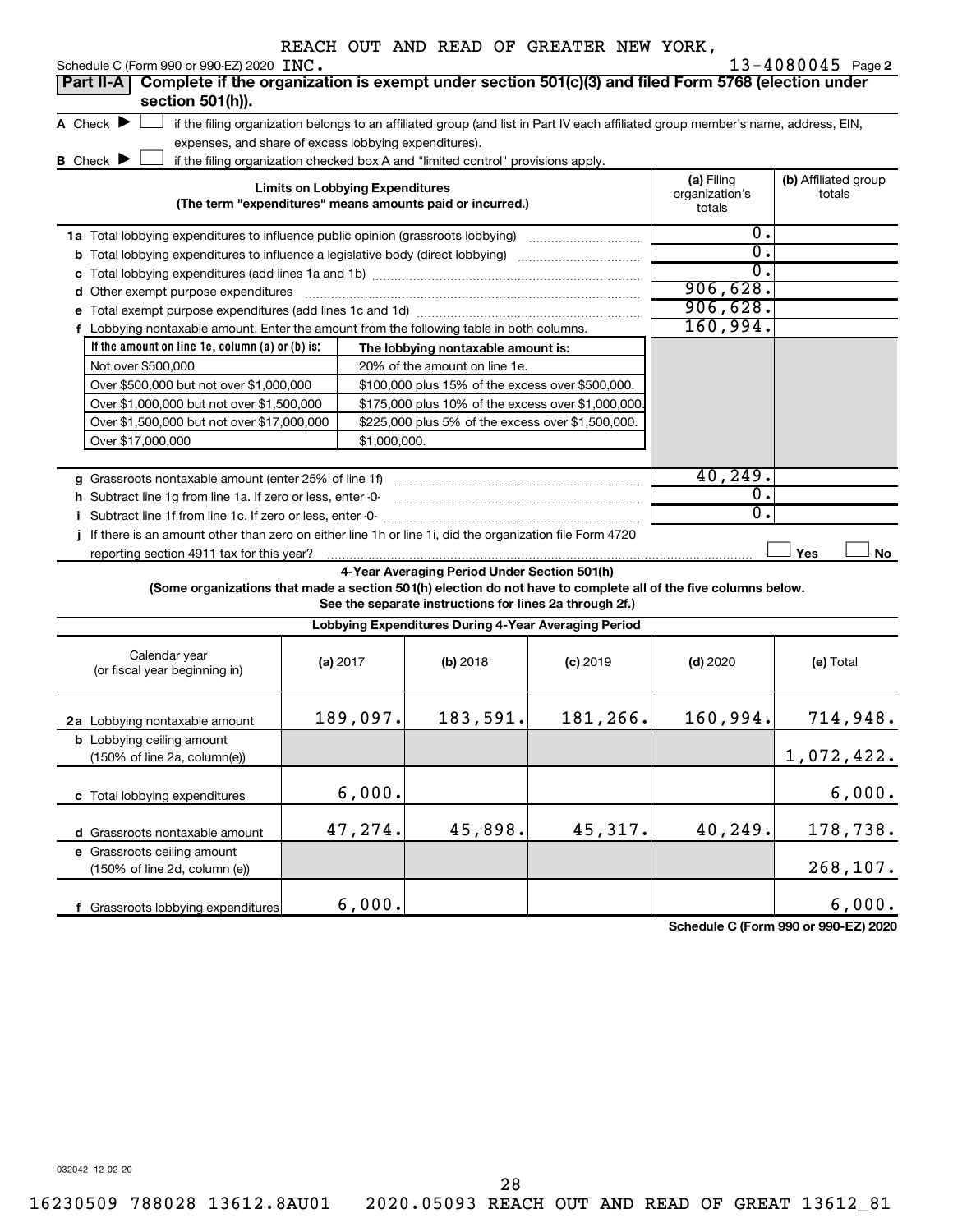### **INC.** 13-4080045 Page 3 **Part II-B Complete if the organization is exempt under section 501(c)(3) and has NOT filed Form 5768**

### **(election under section 501(h)).**

| For each "Yes" response on lines 1a through 1i below, provide in Part IV a detailed description                                                                                                                                                      | (a) |                | (b)           |    |
|------------------------------------------------------------------------------------------------------------------------------------------------------------------------------------------------------------------------------------------------------|-----|----------------|---------------|----|
| of the lobbying activity.                                                                                                                                                                                                                            | Yes | No             | <b>Amount</b> |    |
| During the year, did the filing organization attempt to influence foreign, national, state, or<br>1.<br>local legislation, including any attempt to influence public opinion on a legislative matter<br>or referendum, through the use of:           |     |                |               |    |
| <b>b</b> Paid staff or management (include compensation in expenses reported on lines 1c through 1i)?                                                                                                                                                |     |                |               |    |
|                                                                                                                                                                                                                                                      |     |                |               |    |
| g Direct contact with legislators, their staffs, government officials, or a legislative body?<br>h Rallies, demonstrations, seminars, conventions, speeches, lectures, or any similar means?<br><i>i</i> Other activities?                           |     |                |               |    |
|                                                                                                                                                                                                                                                      |     |                |               |    |
| 2a Did the activities in line 1 cause the organization to be not described in section 501(c)(3)?                                                                                                                                                     |     |                |               |    |
| c If "Yes," enter the amount of any tax incurred by organization managers under section 4912                                                                                                                                                         |     |                |               |    |
| d If the filing organization incurred a section 4912 tax, did it file Form 4720 for this year?                                                                                                                                                       |     |                |               |    |
| Complete if the organization is exempt under section 501(c)(4), section 501(c)(5), or section<br><b>Part III-A</b>                                                                                                                                   |     |                |               |    |
| $501(c)(6)$ .                                                                                                                                                                                                                                        |     |                | Yes           | No |
|                                                                                                                                                                                                                                                      |     | $\mathbf{1}$   |               |    |
| 1<br>2                                                                                                                                                                                                                                               |     | $\overline{2}$ |               |    |
| Did the organization agree to carry over lobbying and political campaign activity expenditures from the prior year?<br>З                                                                                                                             |     | 3              |               |    |
| <b>Part III-B</b><br>Complete if the organization is exempt under section 501(c)(4), section 501(c)(5), or section<br>501(c)(6) and if either (a) BOTH Part III-A, lines 1 and 2, are answered "No" OR (b) Part III-A, line 3, is<br>answered "Yes." |     |                |               |    |
| 1                                                                                                                                                                                                                                                    |     | 1              |               |    |
| Section 162(e) nondeductible lobbying and political expenditures (do not include amounts of political<br>2<br>expenses for which the section 527(f) tax was paid).                                                                                   |     |                |               |    |
|                                                                                                                                                                                                                                                      |     | 2a             |               |    |
| <b>b</b> Carryover from last year manufactured contains and contained a state of the contained contained and contained a state of the Carryover from last year manufactured and contained a state of the contained and contained an                  |     | 2b             |               |    |
|                                                                                                                                                                                                                                                      |     | 2c             |               |    |
| З                                                                                                                                                                                                                                                    |     | 3              |               |    |
| If notices were sent and the amount on line 2c exceeds the amount on line 3, what portion of the excess<br>4                                                                                                                                         |     |                |               |    |
| does the organization agree to carryover to the reasonable estimate of nondeductible lobbying and political                                                                                                                                          |     |                |               |    |
|                                                                                                                                                                                                                                                      |     | 4              |               |    |
| 5<br> Part IV<br><b>Supplemental Information</b>                                                                                                                                                                                                     |     | 5              |               |    |
| Provide the descriptions required for Part I-A, line 1; Part I-B, line 4; Part I-C, line 5; Part II-A (affiliated group list); Part II-A, lines 1 and 2 (See                                                                                         |     |                |               |    |

instructions); and Part II-B, line 1. Also, complete this part for any additional information.

**Schedule C (Form 990 or 990-EZ) 2020**

032043 12-02-20

29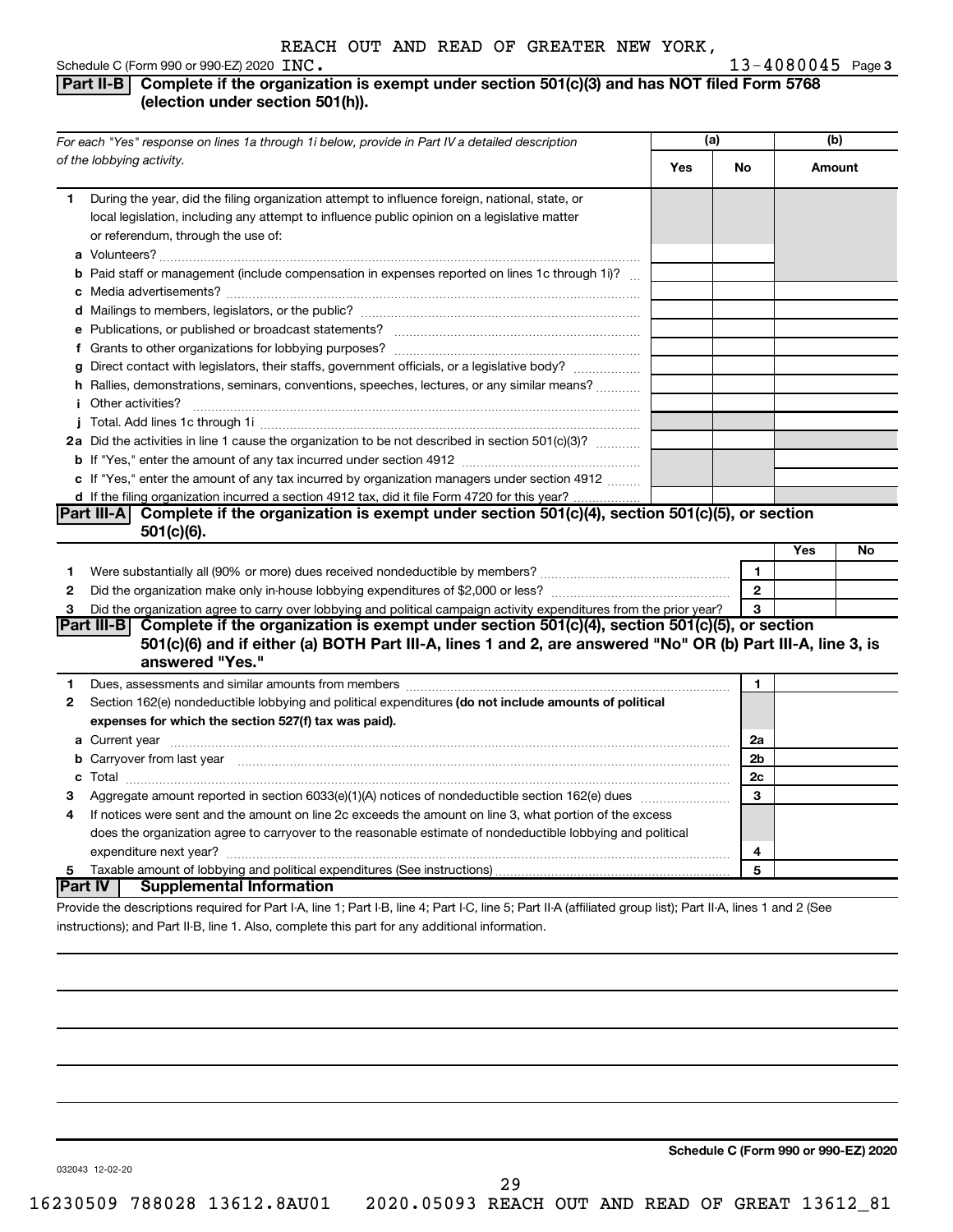|         | <b>SCHEDULE D</b>              |                                                                                                                                                |                         | <b>Supplemental Financial Statements</b>                                 |         | OMB No. 1545-0047                     |
|---------|--------------------------------|------------------------------------------------------------------------------------------------------------------------------------------------|-------------------------|--------------------------------------------------------------------------|---------|---------------------------------------|
|         | (Form 990)                     |                                                                                                                                                |                         | Complete if the organization answered "Yes" on Form 990,                 |         |                                       |
|         | Department of the Treasury     |                                                                                                                                                | Attach to Form 990.     | Part IV, line 6, 7, 8, 9, 10, 11a, 11b, 11c, 11d, 11e, 11f, 12a, or 12b. |         | <b>Open to Public</b>                 |
|         | Internal Revenue Service       |                                                                                                                                                |                         | Go to www.irs.gov/Form990 for instructions and the latest information.   |         | <b>Inspection</b>                     |
|         | Name of the organization       | REACH OUT AND READ OF GREATER NEW YORK,                                                                                                        |                         |                                                                          |         | <b>Employer identification number</b> |
|         | Part I                         | INC.<br>Organizations Maintaining Donor Advised Funds or Other Similar Funds or Accounts. Complete if the                                      |                         |                                                                          |         | 13-4080045                            |
|         |                                | organization answered "Yes" on Form 990, Part IV, line 6.                                                                                      |                         |                                                                          |         |                                       |
|         |                                |                                                                                                                                                | (a) Donor advised funds |                                                                          |         | (b) Funds and other accounts          |
| 1       |                                |                                                                                                                                                |                         |                                                                          |         |                                       |
| 2       |                                | Aggregate value of contributions to (during year)                                                                                              |                         |                                                                          |         |                                       |
| 3       |                                | Aggregate value of grants from (during year)                                                                                                   |                         |                                                                          |         |                                       |
| 4       |                                |                                                                                                                                                |                         |                                                                          |         |                                       |
| 5       |                                | Did the organization inform all donors and donor advisors in writing that the assets held in donor advised funds                               |                         |                                                                          |         |                                       |
|         |                                |                                                                                                                                                |                         |                                                                          |         | Yes<br><b>No</b>                      |
| 6       |                                | Did the organization inform all grantees, donors, and donor advisors in writing that grant funds can be used only                              |                         |                                                                          |         |                                       |
|         |                                | for charitable purposes and not for the benefit of the donor or donor advisor, or for any other purpose conferring                             |                         |                                                                          |         |                                       |
|         | impermissible private benefit? |                                                                                                                                                |                         |                                                                          |         | Yes<br>No                             |
| Part II |                                | Conservation Easements. Complete if the organization answered "Yes" on Form 990, Part IV, line 7.                                              |                         |                                                                          |         |                                       |
| 1       |                                | Purpose(s) of conservation easements held by the organization (check all that apply).                                                          |                         |                                                                          |         |                                       |
|         |                                | Preservation of land for public use (for example, recreation or education)                                                                     |                         | Preservation of a historically important land area                       |         |                                       |
|         |                                | Protection of natural habitat                                                                                                                  |                         | Preservation of a certified historic structure                           |         |                                       |
|         |                                | Preservation of open space                                                                                                                     |                         |                                                                          |         |                                       |
| 2       |                                | Complete lines 2a through 2d if the organization held a qualified conservation contribution in the form of a conservation easement on the last |                         |                                                                          |         |                                       |
|         | day of the tax year.           |                                                                                                                                                |                         |                                                                          |         | Held at the End of the Tax Year       |
|         |                                |                                                                                                                                                |                         |                                                                          | 2a      |                                       |
| b       |                                |                                                                                                                                                |                         |                                                                          | 2b      |                                       |
| с       |                                |                                                                                                                                                |                         |                                                                          | 2c      |                                       |
| d       |                                | Number of conservation easements included in (c) acquired after 7/25/06, and not on a historic structure                                       |                         |                                                                          |         |                                       |
|         |                                |                                                                                                                                                |                         |                                                                          | 2d      |                                       |
| 3       |                                | Number of conservation easements modified, transferred, released, extinguished, or terminated by the organization during the tax               |                         |                                                                          |         |                                       |
|         | $year \blacktriangleright$     |                                                                                                                                                |                         |                                                                          |         |                                       |
| 4       |                                | Number of states where property subject to conservation easement is located $\blacktriangleright$                                              |                         |                                                                          |         |                                       |
| 5       |                                | Does the organization have a written policy regarding the periodic monitoring, inspection, handling of                                         |                         |                                                                          |         | Yes<br><b>No</b>                      |
| 6       |                                | Staff and volunteer hours devoted to monitoring, inspecting, handling of violations, and enforcing conservation easements during the year      |                         |                                                                          |         |                                       |
|         |                                |                                                                                                                                                |                         |                                                                          |         |                                       |
| 7       |                                | Amount of expenses incurred in monitoring, inspecting, handling of violations, and enforcing conservation easements during the year            |                         |                                                                          |         |                                       |
|         | $\blacktriangleright$ \$       |                                                                                                                                                |                         |                                                                          |         |                                       |
| 8       |                                | Does each conservation easement reported on line 2(d) above satisfy the requirements of section 170(h)(4)(B)(i)                                |                         |                                                                          |         |                                       |
|         |                                |                                                                                                                                                |                         |                                                                          |         | Yes<br>No                             |
| 9       |                                | In Part XIII, describe how the organization reports conservation easements in its revenue and expense statement and                            |                         |                                                                          |         |                                       |
|         |                                | balance sheet, and include, if applicable, the text of the footnote to the organization's financial statements that describes the              |                         |                                                                          |         |                                       |
|         |                                | organization's accounting for conservation easements.                                                                                          |                         |                                                                          |         |                                       |
|         | Part III                       | Organizations Maintaining Collections of Art, Historical Treasures, or Other Similar Assets.                                                   |                         |                                                                          |         |                                       |
|         |                                | Complete if the organization answered "Yes" on Form 990, Part IV, line 8.                                                                      |                         |                                                                          |         |                                       |
|         |                                | 1a If the organization elected, as permitted under FASB ASC 958, not to report in its revenue statement and balance sheet works                |                         |                                                                          |         |                                       |
|         |                                | of art, historical treasures, or other similar assets held for public exhibition, education, or research in furtherance of public              |                         |                                                                          |         |                                       |
|         |                                | service, provide in Part XIII the text of the footnote to its financial statements that describes these items.                                 |                         |                                                                          |         |                                       |
| b       |                                | If the organization elected, as permitted under FASB ASC 958, to report in its revenue statement and balance sheet works of                    |                         |                                                                          |         |                                       |
|         |                                | art, historical treasures, or other similar assets held for public exhibition, education, or research in furtherance of public service,        |                         |                                                                          |         |                                       |
|         |                                | provide the following amounts relating to these items:                                                                                         |                         |                                                                          |         |                                       |
|         |                                |                                                                                                                                                |                         |                                                                          |         |                                       |
|         |                                | (ii) Assets included in Form 990, Part X                                                                                                       |                         |                                                                          | - \$    |                                       |
| 2       |                                | If the organization received or held works of art, historical treasures, or other similar assets for financial gain, provide                   |                         |                                                                          |         |                                       |
|         |                                | the following amounts required to be reported under FASB ASC 958 relating to these items:                                                      |                         |                                                                          |         |                                       |
| а       |                                |                                                                                                                                                |                         |                                                                          | - \$    |                                       |
|         |                                |                                                                                                                                                |                         |                                                                          | \$<br>▶ |                                       |
|         |                                | LHA For Paperwork Reduction Act Notice, see the Instructions for Form 990.                                                                     |                         |                                                                          |         | Schedule D (Form 990) 2020            |
|         | 032051 12-01-20                |                                                                                                                                                | 30                      |                                                                          |         |                                       |
|         |                                |                                                                                                                                                |                         |                                                                          |         |                                       |

| ×<br>I<br>٠<br>۰. | × |
|-------------------|---|
|                   |   |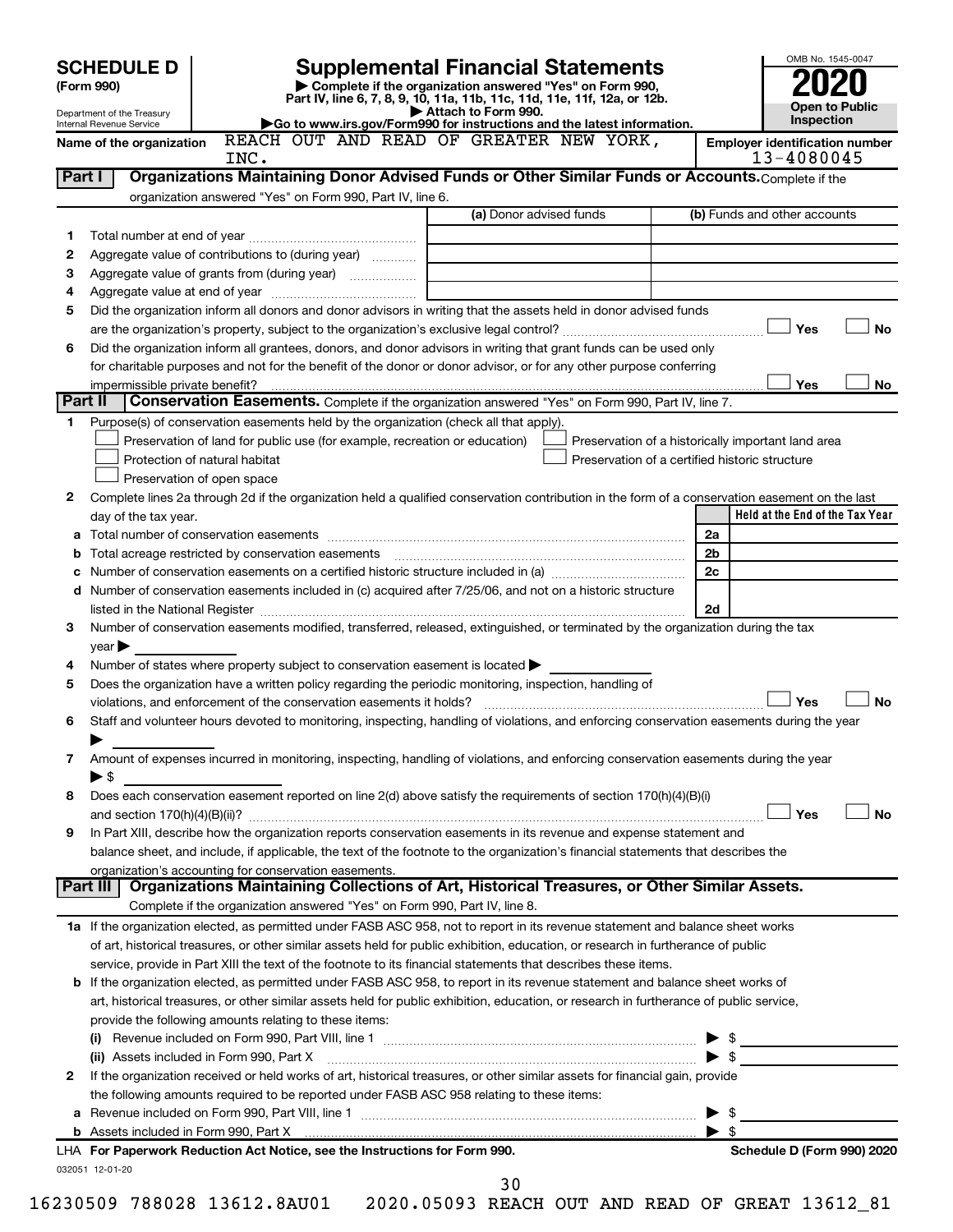|               |                                                                                                                                                                                                                                | REACH OUT AND READ OF GREATER NEW YORK, |   |                |                                                                                                                                                                                                                               |                 |                            |            |           |
|---------------|--------------------------------------------------------------------------------------------------------------------------------------------------------------------------------------------------------------------------------|-----------------------------------------|---|----------------|-------------------------------------------------------------------------------------------------------------------------------------------------------------------------------------------------------------------------------|-----------------|----------------------------|------------|-----------|
|               | INC.<br>Schedule D (Form 990) 2020                                                                                                                                                                                             |                                         |   |                |                                                                                                                                                                                                                               |                 | $13 - 4080045$ Page 2      |            |           |
|               | Part III  <br>Organizations Maintaining Collections of Art, Historical Treasures, or Other Similar Assets (continued)                                                                                                          |                                         |   |                |                                                                                                                                                                                                                               |                 |                            |            |           |
| 3             | Using the organization's acquisition, accession, and other records, check any of the following that make significant use of its                                                                                                |                                         |   |                |                                                                                                                                                                                                                               |                 |                            |            |           |
|               | collection items (check all that apply):                                                                                                                                                                                       |                                         |   |                |                                                                                                                                                                                                                               |                 |                            |            |           |
| a             | Public exhibition                                                                                                                                                                                                              | d                                       |   |                | Loan or exchange program                                                                                                                                                                                                      |                 |                            |            |           |
| b             | Scholarly research                                                                                                                                                                                                             | е                                       |   |                | Other and the contract of the contract of the contract of the contract of the contract of the contract of the contract of the contract of the contract of the contract of the contract of the contract of the contract of the |                 |                            |            |           |
| c             | Preservation for future generations                                                                                                                                                                                            |                                         |   |                |                                                                                                                                                                                                                               |                 |                            |            |           |
| 4             | Provide a description of the organization's collections and explain how they further the organization's exempt purpose in Part XIII.                                                                                           |                                         |   |                |                                                                                                                                                                                                                               |                 |                            |            |           |
| 5             | During the year, did the organization solicit or receive donations of art, historical treasures, or other similar assets                                                                                                       |                                         |   |                |                                                                                                                                                                                                                               |                 |                            |            |           |
|               |                                                                                                                                                                                                                                |                                         |   |                |                                                                                                                                                                                                                               |                 | Yes                        |            | No        |
|               | <b>Part IV I</b><br><b>Escrow and Custodial Arrangements.</b> Complete if the organization answered "Yes" on Form 990, Part IV, line 9, or                                                                                     |                                         |   |                |                                                                                                                                                                                                                               |                 |                            |            |           |
|               | reported an amount on Form 990, Part X, line 21.                                                                                                                                                                               |                                         |   |                |                                                                                                                                                                                                                               |                 |                            |            |           |
|               | 1a Is the organization an agent, trustee, custodian or other intermediary for contributions or other assets not included                                                                                                       |                                         |   |                |                                                                                                                                                                                                                               |                 |                            |            |           |
|               | on Form 990, Part X? [11] matter and the contract of the contract of the contract of the contract of the contract of the contract of the contract of the contract of the contract of the contract of the contract of the contr |                                         |   |                |                                                                                                                                                                                                                               |                 | Yes                        |            | <b>No</b> |
|               | b If "Yes," explain the arrangement in Part XIII and complete the following table:                                                                                                                                             |                                         |   |                |                                                                                                                                                                                                                               |                 |                            |            |           |
|               |                                                                                                                                                                                                                                |                                         |   |                |                                                                                                                                                                                                                               |                 | Amount                     |            |           |
|               | c Beginning balance measurements and the contract of the contract of the contract of the contract of the contract of the contract of the contract of the contract of the contract of the contract of the contract of the contr |                                         |   |                |                                                                                                                                                                                                                               | 1c              |                            |            |           |
|               |                                                                                                                                                                                                                                |                                         |   |                |                                                                                                                                                                                                                               | 1d              |                            |            |           |
|               | e Distributions during the year manufactured and contained and contained and the year manufactured and contained and the year manufactured and contained and contained and contained and contained and contained and contained |                                         |   |                |                                                                                                                                                                                                                               | 1e              |                            |            |           |
| f.            |                                                                                                                                                                                                                                |                                         |   |                |                                                                                                                                                                                                                               | 1f              |                            |            |           |
|               | 2a Did the organization include an amount on Form 990, Part X, line 21, for escrow or custodial account liability?                                                                                                             |                                         |   |                |                                                                                                                                                                                                                               |                 | Yes                        |            | No        |
|               | b If "Yes," explain the arrangement in Part XIII. Check here if the explanation has been provided on Part XIII                                                                                                                 |                                         |   |                |                                                                                                                                                                                                                               |                 |                            |            |           |
| <b>Part V</b> | Endowment Funds. Complete if the organization answered "Yes" on Form 990, Part IV, line 10.                                                                                                                                    |                                         |   |                |                                                                                                                                                                                                                               |                 |                            |            |           |
|               |                                                                                                                                                                                                                                | (a) Current year                        |   | (b) Prior year | (c) Two years back $\vert$ (d) Three years back $\vert$ (e) Four years back                                                                                                                                                   |                 |                            |            |           |
|               | <b>1a</b> Beginning of year balance <i>manumumum</i>                                                                                                                                                                           |                                         |   |                |                                                                                                                                                                                                                               |                 |                            |            |           |
| b             |                                                                                                                                                                                                                                |                                         |   |                |                                                                                                                                                                                                                               |                 |                            |            |           |
|               | Net investment earnings, gains, and losses                                                                                                                                                                                     |                                         |   |                |                                                                                                                                                                                                                               |                 |                            |            |           |
|               |                                                                                                                                                                                                                                |                                         |   |                |                                                                                                                                                                                                                               |                 |                            |            |           |
|               | e Other expenditures for facilities                                                                                                                                                                                            |                                         |   |                |                                                                                                                                                                                                                               |                 |                            |            |           |
|               | and programs                                                                                                                                                                                                                   |                                         |   |                |                                                                                                                                                                                                                               |                 |                            |            |           |
|               | f Administrative expenses                                                                                                                                                                                                      |                                         |   |                |                                                                                                                                                                                                                               |                 |                            |            |           |
| g             |                                                                                                                                                                                                                                |                                         |   |                |                                                                                                                                                                                                                               |                 |                            |            |           |
| 2             | Provide the estimated percentage of the current year end balance (line 1g, column (a)) held as:                                                                                                                                |                                         |   |                |                                                                                                                                                                                                                               |                 |                            |            |           |
| а             | Board designated or quasi-endowment                                                                                                                                                                                            |                                         | % |                |                                                                                                                                                                                                                               |                 |                            |            |           |
|               | Permanent endowment $\blacktriangleright$                                                                                                                                                                                      | %                                       |   |                |                                                                                                                                                                                                                               |                 |                            |            |           |
|               | $\mathbf c$ Term endowment $\blacktriangleright$                                                                                                                                                                               | %                                       |   |                |                                                                                                                                                                                                                               |                 |                            |            |           |
|               | The percentages on lines 2a, 2b, and 2c should equal 100%.                                                                                                                                                                     |                                         |   |                |                                                                                                                                                                                                                               |                 |                            |            |           |
|               | 3a Are there endowment funds not in the possession of the organization that are held and administered for the organization                                                                                                     |                                         |   |                |                                                                                                                                                                                                                               |                 |                            |            |           |
|               | by:                                                                                                                                                                                                                            |                                         |   |                |                                                                                                                                                                                                                               |                 |                            | <b>Yes</b> | No        |
|               | (i)                                                                                                                                                                                                                            |                                         |   |                |                                                                                                                                                                                                                               |                 | 3a(i)                      |            |           |
|               |                                                                                                                                                                                                                                |                                         |   |                |                                                                                                                                                                                                                               |                 | 3a(ii)                     |            |           |
|               |                                                                                                                                                                                                                                |                                         |   |                |                                                                                                                                                                                                                               |                 | 3b                         |            |           |
| 4             | Describe in Part XIII the intended uses of the organization's endowment funds.                                                                                                                                                 |                                         |   |                |                                                                                                                                                                                                                               |                 |                            |            |           |
|               | Land, Buildings, and Equipment.<br><b>Part VI</b>                                                                                                                                                                              |                                         |   |                |                                                                                                                                                                                                                               |                 |                            |            |           |
|               | Complete if the organization answered "Yes" on Form 990, Part IV, line 11a. See Form 990, Part X, line 10.                                                                                                                     |                                         |   |                |                                                                                                                                                                                                                               |                 |                            |            |           |
|               | Description of property                                                                                                                                                                                                        | (a) Cost or other                       |   |                | (b) Cost or other                                                                                                                                                                                                             | (c) Accumulated | (d) Book value             |            |           |
|               |                                                                                                                                                                                                                                | basis (investment)                      |   |                | basis (other)                                                                                                                                                                                                                 | depreciation    |                            |            |           |
|               |                                                                                                                                                                                                                                |                                         |   |                |                                                                                                                                                                                                                               |                 |                            |            |           |
|               |                                                                                                                                                                                                                                |                                         |   |                |                                                                                                                                                                                                                               |                 |                            |            |           |
|               |                                                                                                                                                                                                                                |                                         |   |                |                                                                                                                                                                                                                               |                 |                            |            |           |
|               |                                                                                                                                                                                                                                |                                         |   |                |                                                                                                                                                                                                                               |                 |                            |            |           |
|               |                                                                                                                                                                                                                                |                                         |   |                | 21,570.                                                                                                                                                                                                                       | 12,925.         |                            | 8,645.     |           |
|               | Total. Add lines 1a through 1e. (Column (d) must equal Form 990, Part X, column (B), line 10c.)                                                                                                                                |                                         |   |                |                                                                                                                                                                                                                               |                 |                            | 8,645.     |           |
|               |                                                                                                                                                                                                                                |                                         |   |                |                                                                                                                                                                                                                               |                 | Schedule D (Form 990) 2020 |            |           |

032052 12-01-20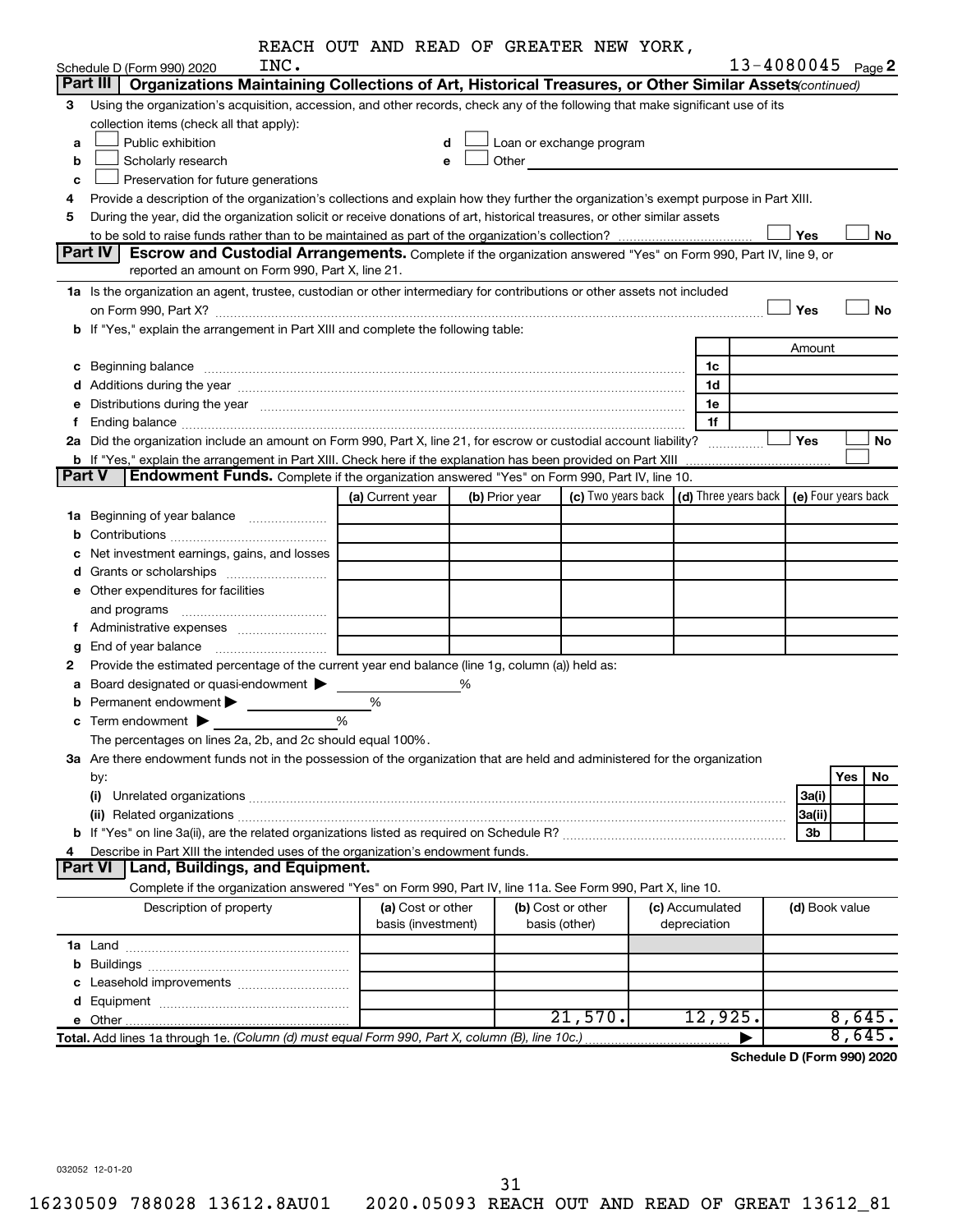| REACH OUT AND READ OF GREATER NEW YORK, |
|-----------------------------------------|
|-----------------------------------------|

| <b>Investments - Other Securities.</b><br><b>Part VIII</b><br>Complete if the organization answered "Yes" on Form 990, Part IV, line 11b. See Form 990, Part X, line 12. | 13-4080045 Page 3 |
|--------------------------------------------------------------------------------------------------------------------------------------------------------------------------|-------------------|
|                                                                                                                                                                          |                   |
|                                                                                                                                                                          |                   |
| (a) Description of security or category (including name of security)<br>(b) Book value<br>(c) Method of valuation: Cost or end-of-year market value                      |                   |
| (1) Financial derivatives                                                                                                                                                |                   |
|                                                                                                                                                                          |                   |
| (3) Other                                                                                                                                                                |                   |
| (A)                                                                                                                                                                      |                   |
| (B)                                                                                                                                                                      |                   |
| (C)                                                                                                                                                                      |                   |
| (D)<br>(E)                                                                                                                                                               |                   |
| (F)                                                                                                                                                                      |                   |
| (G)                                                                                                                                                                      |                   |
| (H)                                                                                                                                                                      |                   |
| Total. (Col. (b) must equal Form 990, Part X, col. (B) line 12.)                                                                                                         |                   |
| Part VIII Investments - Program Related.                                                                                                                                 |                   |
| Complete if the organization answered "Yes" on Form 990, Part IV, line 11c. See Form 990, Part X, line 13.                                                               |                   |
| (a) Description of investment<br>(b) Book value<br>(c) Method of valuation: Cost or end-of-year market value                                                             |                   |
| (1)                                                                                                                                                                      |                   |
| (2)                                                                                                                                                                      |                   |
| (3)                                                                                                                                                                      |                   |
| (4)                                                                                                                                                                      |                   |
| (5)                                                                                                                                                                      |                   |
| (6)                                                                                                                                                                      |                   |
| (7)                                                                                                                                                                      |                   |
| (8)                                                                                                                                                                      |                   |
| (9)                                                                                                                                                                      |                   |
| Total. (Col. (b) must equal Form 990, Part X, col. (B) line 13.)                                                                                                         |                   |
| <b>Other Assets.</b><br>Part IX                                                                                                                                          |                   |
| Complete if the organization answered "Yes" on Form 990, Part IV, line 11d. See Form 990, Part X, line 15.<br>(a) Description                                            | (b) Book value    |
|                                                                                                                                                                          |                   |
| (1)                                                                                                                                                                      |                   |
| (2)                                                                                                                                                                      |                   |
| (3)                                                                                                                                                                      |                   |
| (4)<br>(5)                                                                                                                                                               |                   |
| (6)                                                                                                                                                                      |                   |
| (7)                                                                                                                                                                      |                   |
| (8)                                                                                                                                                                      |                   |
| (9)                                                                                                                                                                      |                   |
| Total. (Column (b) must equal Form 990, Part X, col. (B) line 15.)                                                                                                       |                   |
| <b>Other Liabilities.</b><br>Part X                                                                                                                                      |                   |
| Complete if the organization answered "Yes" on Form 990, Part IV, line 11e or 11f. See Form 990, Part X, line 25.                                                        |                   |
| (a) Description of liability<br>1.                                                                                                                                       | (b) Book value    |
| (1)<br>Federal income taxes                                                                                                                                              |                   |
| PAYCHECK PROTECTION PROGRAM LOAN<br>(2)                                                                                                                                  | 63,612.           |
| (3)                                                                                                                                                                      |                   |
| (4)                                                                                                                                                                      |                   |
| (5)                                                                                                                                                                      |                   |
| (6)                                                                                                                                                                      |                   |
| (7)                                                                                                                                                                      |                   |
| (8)                                                                                                                                                                      |                   |
| (9)                                                                                                                                                                      |                   |
| 2 Lighility for uncertain tay positions. In Part YIII, provide the text of the footpote to the organization's financial statements that reports the                      | 63,612.           |

**2.** Liability for uncertain tax positions. In Part XIII, provide the text of the footnote to the organization's financial statements that reports the organization's liability for uncertain tax positions under FASB ASC 740. Check here if the text of the footnote has been provided in Part XIII.  $\perp$ 

**Schedule D (Form 990) 2020**

032053 12-01-20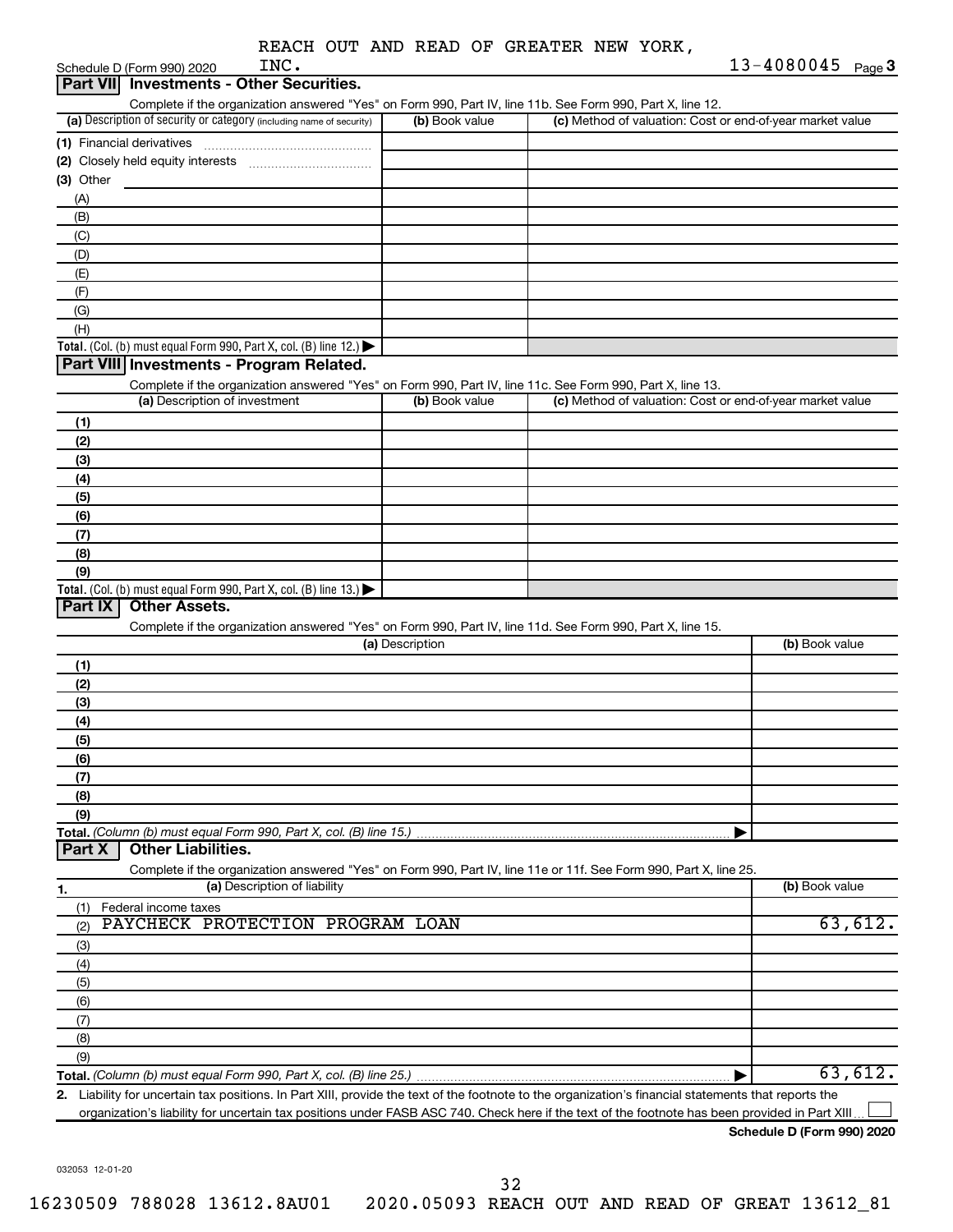|  |  | REACH OUT AND READ OF GREATER NEW YORK, |  |
|--|--|-----------------------------------------|--|
|  |  |                                         |  |

|    | INC.<br>Schedule D (Form 990) 2020                                                                                     |                | $13 - 4080045$ Page 4 |         |
|----|------------------------------------------------------------------------------------------------------------------------|----------------|-----------------------|---------|
|    | Reconciliation of Revenue per Audited Financial Statements With Revenue per Return.<br>Part XI                         |                |                       |         |
|    | Complete if the organization answered "Yes" on Form 990, Part IV, line 12a.                                            |                |                       |         |
| 1  | Total revenue, gains, and other support per audited financial statements                                               | $\blacksquare$ | 1,076,812.            |         |
| 2  | Amounts included on line 1 but not on Form 990, Part VIII, line 12:                                                    |                |                       |         |
| a  | 5,514.<br>2a                                                                                                           |                |                       |         |
| b  | 92,996.<br>2 <sub>b</sub>                                                                                              |                |                       |         |
| с  | 2 <sub>c</sub>                                                                                                         |                |                       |         |
| d  | 2d                                                                                                                     |                |                       |         |
| е  | Add lines 2a through 2d                                                                                                | 2е             |                       | 98,510. |
| 3  |                                                                                                                        | 3              | 978, 302.             |         |
| 4  | Amounts included on Form 990, Part VIII, line 12, but not on line 1:                                                   |                |                       |         |
|    | Investment expenses not included on Form 990, Part VIII, line 7b [ <i>[[[[[[[[[[[[]]]</i> ]<br>- 4a                    |                |                       |         |
| b  | 4 <sub>h</sub>                                                                                                         |                |                       |         |
| c. | Add lines 4a and 4b                                                                                                    | 4c             |                       | ο.      |
|    |                                                                                                                        | 5              | 978, 302.             |         |
|    | Part XII   Reconciliation of Expenses per Audited Financial Statements With Expenses per Return.                       |                |                       |         |
|    | Complete if the organization answered "Yes" on Form 990, Part IV, line 12a.                                            |                |                       |         |
| 1  |                                                                                                                        | 1              | 999,624.              |         |
| 2  | Amounts included on line 1 but not on Form 990, Part IX, line 25:                                                      |                |                       |         |
| a  | 92,996.<br>2a                                                                                                          |                |                       |         |
| b  | 2 <sub>b</sub>                                                                                                         |                |                       |         |
| с  | 2c                                                                                                                     |                |                       |         |
| d  | 2d                                                                                                                     |                |                       |         |
| е  | Add lines 2a through 2d <b>contained a contained a contained a contained a</b> contained a contained a contact the set | 2e             |                       | 92,996. |
| 3  |                                                                                                                        | 3              | 906,628.              |         |
| 4  | Amounts included on Form 990, Part IX, line 25, but not on line 1:                                                     |                |                       |         |
| a  | Investment expenses not included on Form 990, Part VIII, line 7b [11, 111, 120]<br>- 4a                                |                |                       |         |
|    | 4 <sub>b</sub>                                                                                                         |                |                       |         |
| c. | Add lines 4a and 4b                                                                                                    | 4c             |                       | 0.      |
|    |                                                                                                                        | 5              | 906,628.              |         |
|    | Part XIII Supplemental Information.                                                                                    |                |                       |         |

Provide the descriptions required for Part II, lines 3, 5, and 9; Part III, lines 1a and 4; Part IV, lines 1b and 2b; Part V, line 4; Part X, line 2; Part XI, lines 2d and 4b; and Part XII, lines 2d and 4b. Also complete this part to provide any additional information.

032054 12-01-20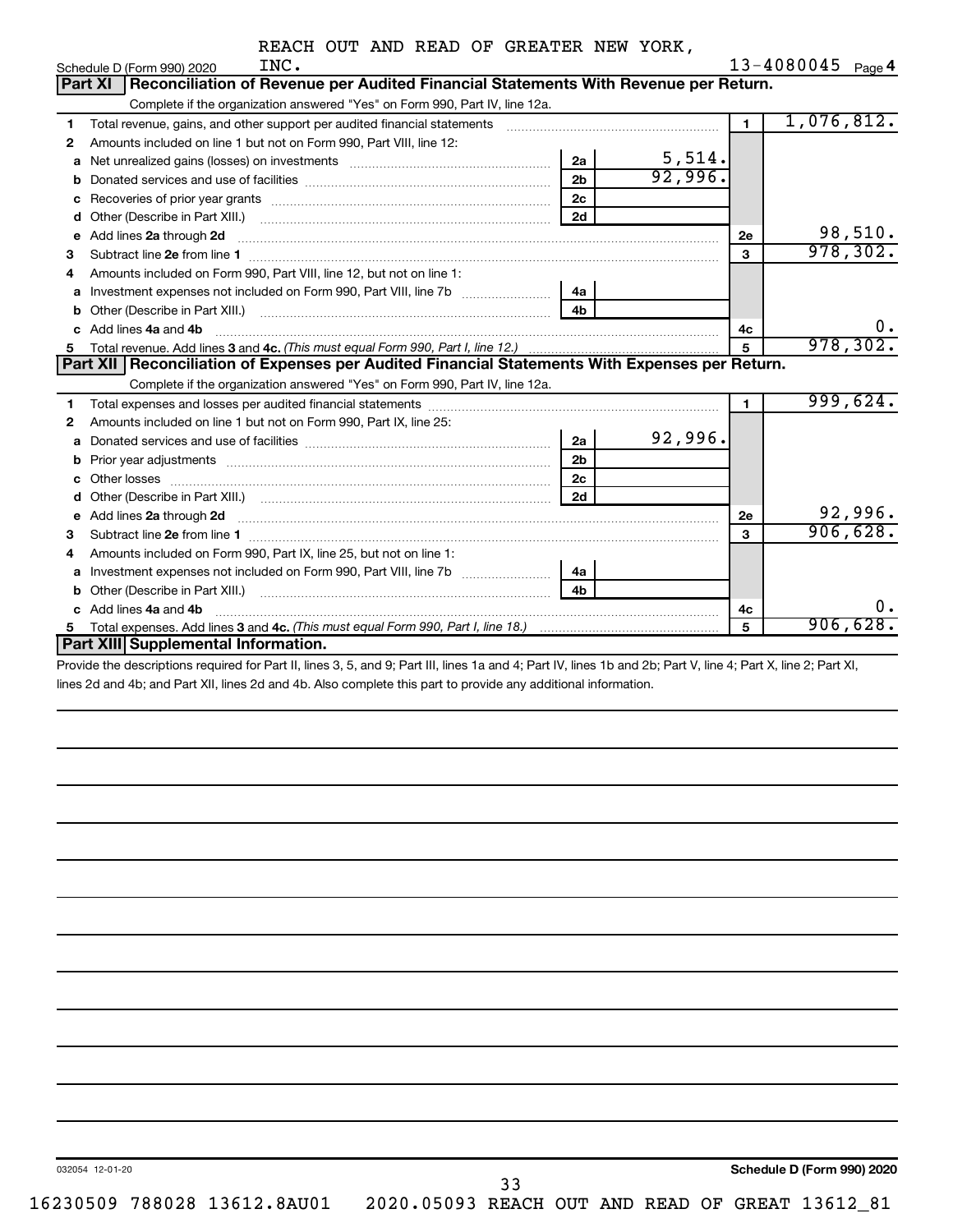| <b>Grants and Other Assistance to Organizations,</b><br><b>SCHEDULE I</b><br>(Form 990)<br>Governments, and Individuals in the United States<br>Complete if the organization answered "Yes" on Form 990, Part IV, line 21 or 22.<br>Attach to Form 990.<br>Department of the Treasury<br>Internal Revenue Service<br>Go to www.irs.gov/Form990 for the latest information. |            |                                    |                             |                                         |                                                                |                                          |                                       |  |  |  |  |
|----------------------------------------------------------------------------------------------------------------------------------------------------------------------------------------------------------------------------------------------------------------------------------------------------------------------------------------------------------------------------|------------|------------------------------------|-----------------------------|-----------------------------------------|----------------------------------------------------------------|------------------------------------------|---------------------------------------|--|--|--|--|
| REACH OUT AND READ OF GREATER NEW YORK,<br><b>Employer identification number</b><br>Name of the organization<br>13-4080045<br>INC.                                                                                                                                                                                                                                         |            |                                    |                             |                                         |                                                                |                                          |                                       |  |  |  |  |
| Part I<br><b>General Information on Grants and Assistance</b>                                                                                                                                                                                                                                                                                                              |            |                                    |                             |                                         |                                                                |                                          |                                       |  |  |  |  |
| Does the organization maintain records to substantiate the amount of the grants or assistance, the grantees' eligibility for the grants or assistance, and the selection<br>$\mathbf 1$<br>Describe in Part IV the organization's procedures for monitoring the use of grant funds in the United States.<br>$\mathbf{2}$                                                   |            |                                    |                             |                                         |                                                                |                                          | $ \mathbf{X} $ Yes<br>l No            |  |  |  |  |
| Part II<br>Grants and Other Assistance to Domestic Organizations and Domestic Governments. Complete if the organization answered "Yes" on Form 990, Part IV, line 21, for any<br>recipient that received more than \$5,000. Part II can be duplicated if additional space is needed.                                                                                       |            |                                    |                             |                                         |                                                                |                                          |                                       |  |  |  |  |
| 1 (a) Name and address of organization<br>or government                                                                                                                                                                                                                                                                                                                    | $(b)$ EIN  | (c) IRC section<br>(if applicable) | (d) Amount of<br>cash grant | (e) Amount of<br>non-cash<br>assistance | (f) Method of<br>valuation (book,<br>FMV, appraisal,<br>other) | (g) Description of<br>noncash assistance | (h) Purpose of grant<br>or assistance |  |  |  |  |
| LONG ISLAND JEWISH MEDICAL CENTER<br>972 BRUSH HOLLOW RD, 5TH FL<br>WESTBURY, NY 11590                                                                                                                                                                                                                                                                                     | 11-2241326 | 501(C)(3)                          | 0.                          | 5,295. VALUE                            | FAIR MARKET                                                    | BOOKS                                    | ENCOURAGE READING                     |  |  |  |  |
| NASSAU UNIVERSITY MEDICAL CENTER<br>PEDIATRICS - 2201 HEMPSTEAD<br>TURNPIKE - EAST MEADOW, NY 11554                                                                                                                                                                                                                                                                        | 11-3465690 | STATE OF NY                        | $\mathbf{0}$ .              | 7,562. VALUE                            | FAIR MARKET                                                    | <b>BOOKS</b>                             | ENCOURAGE READING                     |  |  |  |  |
|                                                                                                                                                                                                                                                                                                                                                                            |            |                                    |                             |                                         |                                                                |                                          |                                       |  |  |  |  |
|                                                                                                                                                                                                                                                                                                                                                                            |            |                                    |                             |                                         |                                                                |                                          |                                       |  |  |  |  |
|                                                                                                                                                                                                                                                                                                                                                                            |            |                                    |                             |                                         |                                                                |                                          |                                       |  |  |  |  |
|                                                                                                                                                                                                                                                                                                                                                                            |            |                                    |                             |                                         |                                                                |                                          |                                       |  |  |  |  |
| Enter total number of other organizations listed in the line 1 table<br>3                                                                                                                                                                                                                                                                                                  |            |                                    |                             |                                         |                                                                |                                          | 2.<br>$\overline{0}$ .                |  |  |  |  |

**For Paperwork Reduction Act Notice, see the Instructions for Form 990. Schedule I (Form 990) 2020** LHA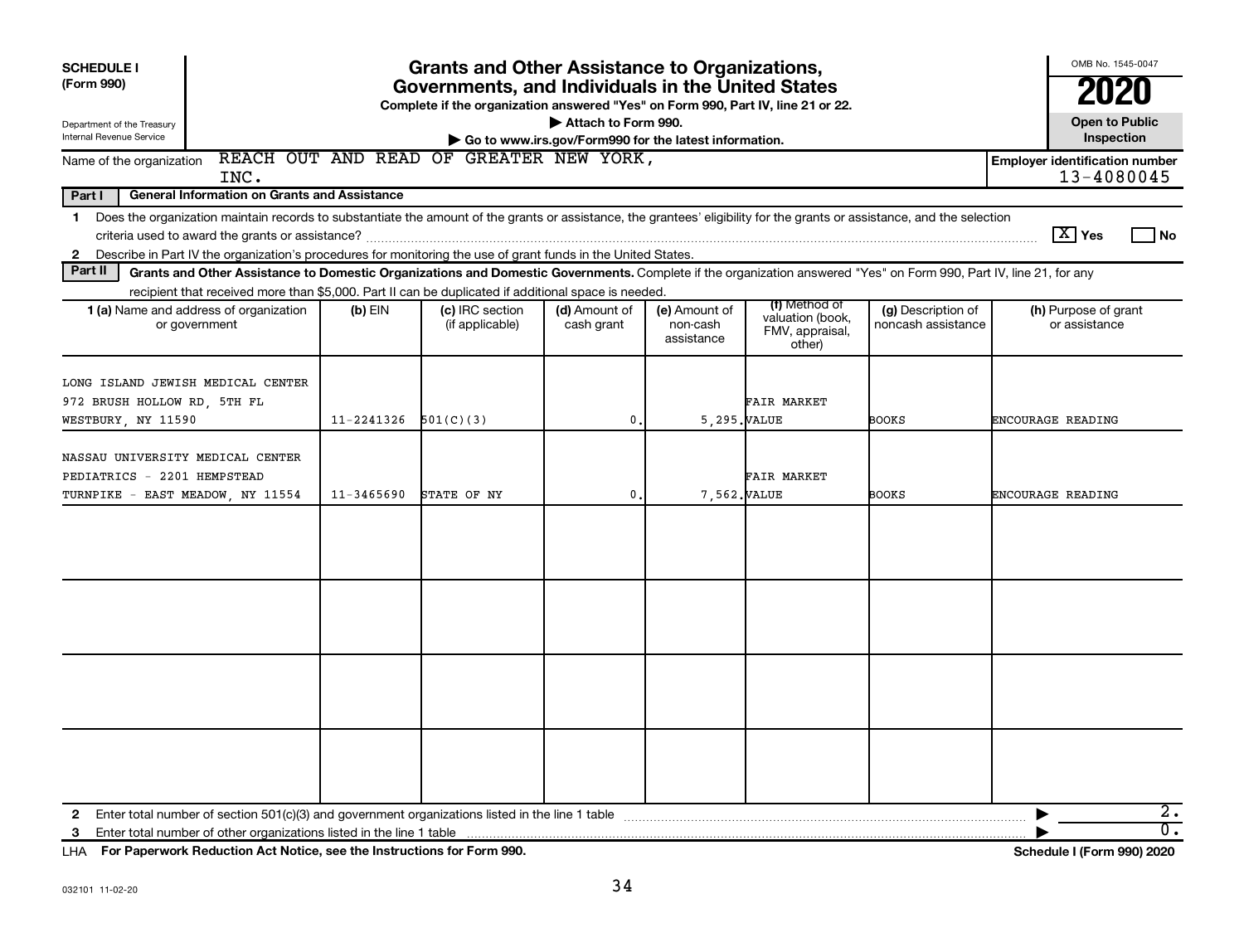|                            |      |  |  | REACH OUT AND READ OF GREATER NEW YORK, |  |
|----------------------------|------|--|--|-----------------------------------------|--|
| Schedule I (Form 990) 2020 | INC. |  |  |                                         |  |

INC. 13-4080045

**2**

Part III | Grants and Other Assistance to Domestic Individuals. Complete if the organization answered "Yes" on Form 990, Part IV, line 22. Part III can be duplicated if additional space is needed.

| (a) Type of grant or assistance                                                                                                                      | (b) Number of<br>recipients | (c) Amount of<br>cash grant | (d) Amount of non-<br>cash assistance | (e) Method of valuation<br>(book, FMV, appraisal, other) | (f) Description of noncash assistance |
|------------------------------------------------------------------------------------------------------------------------------------------------------|-----------------------------|-----------------------------|---------------------------------------|----------------------------------------------------------|---------------------------------------|
|                                                                                                                                                      |                             |                             |                                       |                                                          |                                       |
|                                                                                                                                                      |                             |                             |                                       |                                                          |                                       |
|                                                                                                                                                      |                             |                             |                                       |                                                          |                                       |
|                                                                                                                                                      |                             |                             |                                       |                                                          |                                       |
|                                                                                                                                                      |                             |                             |                                       |                                                          |                                       |
|                                                                                                                                                      |                             |                             |                                       |                                                          |                                       |
|                                                                                                                                                      |                             |                             |                                       |                                                          |                                       |
|                                                                                                                                                      |                             |                             |                                       |                                                          |                                       |
|                                                                                                                                                      |                             |                             |                                       |                                                          |                                       |
|                                                                                                                                                      |                             |                             |                                       |                                                          |                                       |
| Part IV<br>Supplemental Information. Provide the information required in Part I, line 2; Part III, column (b); and any other additional information. |                             |                             |                                       |                                                          |                                       |
| PART I, LINE 2:                                                                                                                                      |                             |                             |                                       |                                                          |                                       |

INTERESTED HEALTH PROFESSIONALS CONTACT REACH OUT AND READ FOR AN INITIAL

SCREENING. THIS INFORMS THEM OF THE PROGRAM REQUIREMENTS AND ASSESSES THEIR

INITIAL SUITABILTY. THE PROSPECTIVE SITE THEN SUBMITS AN APPLICATION ALONG

WITH A LETTER OF SUPPORT FROM THE CLINIC'S MEDICAL AND/OR ADMINISTRATIVE

LEADERSHIP. REACH OUT AND READ PERFORMS AN INTERNAL REVIEW TO ENSURE THAT

1) THE APPLICANT SITE REPRESENTED IS A PEDIATRIC PRIMARY CARE PROVIDER

(DOCTOR OR NURSE) AT A CLINIC, HOSPITAL OR PRIVATE PRACTICE, 2) THE

LOCATION IS A CLINICAL SETTING WHERE PEDIATRIC PRIMARY CARE OCCURS (E.G.,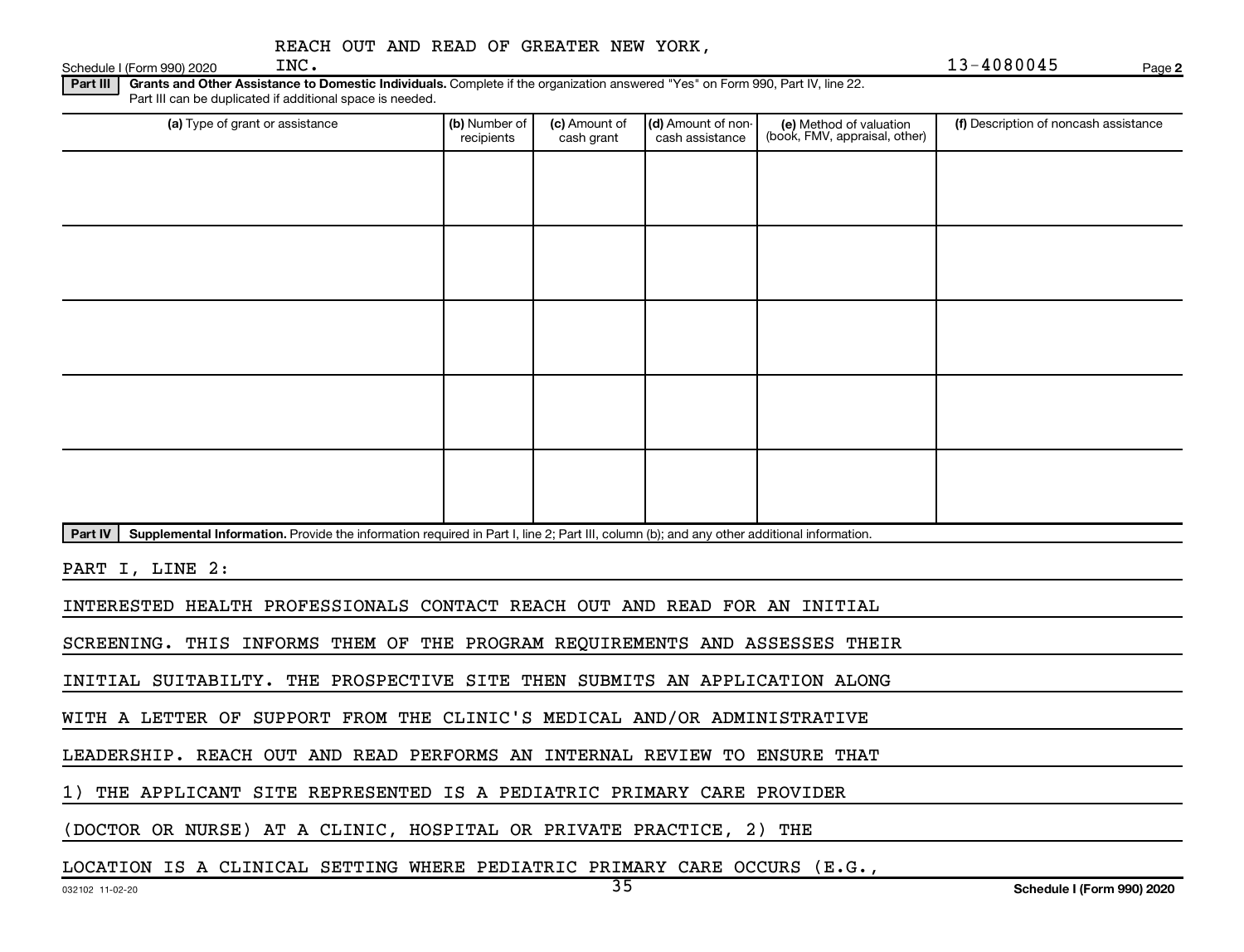| REACH OUT AND READ OF GREATER NEW YORK,                                                                |
|--------------------------------------------------------------------------------------------------------|
| $13 - 4080045$ Page 2<br>INC.<br>Schedule I (Form 990)<br><b>Supplemental Information</b><br>Part IV I |
|                                                                                                        |
| CANNOT BE AWIC ORGANIZATION OR HEAD START PROGRAM), 3) THE CLINICAL SITE                               |
| HAS DESIGNATED A MEDICAL CHAMPION AND PROGRAM COORDINATOR WHO WILL BE IN                               |
| CHARGE OF THE REACH OUT AND READ PROGRAM (MAY BE THE SAME PERSON), 4) AT                               |
| LEAST 30% OF THE PATIENT POPULATION AT THE SITE LIVES AT OR BELOW 200% OF                              |
| THE FEDERAL POVERTY LEVEL AND IS, THEREFORE, ELIGIBLE TO RECEIVE BOOKS FROM                            |
| REACH OUT AND READ. THIS CAN BE DEMONSTRATED BY INSURANCE DATA OR FEDERAL                              |
| OR STATE SUBSIDIZED HEALTH INSURANCE AND, 5) THE CLINICAL SITE HAS ITS OWN                             |
| FUNDRAISING CAPABILITY AND HAS SECURED 100% OF ITS FIRST ANNUAL BOOK                                   |
| COMMITMENT (ABC) THROUGH FUNDRAISING, OR COALITION SUPPORT IF ALL OTHER                                |
| REQUIREMENTS ARE MET, EXCLUDING THIS ONE, THIS SITE WILL BE WAIT-LISTED                                |
| UNTIL THIS REQUIREMENT IS MET. IF THE REACH OUT AND AND READ STAFF BELIEVES                            |
| THE SITE HAS MET THE ABOVE CRITERIA AND HAS THE ABILITY TO IMPLEMENT<br>THAT                           |
| THE REACH OUT AND READ PROGRAM, IT IS APPROVED. PROVIDERS AT THE SITE ARE                              |
| TRAINED IN THE REACH OUT AND READ MODEL. FINALLY, BOOKS WILL BE ORDERED.                               |
| PROGRAM PROVIDERS ARE REQUIRED TO SUBMIT PROGRESS REPORTS EVERY SIX MONTHS                             |
| TO REACH OUT AND READ. THESE PROGRESS REPORTS ARE REQUIRED FOR THE SITE TO                             |
| RECEIVE BOOKS FROM THE NATIONAL CENTER. THE REPORTS INCLUDE INFORMATION 1)                             |
| ABOUT THE CHILDREN THEY SERVE, 2) THE NUMBER OF BOOKS THEY PROVIDED, 3)                                |
| LITERACY ADVICE THEY OFFERED TO PARENTS, 4) THIER ABILITY TO FUNDRAISE, AND                            |
| 5) IF THEY PROVIDED LOCAL LITERACY RESOURCES TO THE PARENTS. PROGRESS                                  |
| REPORTS ARE INDIVIDUALLY REVIEWED TO ENSURE COMPLIANCE WITH THE REACH OUT                              |
| AND READ MODEL, AND TO DETERMINE IF SITES REQUIRE ADDITIONAL TECHNICAL                                 |
| SUPPORT TO THRIVE.                                                                                     |
|                                                                                                        |

**Schedule I (Form 990)**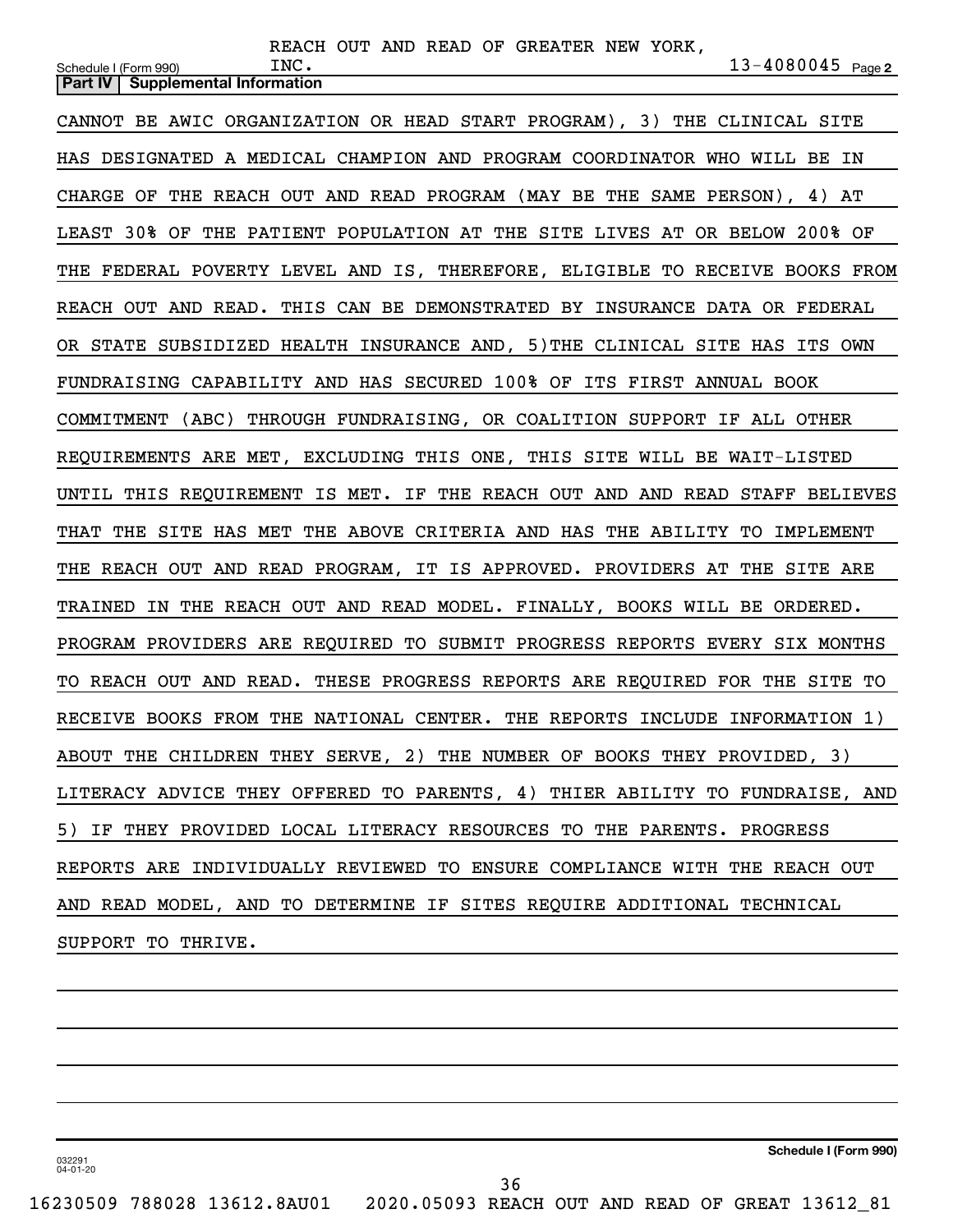|         | <b>Compensation Information</b><br><b>SCHEDULE J</b>                                                                             |                                       | OMB No. 1545-0047 |            |                                        |  |  |  |  |
|---------|----------------------------------------------------------------------------------------------------------------------------------|---------------------------------------|-------------------|------------|----------------------------------------|--|--|--|--|
|         | (Form 990)<br>For certain Officers, Directors, Trustees, Key Employees, and Highest                                              |                                       |                   |            |                                        |  |  |  |  |
|         | 2020<br><b>Compensated Employees</b>                                                                                             |                                       |                   |            |                                        |  |  |  |  |
|         | Complete if the organization answered "Yes" on Form 990, Part IV, line 23.<br><b>Open to Public</b><br>Attach to Form 990.       |                                       |                   |            |                                        |  |  |  |  |
|         | Department of the Treasury<br>Go to www.irs.gov/Form990 for instructions and the latest information.<br>Internal Revenue Service |                                       |                   |            |                                        |  |  |  |  |
|         | REACH OUT AND READ OF GREATER NEW YORK,<br>Name of the organization                                                              | <b>Employer identification number</b> |                   |            |                                        |  |  |  |  |
|         | INC.                                                                                                                             | 13-4080045                            |                   |            |                                        |  |  |  |  |
|         | <b>Questions Regarding Compensation</b><br>Part I                                                                                |                                       |                   |            |                                        |  |  |  |  |
|         |                                                                                                                                  |                                       |                   | <b>Yes</b> | No                                     |  |  |  |  |
|         | Check the appropriate box(es) if the organization provided any of the following to or for a person listed on Form 990,           |                                       |                   |            |                                        |  |  |  |  |
|         | Part VII, Section A, line 1a. Complete Part III to provide any relevant information regarding these items.                       |                                       |                   |            |                                        |  |  |  |  |
|         | First-class or charter travel<br>Housing allowance or residence for personal use                                                 |                                       |                   |            |                                        |  |  |  |  |
|         | Travel for companions<br>Payments for business use of personal residence                                                         |                                       |                   |            |                                        |  |  |  |  |
|         | Health or social club dues or initiation fees<br>Tax indemnification and gross-up payments                                       |                                       |                   |            |                                        |  |  |  |  |
|         | Discretionary spending account<br>Personal services (such as maid, chauffeur, chef)                                              |                                       |                   |            |                                        |  |  |  |  |
|         |                                                                                                                                  |                                       |                   |            |                                        |  |  |  |  |
|         | <b>b</b> If any of the boxes on line 1a are checked, did the organization follow a written policy regarding payment or           |                                       |                   |            |                                        |  |  |  |  |
|         |                                                                                                                                  |                                       | 1b                |            |                                        |  |  |  |  |
| 2       | Did the organization require substantiation prior to reimbursing or allowing expenses incurred by all directors,                 |                                       |                   |            |                                        |  |  |  |  |
|         |                                                                                                                                  |                                       | $\mathbf{2}$      |            |                                        |  |  |  |  |
|         |                                                                                                                                  |                                       |                   |            |                                        |  |  |  |  |
| З       | Indicate which, if any, of the following the organization used to establish the compensation of the organization's               |                                       |                   |            |                                        |  |  |  |  |
|         | CEO/Executive Director. Check all that apply. Do not check any boxes for methods used by a related organization to               |                                       |                   |            |                                        |  |  |  |  |
|         | establish compensation of the CEO/Executive Director, but explain in Part III.                                                   |                                       |                   |            |                                        |  |  |  |  |
|         | Compensation committee<br>Written employment contract                                                                            |                                       |                   |            |                                        |  |  |  |  |
|         | $ \mathbf{X} $ Independent compensation consultant<br>$ \mathbf{X} $ Compensation survey or study                                |                                       |                   |            |                                        |  |  |  |  |
|         | $ \mathbf{X} $ Form 990 of other organizations<br>$ \mathbf{X} $ Approval by the board or compensation committee                 |                                       |                   |            |                                        |  |  |  |  |
|         |                                                                                                                                  |                                       |                   |            |                                        |  |  |  |  |
|         | During the year, did any person listed on Form 990, Part VII, Section A, line 1a, with respect to the filing                     |                                       |                   |            |                                        |  |  |  |  |
|         | organization or a related organization:                                                                                          |                                       |                   |            |                                        |  |  |  |  |
| а       | Receive a severance payment or change-of-control payment?                                                                        |                                       | 4a                |            | х                                      |  |  |  |  |
| b       |                                                                                                                                  |                                       | 4b                |            | $\overline{\textbf{x}}$<br>$\mathbf x$ |  |  |  |  |
| 4c<br>c |                                                                                                                                  |                                       |                   |            |                                        |  |  |  |  |
|         | If "Yes" to any of lines 4a-c, list the persons and provide the applicable amounts for each item in Part III.                    |                                       |                   |            |                                        |  |  |  |  |
|         |                                                                                                                                  |                                       |                   |            |                                        |  |  |  |  |
|         | Only section 501(c)(3), 501(c)(4), and 501(c)(29) organizations must complete lines 5-9.                                         |                                       |                   |            |                                        |  |  |  |  |
| b.      | For persons listed on Form 990, Part VII, Section A, line 1a, did the organization pay or accrue any compensation                |                                       |                   |            |                                        |  |  |  |  |
|         | contingent on the revenues of:                                                                                                   |                                       |                   |            |                                        |  |  |  |  |
| a       |                                                                                                                                  |                                       | 5a                |            | х                                      |  |  |  |  |
|         |                                                                                                                                  |                                       | 5b                |            | X                                      |  |  |  |  |
|         | If "Yes" on line 5a or 5b, describe in Part III.                                                                                 |                                       |                   |            |                                        |  |  |  |  |
|         | 6 For persons listed on Form 990, Part VII, Section A, line 1a, did the organization pay or accrue any compensation              |                                       |                   |            |                                        |  |  |  |  |
|         | contingent on the net earnings of:                                                                                               |                                       |                   |            |                                        |  |  |  |  |
| а       |                                                                                                                                  |                                       | 6а                |            | х                                      |  |  |  |  |
|         |                                                                                                                                  |                                       | 6b                |            | X                                      |  |  |  |  |
|         | If "Yes" on line 6a or 6b, describe in Part III.                                                                                 |                                       |                   |            |                                        |  |  |  |  |
|         | 7 For persons listed on Form 990, Part VII, Section A, line 1a, did the organization provide any nonfixed payments               |                                       |                   |            |                                        |  |  |  |  |
|         |                                                                                                                                  |                                       | 7                 |            | x                                      |  |  |  |  |
| 8       | Were any amounts reported on Form 990, Part VII, paid or accrued pursuant to a contract that was subject to the                  |                                       |                   |            |                                        |  |  |  |  |
|         |                                                                                                                                  |                                       | 8                 |            | x                                      |  |  |  |  |
| 9       | If "Yes" on line 8, did the organization also follow the rebuttable presumption procedure described in                           |                                       |                   |            |                                        |  |  |  |  |
|         |                                                                                                                                  |                                       | 9                 |            |                                        |  |  |  |  |
|         | LHA For Paperwork Reduction Act Notice, see the Instructions for Form 990.                                                       | Schedule J (Form 990) 2020            |                   |            |                                        |  |  |  |  |

032111 12-07-20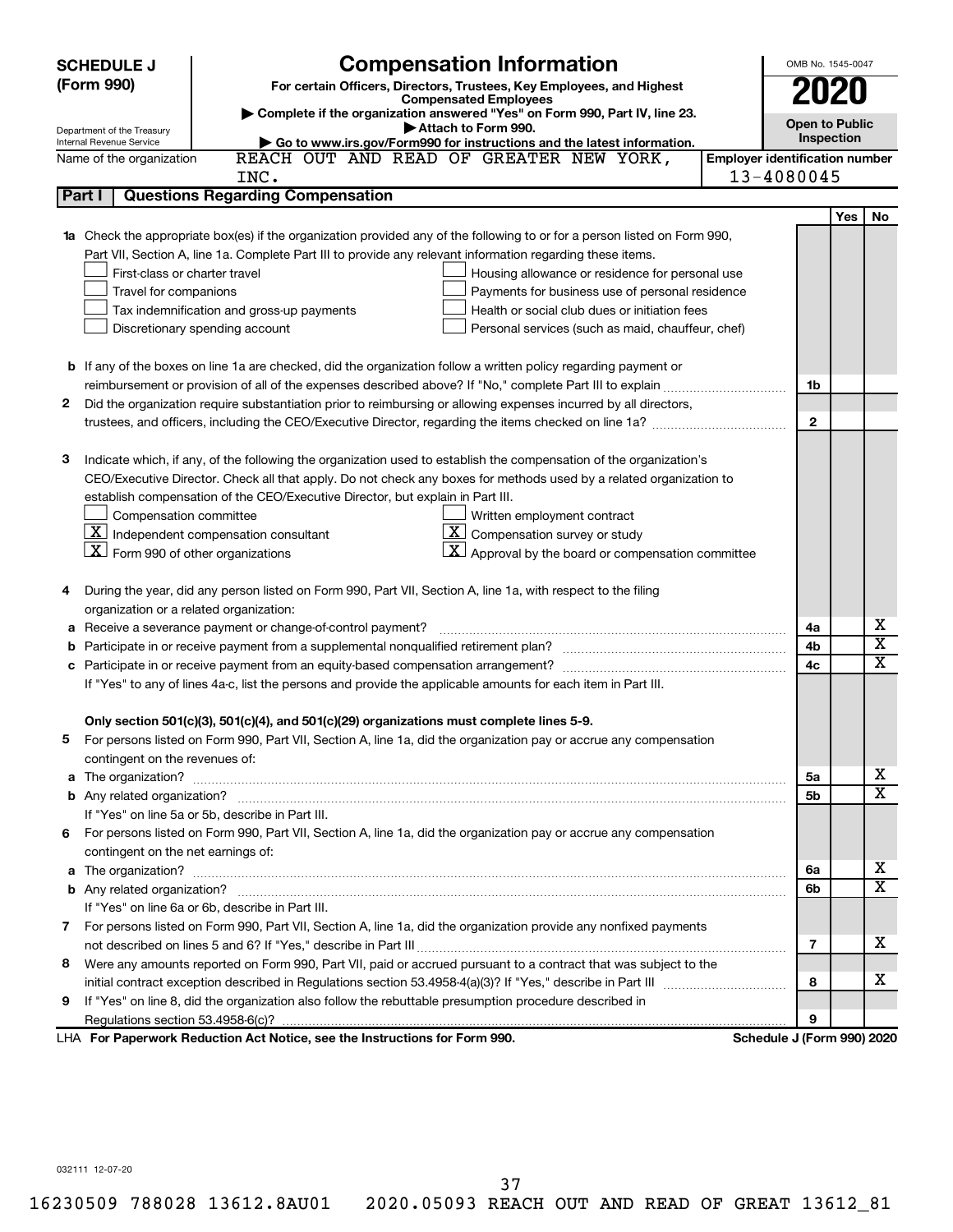Schedule J (Form 990) 2020  $\text{INC.}$ 

Part II | Officers, Directors, Trustees, Key Employees, and Highest Compensated Employees. Use duplicate copies if additional space is needed.

For each individual whose compensation must be reported on Schedule J, report compensation from the organization on row (i) and from related organizations, described in the instructions, on row (ii). Do not list any individuals that aren't listed on Form 990, Part VII.

Note: The sum of columns (B)(i)-(iii) for each listed individual must equal the total amount of Form 990, Part VII, Section A, line 1a, applicable column (D) and (E) amounts for that individual.

|                       |             |                          | (B) Breakdown of W-2 and/or 1099-MISC compensation |                                           | (C) Retirement and<br>other deferred | (D) Nontaxable<br>benefits | (E) Total of columns<br>$(B)(i)-(D)$ | (F) Compensation<br>in column (B)         |
|-----------------------|-------------|--------------------------|----------------------------------------------------|-------------------------------------------|--------------------------------------|----------------------------|--------------------------------------|-------------------------------------------|
| (A) Name and Title    |             | (i) Base<br>compensation | (ii) Bonus &<br>incentive<br>compensation          | (iii) Other<br>reportable<br>compensation | compensation                         |                            |                                      | reported as deferred<br>on prior Form 990 |
| EMILY MARCHESE<br>(1) | (i)         | 158,629.                 | $\overline{0}$ .                                   | $\overline{0}$ .                          | $\overline{\mathfrak{o}}$ .          | 17,184.                    | 175,813.                             | $\overline{0}$ .                          |
| EXECUTIVE DIRECTOR    | (ii)        | $\overline{0}$ .         | $\overline{\mathfrak{o}}$ .                        | $\overline{0}$ .                          | $\overline{0}$ .                     | $\overline{0}$ .           | $\overline{\mathfrak{o}}$ .          | $\overline{0}$ .                          |
|                       | (i)         |                          |                                                    |                                           |                                      |                            |                                      |                                           |
|                       | (ii)        |                          |                                                    |                                           |                                      |                            |                                      |                                           |
|                       | (i)         |                          |                                                    |                                           |                                      |                            |                                      |                                           |
|                       | (ii)        |                          |                                                    |                                           |                                      |                            |                                      |                                           |
|                       | (i)         |                          |                                                    |                                           |                                      |                            |                                      |                                           |
|                       | (ii)        |                          |                                                    |                                           |                                      |                            |                                      |                                           |
|                       | (i)         |                          |                                                    |                                           |                                      |                            |                                      |                                           |
|                       | (ii)        |                          |                                                    |                                           |                                      |                            |                                      |                                           |
|                       | (i)         |                          |                                                    |                                           |                                      |                            |                                      |                                           |
|                       | (ii)        |                          |                                                    |                                           |                                      |                            |                                      |                                           |
|                       | (i)         |                          |                                                    |                                           |                                      |                            |                                      |                                           |
|                       | (ii)        |                          |                                                    |                                           |                                      |                            |                                      |                                           |
|                       | (i)<br>(ii) |                          |                                                    |                                           |                                      |                            |                                      |                                           |
|                       | (i)         |                          |                                                    |                                           |                                      |                            |                                      |                                           |
|                       | (ii)        |                          |                                                    |                                           |                                      |                            |                                      |                                           |
|                       | (i)         |                          |                                                    |                                           |                                      |                            |                                      |                                           |
|                       | (ii)        |                          |                                                    |                                           |                                      |                            |                                      |                                           |
|                       | (i)         |                          |                                                    |                                           |                                      |                            |                                      |                                           |
|                       | (ii)        |                          |                                                    |                                           |                                      |                            |                                      |                                           |
|                       | (i)         |                          |                                                    |                                           |                                      |                            |                                      |                                           |
|                       | (ii)        |                          |                                                    |                                           |                                      |                            |                                      |                                           |
|                       | (i)         |                          |                                                    |                                           |                                      |                            |                                      |                                           |
|                       | (ii)        |                          |                                                    |                                           |                                      |                            |                                      |                                           |
|                       | (i)         |                          |                                                    |                                           |                                      |                            |                                      |                                           |
|                       | (ii)        |                          |                                                    |                                           |                                      |                            |                                      |                                           |
|                       | (i)         |                          |                                                    |                                           |                                      |                            |                                      |                                           |
|                       | (ii)        |                          |                                                    |                                           |                                      |                            |                                      |                                           |
|                       | (i)         |                          |                                                    |                                           |                                      |                            |                                      |                                           |
|                       | (ii)        |                          |                                                    |                                           |                                      |                            |                                      |                                           |

**Schedule J (Form 990) 2020**

**2**

INC. 13-4080045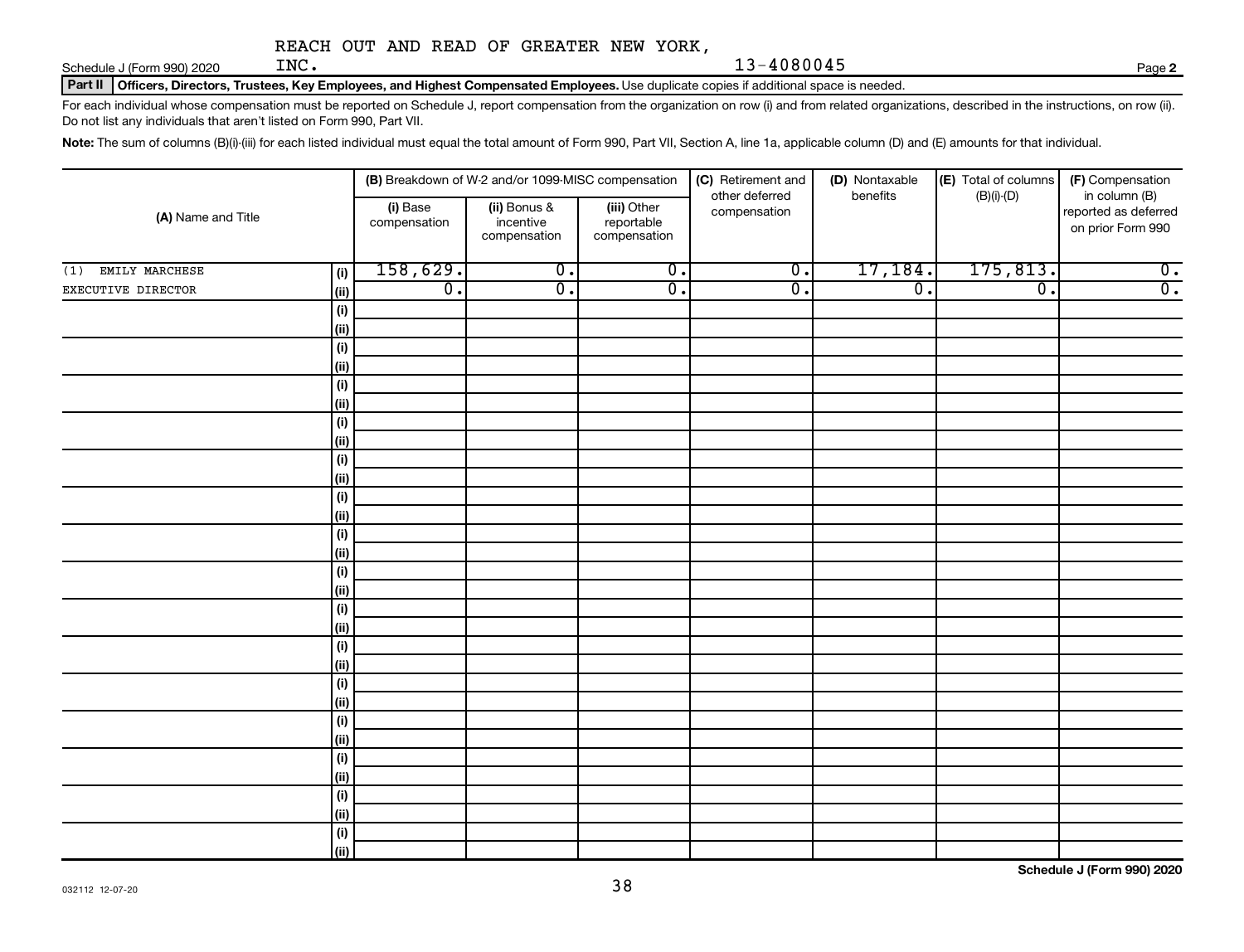Schedule J (Form 990) 2020  $\text{INC.}$ 

### **Part III Supplemental Information**

Provide the information, explanation, or descriptions required for Part I, lines 1a, 1b, 3, 4a, 4b, 4c, 5a, 5b, 6a, 6b, 7, and 8, and for Part II. Also complete this part for any additional information.

PART I, LINE 3:

THE BOARD USED A NON-PROFIT SEARCH FIRM THAT DID A THOROUGH INDEPENDENT

COMPENSATION STUDY, INCLUDING REVIEWING OTHER NYC ORGANIZATIONS, AND

ADVISED THE HIRING COMMITTEE OF THE BOARD.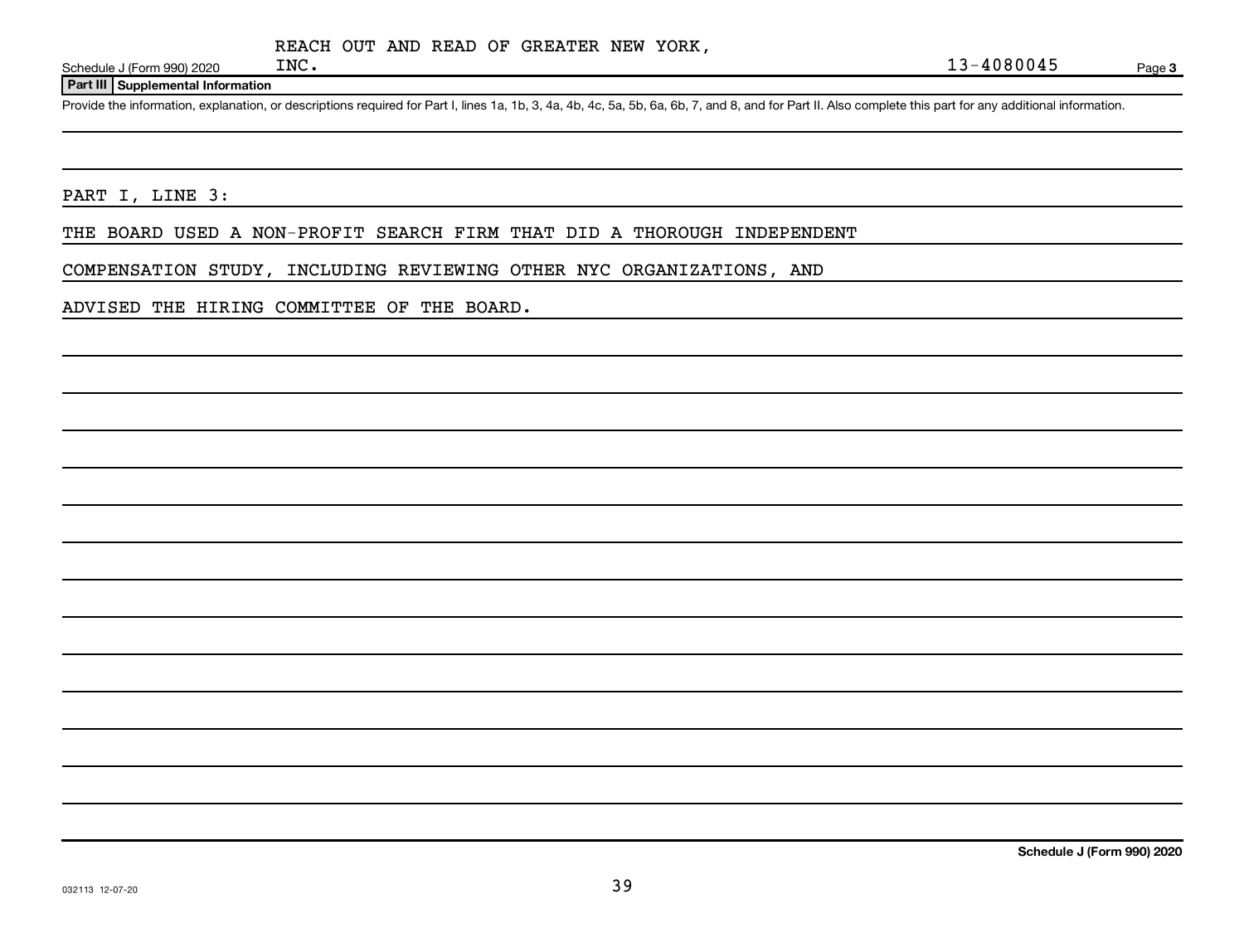| <b>SCHEDULE M</b> |  |
|-------------------|--|
| (Farm QQN)        |  |

**10 11**

**12 13**

# **Noncash Contributions**

|                                                                     | <b>SCHEDULE M</b><br>(Form 990)                               |                            |                               | <b>Noncash Contributions</b>         |                                                                                                                                                                |  | OMB No. 1545-0047<br>2020                                    |
|---------------------------------------------------------------------|---------------------------------------------------------------|----------------------------|-------------------------------|--------------------------------------|----------------------------------------------------------------------------------------------------------------------------------------------------------------|--|--------------------------------------------------------------|
|                                                                     | Department of the Treasury<br><b>Internal Revenue Service</b> | Attach to Form 990.        |                               |                                      | Complete if the organizations answered "Yes" on Form 990, Part IV, lines 29 or 30.<br>▶ Go to www.irs.gov/Form990 for instructions and the latest information. |  | <b>Open to Public</b><br><b>Inspection</b>                   |
| REACH OUT AND READ OF GREATER NEW YORK,<br>Name of the organization |                                                               |                            |                               |                                      |                                                                                                                                                                |  | <b>Employer identification number</b>                        |
|                                                                     |                                                               | INC.                       |                               |                                      |                                                                                                                                                                |  | 13-4080045                                                   |
| <b>Part I</b>                                                       |                                                               | <b>Types of Property</b>   |                               |                                      |                                                                                                                                                                |  |                                                              |
|                                                                     |                                                               |                            | (a)<br>Check if<br>applicable | (b)<br>Number of<br>contributions or | (c)<br>Noncash contribution<br>amounts reported on<br>litems contributed Form 990, Part VIII, line 1q                                                          |  | (d)<br>Method of determining<br>noncash contribution amounts |
|                                                                     |                                                               |                            |                               |                                      |                                                                                                                                                                |  |                                                              |
|                                                                     |                                                               |                            |                               |                                      |                                                                                                                                                                |  |                                                              |
| 3                                                                   |                                                               | Art - Fractional interests |                               |                                      |                                                                                                                                                                |  |                                                              |
| 4                                                                   |                                                               | Books and publications     |                               |                                      |                                                                                                                                                                |  |                                                              |
| 5                                                                   | Clothing and household goods                                  |                            |                               |                                      |                                                                                                                                                                |  |                                                              |
| 6                                                                   |                                                               |                            |                               |                                      |                                                                                                                                                                |  |                                                              |
|                                                                     |                                                               |                            |                               |                                      |                                                                                                                                                                |  |                                                              |
| 8                                                                   | Intellectual property                                         |                            |                               |                                      |                                                                                                                                                                |  |                                                              |
| 9                                                                   |                                                               |                            |                               |                                      |                                                                                                                                                                |  |                                                              |

|      | <b>b</b> If "Yes." describe in Part II.                                                                           |
|------|-------------------------------------------------------------------------------------------------------------------|
| 33 - | If the organization didn't report an amount in column (c) for a type of property for which column (a) is checked, |
|      | describe in Part II.                                                                                              |

**32 a** Does the organization hire or use third parties or related organizations to solicit, process, or sell noncash

Number of Forms 8283 received by the organization during the tax year for contributions for which the organization completed Form 8283, Part V, Donee Acknowledgement ............

**30 a** During the year, did the organization receive by contribution any property reported in Part I, lines 1 through 28, that it

must hold for at least three years from the date of the initial contribution, and which isn't required to be used for

exempt purposes for the entire holding period? ~~~~~~~~~~~~~~~~~~~~~~~~~~~~~~~~~~~~~~

Does the organization have a gift acceptance policy that requires the review of any nonstandard contributions?  $\ldots$ 

contributions? ~~~~~~~~~~~~~~~~~~~~~~~~~~~~~~~~~~~~~~~~~~~~~~~~~~~~~~

|  | <b>LHA</b> | For Paperwork Reduction Act Notice, see the Instructions for Form 990. |
|--|------------|------------------------------------------------------------------------|
|--|------------|------------------------------------------------------------------------|

………………………………

**b** If "Yes," describe the arrangement in Part II.

 $($  BOOKS

Other ( )

Securities - Closely held stock ....................

trust interests ~~~~~~~~~~~~~~ Securities - Miscellaneous [ ....................... Qualified conservation contribution - Historic structures ~~~~~~~~~~~~ Qualified conservation contribution - Other... Real estate - Residential ~~~~~~~~~ Real estate - Commercial ........................... Real estate - Other ~~~~~~~~~~~~ Collectibles ~~~~~~~~~~~~~~~~ Food inventory ~~~~~~~~~~~~~~ Drugs and medical supplies ....................... Taxidermy ~~~~~~~~~~~~~~~~ Historical artifacts ~~~~~~~~~~~~ Scientific specimens .................................

Securities - Partnership, LLC, or

Archeological artifacts

**Other** 

Other  $\blacktriangleright$ Other  $\blacktriangleright$  $\blacktriangleright$  $\blacktriangleright$ 

**Schedule M (Form 990) 2020** 

**30a**

**31**

**32a**

**Yes No**

X

X

X

0

032141 11-23-20

**31**

40

Other  $\blacktriangleright$  (OFFICE SUPPLI)  $\mid$  X  $\mid$  1  $\mid$  7,780.COST OR SELLING PRIC

**29**

X | 4 205,318.COST OR SELLING PRIC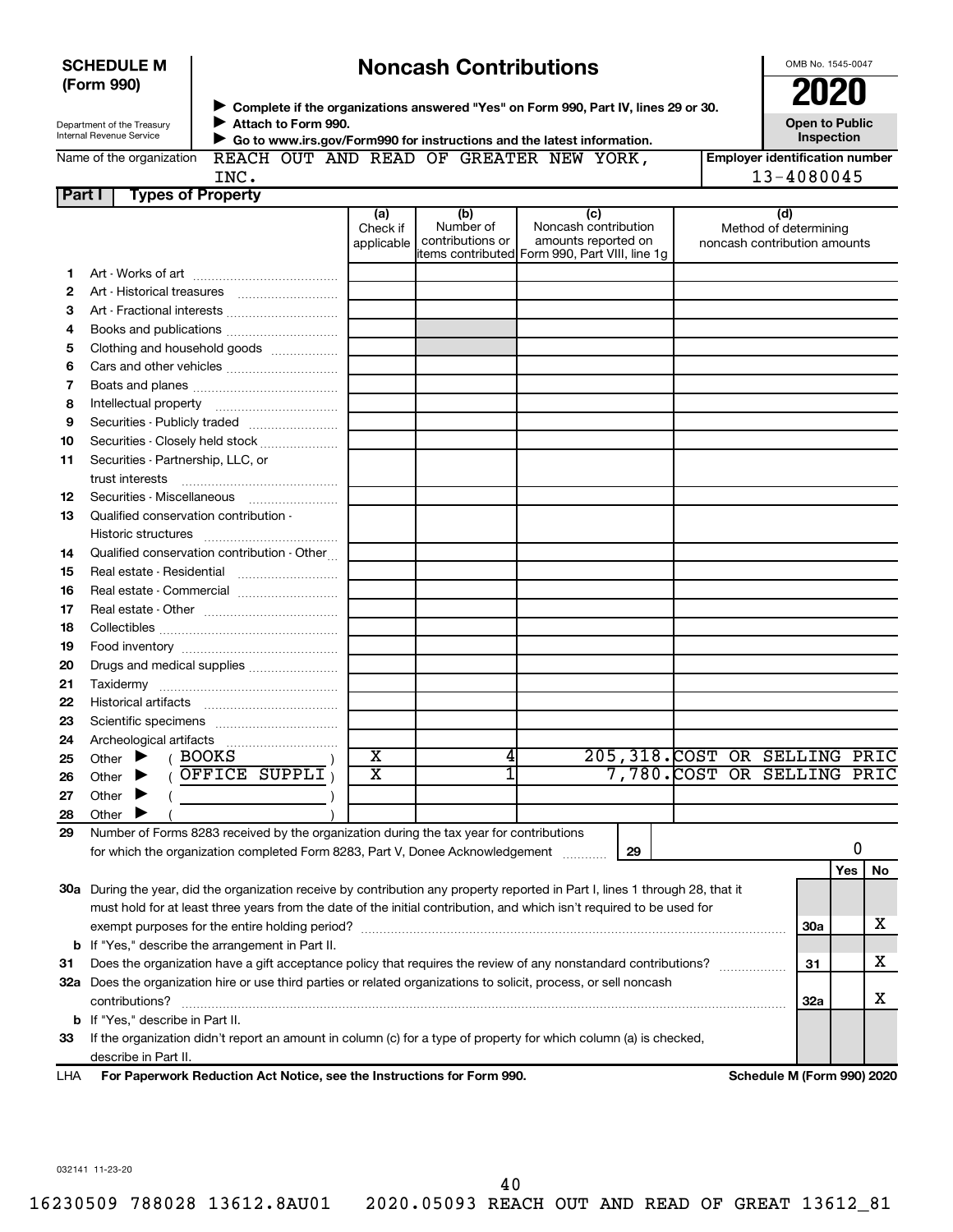| Schedule M (Form 990) 2020                                            | INC. |         |  | REACH OUT AND READ OF GREATER NEW YORK,                                                                                                                                                                                                                              | 13-4080045 | Page 2                     |
|-----------------------------------------------------------------------|------|---------|--|----------------------------------------------------------------------------------------------------------------------------------------------------------------------------------------------------------------------------------------------------------------------|------------|----------------------------|
| Part II                                                               |      |         |  | Supplemental Information. Provide the information required by Part I, lines 30b, 32b, and 33, and whether the organization<br>is reporting in Part I, column (b), the number of contributions, the number of items received, or a combination of both. Also complete |            |                            |
| this part for any additional information.                             |      |         |  |                                                                                                                                                                                                                                                                      |            |                            |
| SCHEDULE M, PART I, COLUMN                                            |      | $(B)$ : |  |                                                                                                                                                                                                                                                                      |            |                            |
| ORGANIZATION IS REPORTING THE NUMBER OF CONTRIBUTORS IN COLUMN<br>THE |      |         |  |                                                                                                                                                                                                                                                                      |            | $(B)$ .                    |
|                                                                       |      |         |  |                                                                                                                                                                                                                                                                      |            |                            |
|                                                                       |      |         |  |                                                                                                                                                                                                                                                                      |            |                            |
|                                                                       |      |         |  |                                                                                                                                                                                                                                                                      |            |                            |
|                                                                       |      |         |  |                                                                                                                                                                                                                                                                      |            |                            |
|                                                                       |      |         |  |                                                                                                                                                                                                                                                                      |            |                            |
|                                                                       |      |         |  |                                                                                                                                                                                                                                                                      |            |                            |
|                                                                       |      |         |  |                                                                                                                                                                                                                                                                      |            |                            |
|                                                                       |      |         |  |                                                                                                                                                                                                                                                                      |            |                            |
|                                                                       |      |         |  |                                                                                                                                                                                                                                                                      |            |                            |
|                                                                       |      |         |  |                                                                                                                                                                                                                                                                      |            |                            |
|                                                                       |      |         |  |                                                                                                                                                                                                                                                                      |            |                            |
|                                                                       |      |         |  |                                                                                                                                                                                                                                                                      |            |                            |
|                                                                       |      |         |  |                                                                                                                                                                                                                                                                      |            |                            |
|                                                                       |      |         |  |                                                                                                                                                                                                                                                                      |            |                            |
|                                                                       |      |         |  |                                                                                                                                                                                                                                                                      |            |                            |
|                                                                       |      |         |  |                                                                                                                                                                                                                                                                      |            |                            |
|                                                                       |      |         |  |                                                                                                                                                                                                                                                                      |            |                            |
|                                                                       |      |         |  |                                                                                                                                                                                                                                                                      |            |                            |
|                                                                       |      |         |  |                                                                                                                                                                                                                                                                      |            |                            |
|                                                                       |      |         |  |                                                                                                                                                                                                                                                                      |            |                            |
|                                                                       |      |         |  |                                                                                                                                                                                                                                                                      |            |                            |
|                                                                       |      |         |  |                                                                                                                                                                                                                                                                      |            |                            |
|                                                                       |      |         |  |                                                                                                                                                                                                                                                                      |            |                            |
|                                                                       |      |         |  |                                                                                                                                                                                                                                                                      |            |                            |
|                                                                       |      |         |  |                                                                                                                                                                                                                                                                      |            |                            |
|                                                                       |      |         |  |                                                                                                                                                                                                                                                                      |            |                            |
|                                                                       |      |         |  |                                                                                                                                                                                                                                                                      |            |                            |
|                                                                       |      |         |  |                                                                                                                                                                                                                                                                      |            |                            |
|                                                                       |      |         |  |                                                                                                                                                                                                                                                                      |            | Schedule M (Form 990) 2020 |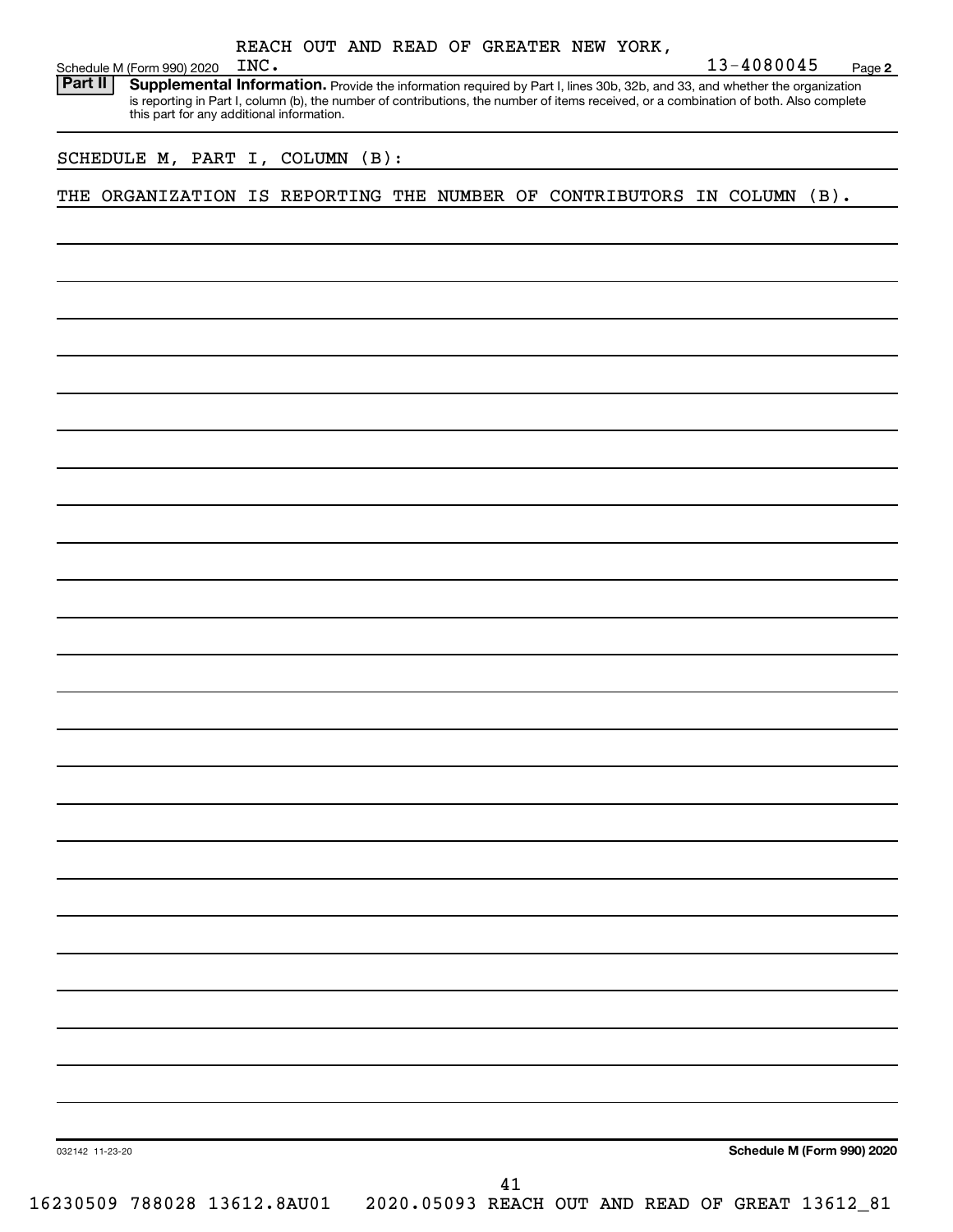**(Form 990 or 990-EZ)**

Department of the Treasury Internal Revenue Service

**Complete to provide information for responses to specific questions on Form 990 or 990-EZ or to provide any additional information. | Attach to Form 990 or 990-EZ. SCHEDULE O Supplemental Information to Form 990 or 990-EZ 2020**<br>(Form 990 or 990-EZ) Complete to provide information for responses to specific questions on

**| Go to www.irs.gov/Form990 for the latest information.**



Name of the organization REACH OUT AND READ OF GREATER NEW YORK,

INC. 13-4080045

FORM 990, PART I, LINE 1, DESCRIPTION OF ORGANIZATION MISSION:

PARTICIPATING IN NATIONAL PEDIATRIC EARLY LITERACY PROGRAM.

FORM 990, PART III, LINE 1, DESCRIPTION OF ORGANIZATION MISSION:

SKILLS IN YOUNG CHILDREN VIA THE EXISTING HEALTH INFRASTRUCTURE.

FORM 990, PART VI, SECTION B, LINE 11B:

BEFORE THE 990 IS FILED, IT WILL BE REVIEWED BY THE ORGANIZATION'S FINANCE COMMITTEE AT THE NEXT BOARD MEETING (OR A SPECIALLY CALLED BOARD MEETING). AFTER THE FINANCE COMMITTEE HAS REVIEWED THE 990, THE FINANCE COMMITTEE WILL GIVE A REVIEW OF THE 990 SECTION BY SECTION, WILL ENTERTAIN QUESTIONS BY THE BOARD, AND WILL RECOMMEND TO THE BOARD WHETHER OR NOT THE 990 SHOULD BE FILED AS IS. AS PART OF THEIR PRESENTATION TO THE BOARD, THE FINANCE COMMITTEE WILL ALSO, BASED ON THEIR REVIEW OF THE 990, MAKE NECESSARY RECOMMENDATIONS TO THE BOARD REGARDING GOVERNANCE, POLICIES, DISCLOSURES, ETC.

FORM 990, PART VI, SECTION B, LINE 12C: THE ORGANIZATION MONITORS THE CONFLICT OF INTEREST POLICY AT EVERY ANNUAL MEETING OF THE BOARD OF DIRECTORS WHERE EACH MEMBER IS REQUIRED TO DISCLOSE ANY POTENTIAL CONFLICT IN WRITING. IF CONFLICTS EXIST, THE INDIVIDUAL MAY BE PROHIBITED FROM PARTICIPATING IN THE GOVERNING BODY'S DELIBERATION IN THE TRANSACTION.

FORM 990, PART VI, SECTION B, LINE 15A:

032211 11-20-20 **For Paperwork Reduction Act Notice, see the Instructions for Form 990 or 990-EZ. Schedule O (Form 990 or 990-EZ) 2020** LHA COMPENSATION OF EXECUTIVE DIRECTOR, OFFICERS AND OTHER OFFICERS AND KEY 42